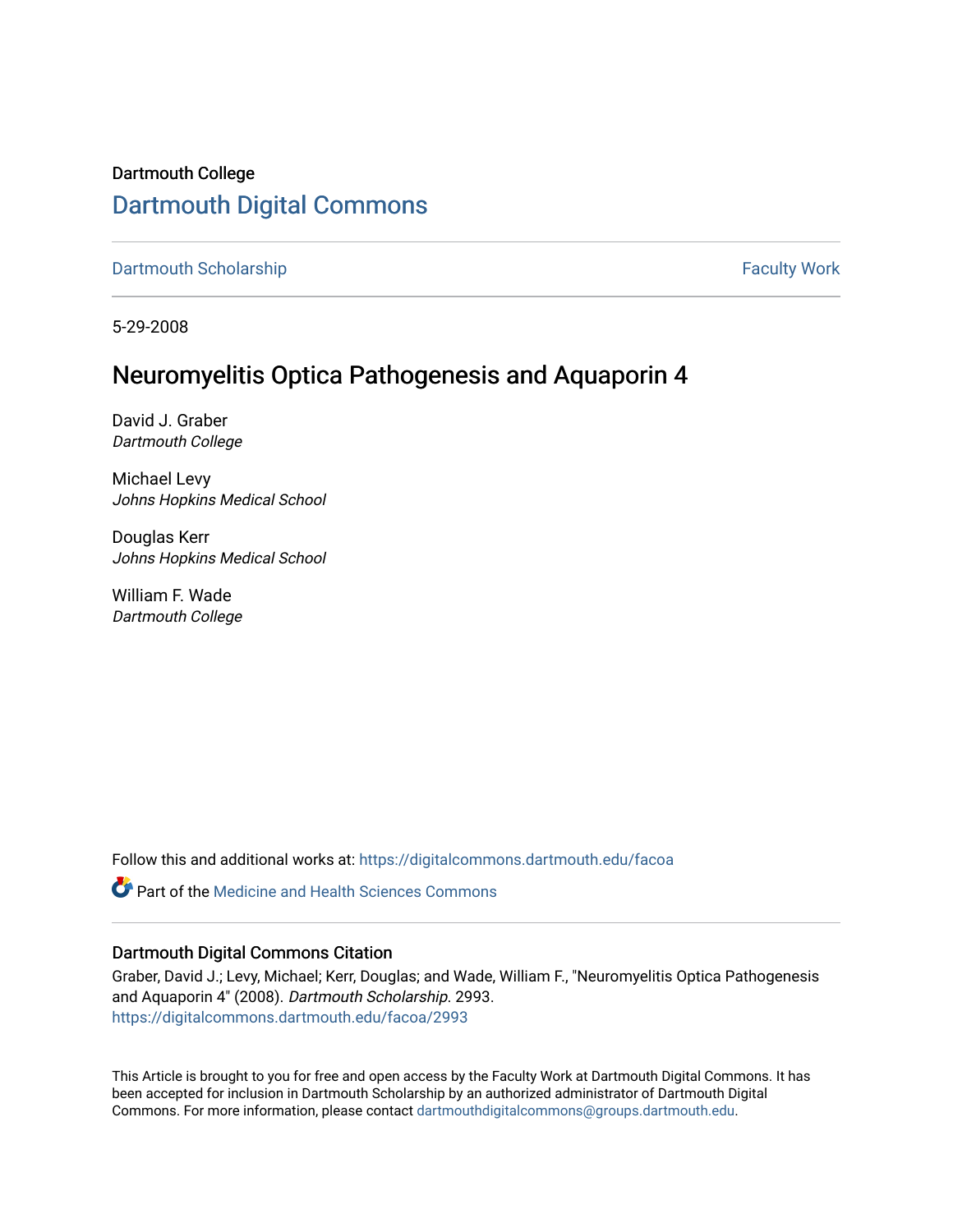## Review **[Open Access](http://www.biomedcentral.com/info/about/charter/)**

# **Neuromyelitis optica pathogenesis and aquaporin 4** David J Graber<sup>1</sup>, Michael Levy<sup>2</sup>, Douglas Kerr<sup>2</sup> and William F Wade<sup>\*3</sup>

Address: 1Department of Pathology, Dartmouth Medical School, Lebanon, New Hampshire, USA, 2Department of Neurology, Johns Hopkins Medical School, Baltimore, Maryland, USA and 3Department of Microbiology and Immunology, Dartmouth Medical School, Lebanon, New Hampshire, USA

Email: David J Graber - david.gaber@dartmouth.edu; Michael Levy - mlevy18@jhmi.edu.edu; Douglas Kerr - dkerr@jhmi.edu; William F Wade\* - william.wade@dartmouth.edu

\* Corresponding author

Published: 29 May 2008

*Journal of Neuroinflammation* 2008, **5**:22 doi:10.1186/1742-2094-5-22

[This article is available from: http://www.jneuroinflammation.com/content/5/1/22](http://www.jneuroinflammation.com/content/5/1/22)

© 2008 Graber et al; licensee BioMed Central Ltd.

This is an Open Access article distributed under the terms of the Creative Commons Attribution License [\(http://creativecommons.org/licenses/by/2.0\)](http://creativecommons.org/licenses/by/2.0), which permits unrestricted use, distribution, and reproduction in any medium, provided the original work is properly cited.

Received: 27 March 2008 Accepted: 29 May 2008

## **Abstract**

Neuromyelitis optica (NMO) is a severe, debilitating human disease that predominantly features immunopathology in the optic nerves and the spinal cord. An IgG1 autoantibody (NMO-IgG) that binds aquaporin 4 (AQP4) has been identified in the sera of a significant number of NMO patients, as well as in patients with two related neurologic conditions, bilateral optic neuritis (ON), and longitudinal extensive transverse myelitis (LETM), that are generally considered to lie within the NMO spectrum of diseases. NMO-IgG is not the only autoantibody found in NMO patient sera, but the correlation of pathology in central nervous system (CNS) with tissues that normally express high levels of AQP4 suggests NMO-IgG might be pathogenic. If this is the case, it is important to identify and understand the mechanism(s) whereby an immune response is induced against AQP4. This review focuses on open questions about the "events" that need to be understood to determine if AQP4 and NMO-IgG are involved in the pathogenesis of NMO. These questions include: 1) How might AQP4-specific T and B cells be primed by either CNS AQP4 or peripheral pools of AQP4? 2) Do the different AQP4-expressing tissues and perhaps the membrane structural organization of AQP4 influence NMO-IgG binding efficacy and thus pathogenesis? 3) Does prior infection, genetic predisposition, or underlying immune dysregulation contribute to a confluence of events which lead to NMO in select individuals? A small animal model of NMO is essential to demonstrate whether AQP4 is indeed the incipient autoantigen capable of inducing NMO-IgG formation and NMO. If the NMO model is consistent with the human disease, it can be used to examine how changes in AQP4 expression and blood-brain barrier (BBB) integrity, both of which can be regulated by CNS inflammation, contribute to inductive events for anti-AQP4-specific immune response. In this review, we identify reagents and experimental questions that need to be developed and addressed to enhance our understanding of the pathogenesis of NMO. Finally, dysregulation of tolerance associated with autoimmune disease appears to have a role in NMO. Animal models would allow manipulation of hormone levels, B cell growth factors, and other elements known to increase the penetrance of autoimmune disease. Thus an AQP4 animal model would provide a means to manipulate events which are now associated with NMO and thus demonstrate what set of events or multiplicity of events can push the anti-AQP4 response to be pathogenic.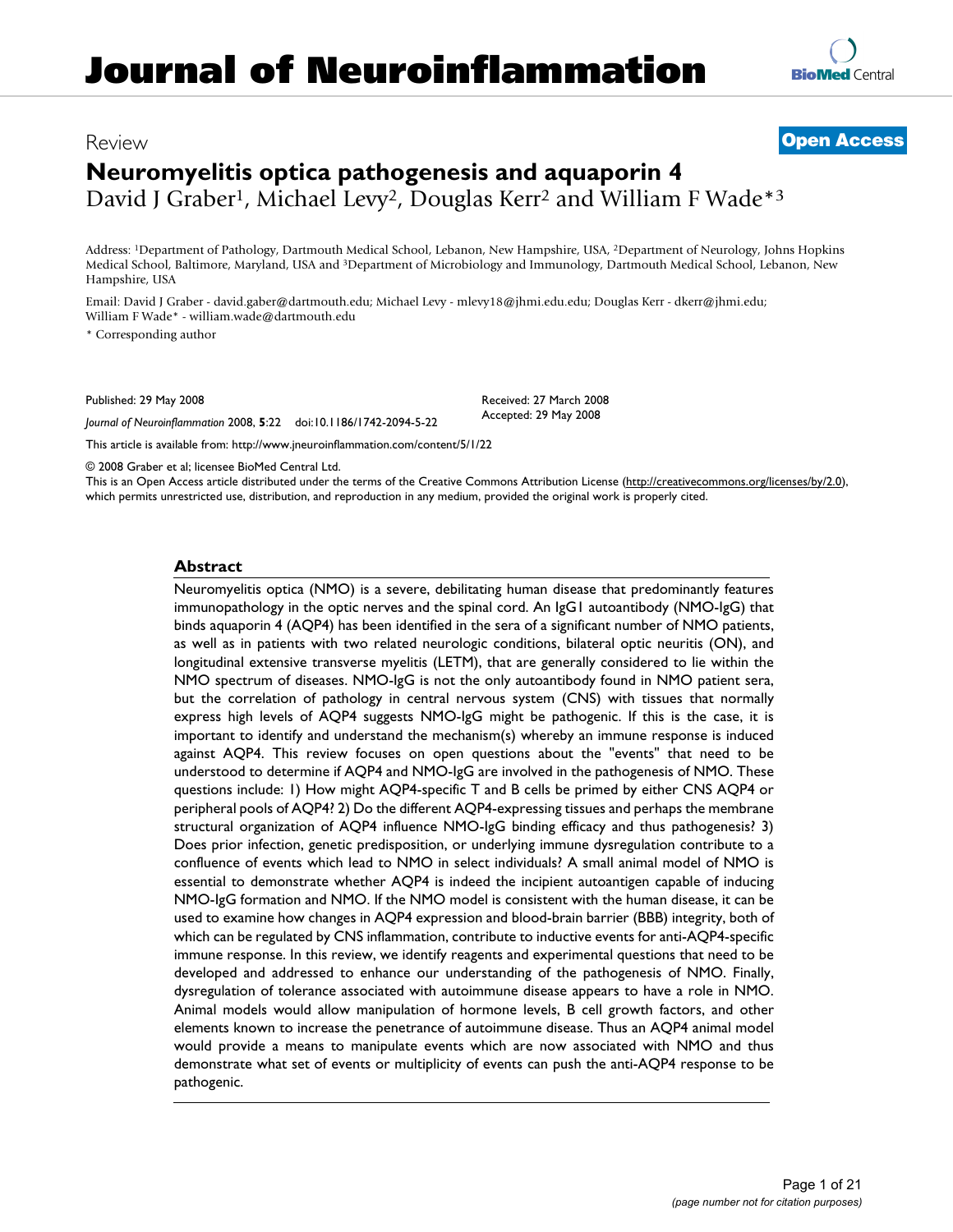#### **Introduction**

#### *Neuromyelitis optica (NMO)*

There are many excellent reviews on the clinical and laboratory aspects of NMO, reviews that describe criteria for diagnosis, and paraclinical features of NMO and the NMO spectrum of disorders [1-5]. We do not intend this to be a review of these issues. There is a complex, diverse array of "preceding environmental events" and perhaps unconnected immune-related events which are often associated with the period before patients are diagnosed with NMO. In this review we discuss in detail how the different isoform structures of AQP4 in different membrane locales and in different cell types might be related to pathology. Changes in AQP4 expression in CNS and non-CNS tissue can be regulated by inflammatory mediators induced during and following infection or by underlying autoimmunity and can result in the induction of AQP4 specific lymphocytes and ensuing pathogenesis.

NMO is a devastating disease affecting primarily young women (relapsing NMO) but either sex can develop monophasic NMO, and NMO rarely occurs in adolescents. The disease principally attacks the optic nerves and spinal cord causing blindness and paralysis. The most notable difference between NMO and multiple sclerosis (MS) is the lower frequency of brain lesions in NMO, especially early in the disease [6]. An autoantibody (IgG1) that binds AQP4 has been found in a high percentage (~75%) of NMO patients (NMO-IgG) [7]. NMO patients that do not have detectable levels of NMO-IgG1 may represent a group for which AQP 4 is not the target antigen for autoantibody. Other CNS antigens such as the Kir4.1 present on astrocytes might be targets for autoantibodies in those NMO patients. It is possible that there is a unique and rare specificity of NMO-IgG1 that is particularly pathogenic but that can not be detected by current diagnostic techniques – mouse tissue to screen NMO sera. Clearly to address these issues the NMO-IgG1 concentration, epitope specificity, and affinity need to be better categorized at the initial presentation and during the patient's response to treatment.

Other autoantibodies have been found in NMO patient sera and CSF, including antinuclear antibodies, SS antibodies [8] and in particular anti-myelin oligodendrocyte glycoprotein (MOG) antibodies [9,10]. Other antibodies specific for extra- or intracellular antigens (myelin basic protein, S100β, CPSF-73, RNF-141, and myosin light chain are also present in some NMO patients. These latter autoantibodies likely represent a response to neo-antigen liberated from dead cells and thus are not the initial cause of NMO but could be involved in the pathogenesis of recurrent disease via a type III hypersensitivity reaction [9,11]. Consistent with the potential role of a humoral response in NMO pathogenesis is the perivascular deposition of IgM and IgG, both of unknown specificity. In addition, the terminal products of complement (C9) activation are found with antibody depositions in spinal cord lesions of NMO patients [12].

#### *AQP4 a transmembrane protein important for CNS function*

Aquaporin 4 is a type III transmembrane protein (intracellular n- and c-termini) that regulates water entry into and out of specific cells in the brain and interfaces with blood vessels within the neuropil and around the ventricles. The AQPs and the aquaglyceroporin mammalian family contains at least 12 members that are involved in water and/or glycerol transport [13] but AQP4 is the predominant water channel in the brain of humans and rodents. The more than 200 different AQP-like "sequences" expressed by diverse organisms underscores the importance of this protein family [14]. AQP4 regulates water mostly in multiple types of tissue epithelia, but it also has a critical role when expressed by astrocytes which regulate water and ion movement in parts of the brain.

The expression pattern of AQP4 protein is most well characterized for rats which express AQP4 in multiple tissues and in specific cell populations in particular tissues (Table 1). In humans, expression of AQP4 in the brain, spinal cord, and optic nerves is associated with astrocyte membranes that closely appose endothelial cell basal membranes. It is of note that astrocytes interact extensively with endothelial cells to maintain the CNS BBB, which normally limits the access of immune system effectors unless localized or distant events disrupt the BBB, thus allowing access of cellular or soluble immune effectors. The BBB is maintained by active interactions between astrocytes and endothelial cells. There are regions in the brain that lack these close interaction based on anatomical organization of the two cell types, and in these areas the BBB is compromised. These regions include termini of peripheral nerves (olfactory), sensory ganglia (spinal and cranial nerves), and the optic nerves. Some ependyma and some capillaries in the CNS lack continuous endothelia with tight junctions [15].

AQP4 is expressed in astrocytes in the neocortex, hippocampus, cerebellum and many circumventricular structures including the glial lamellae of the supraoptic nucleus and the subfornical osmosensory organ of the brain [16]. The microvessels of the subfornical organ have a caudal to rostral difference in the BBB due to the distinct association of astrocytes with endothelial cells at different parts of this organ [17]. AQP4 is also expressed in a subpopulation of CNS ependymal cells associated with the pia, subfornical organ, and to a lesser extent in other ependyma but not in the choroid plexus. In the hypotha-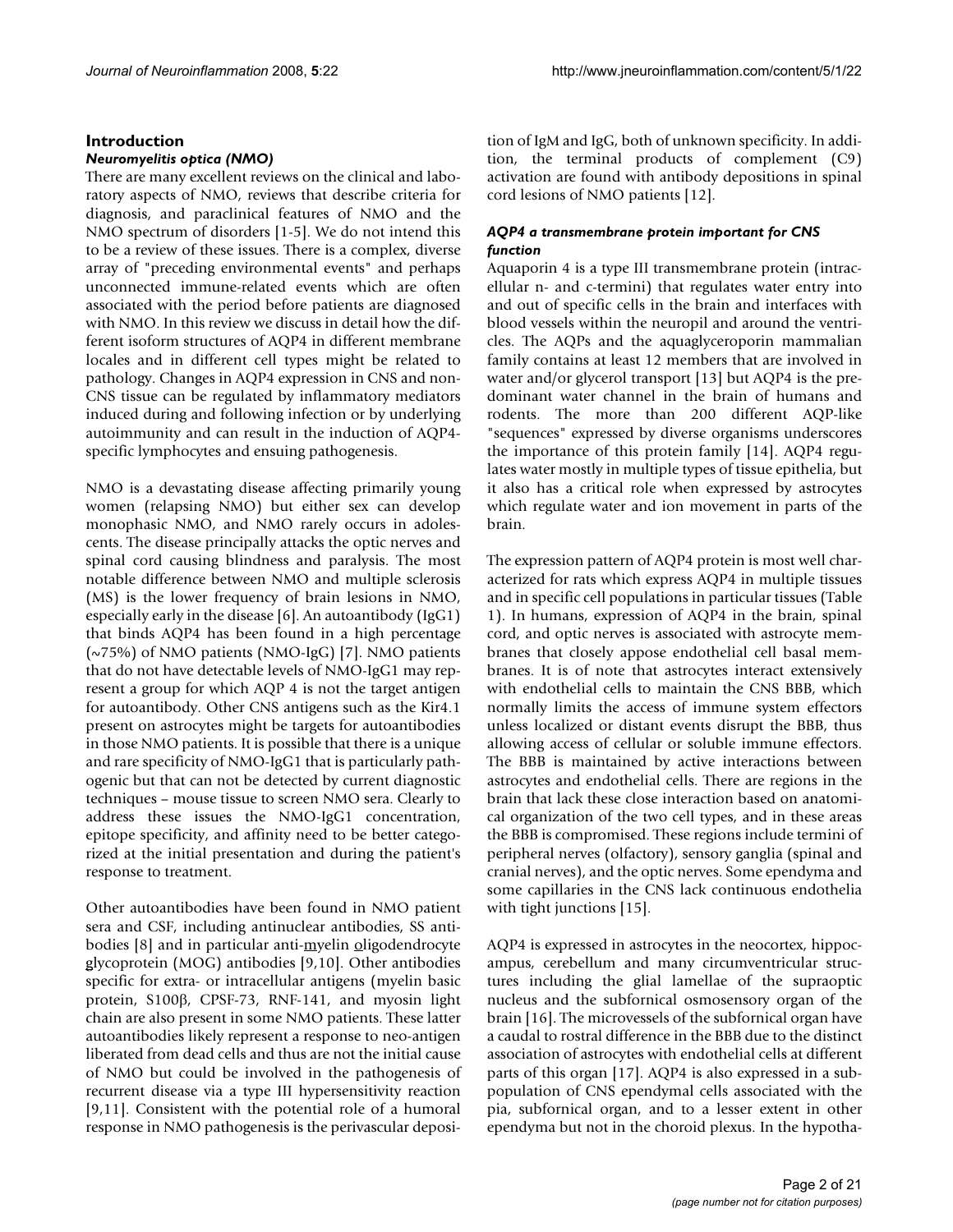| <b>System</b> Animal (references)                                             | <b>AQ4-Positive Tissues</b><br>(Detection Methods) <sup>a</sup> | <b>Positive Cell Types</b>                                                           | <b>Cellular</b><br>Localization           | <b>Expression Pattern</b> |
|-------------------------------------------------------------------------------|-----------------------------------------------------------------|--------------------------------------------------------------------------------------|-------------------------------------------|---------------------------|
| Nervous human [68, 135]<br>mouse [136, 137] Rat [16, 19,<br>55, 135, 138-140] | Gray and White Matter (IHC,<br>IEM)                             | Astrocytes                                                                           | Perivascular End-Feet                     | <b>Orthogonal Arrays</b>  |
|                                                                               | Ventricles, but not in Choroid<br>Plexus (IHC, IEM)             | <b>Ependymal Cells</b>                                                               | <b>Basolateral</b>                        | Orthogonal Arrays         |
|                                                                               | Pia Mater (IHC)                                                 | <b>Meningeal Cells</b>                                                               | N.D <sub>b</sub>                          | N.D.                      |
|                                                                               | Retina (ISH, IF, IEM)                                           | Müller Cells Astrocytes                                                              | Vitreal End-Feet<br>Perivascular End-Feet | N.D.                      |
|                                                                               | Posterior Optic Nerve (ISH, IF,<br>IEM)                         | Astrocytes                                                                           | Perivascular End-Feet                     | N.D.                      |
|                                                                               | Inner Ear (ISH, IF, IEM)                                        | Hensen's Cells Inner Sulcus<br>Cells Supporting Cells of<br>the Vestibular End Organ | <b>Basolateral</b>                        | N.D.                      |
| Urinary mouse [137] rat<br>[138, 139, 141]                                    | Kidney Medullary Collecting<br>Duct (IEM, IB, IHC, IF)          | <b>Epithelial Cells</b>                                                              | <b>Basolateral</b>                        | Orthogonal Arrays         |
| Respiratory human [142] rat<br>[138]                                          | Ciliated Ducts of Bronchi (IF,<br>IHC)                          | Columnar Epithelial Cells<br>Intermediate cells                                      | Basolateral                               | N.D.                      |
|                                                                               | Acini of Bronchi Submucosal<br>Glands (ISH)                     | <b>Epithelial Cells</b>                                                              | N.D.                                      | N.D.                      |
|                                                                               | Trachea (IHC)                                                   | <b>Epithelial Cells</b>                                                              | <b>Basolateral</b>                        | N.D.                      |
| Muscular human [143] mouse<br>[137, 143] rat [139, 143]                       | Skeletal Muscle (IF, IEM, RT-<br>PCR)                           | Fast-Twitch Fiber                                                                    | Sarcolemma                                | Limited Orthogonal Arrays |
| Digestive human [144] Rat<br>[138, 139, 145]                                  | Stomach (IHC)                                                   | <b>Parietal Cells Chief Cells</b>                                                    | Basolateral                               | N.D.                      |
|                                                                               | Villi of Distal Large Intestine<br>(IIIC)                       | <b>Epithelial Cells</b>                                                              | <b>Basolateral</b>                        | N.D.                      |
|                                                                               | Salivary Gland Excretory Duct<br>(IIIC)                         | <b>Epithelial Cells</b>                                                              | <b>Basolateral</b>                        | N.D.                      |
|                                                                               | Liver Bile Duct (RT-PCR, IB)                                    | <b>Epithelial Cells</b>                                                              | <b>Basolateral</b>                        | N.D.                      |
| Integumentary mouse [146]<br>rat [139]                                        | Lacrimal Gland and Excretory<br>Duct (IHC, IF)                  | Glandular Cells Epithelial<br>Cells                                                  | Basolateral                               | N.D.                      |

#### **Table 1: Tissues with AQ4 expression organized via biological system.**

**<sup>a</sup>**. IF: immunofluorescence, IEM: immunoelectro microscopy, IHC: immunohistochemistry, RT-PCR: real-time polymerase chain reaction, IB: immunoblot

**b**. N. D., not determined

lamic nuclei and in the subfornical organ, AQP4 is not localized to one aspect of the membrane, but rather distributed [16]. AQP4 is expressed *in situ* in LPS-activated microglial cell (monocytic origin) membranes [18]. While not technically in the CNS, retinal astrocytes (Müller cells) have polarized expression of AQP4 with high levels seen in end-feet membranes that oppose the vitreous body or blood vessels but either reduced or no expression on non-end-feet membranes and microvilli, respectively [19]. Orthogonal arrays of intramembranouse particles composed of AQP4 are expressed in fibrous astrocytes that associate with optic nerves [19]. The distribution of AQP4 is compartmentalized with endfeet membranes having high expression, while the membranes facing the nodal axolemma have lower expression. In the perinodal processes, AQP4 is preferentially expressed in the membrane opposite from the nodal membranes. AQP4 is also expressed in the optic nerve head which is unmyelinated.

#### *Different isoforms of AQP4*

Aquaporin 4 exists as two major isoforms (M1 and M23) in rat and human astrocytes and some epithelial tissues [20-22]. The M1 and M23 isoforms differ by 23 amino acids at the N-terminus depending on which methionine is used to start translation [20]. Based on algorithm analysis of the AQP4 sequence, the membrane topology of AQP4 has been proposed [23] to have three extracellular loops (A, C, and E) that connect the 6 alpha helices that span the membrane (Figure 1). Freeze-fracture data of AQP4-containing membranes, along with the identification of AQP4-specific antibodies in NMO patients that bind extracellular AQP4 support the notion that parts of AQP4 are accessible on the outside of the cell [7,21,24]. Recently, the structure of rat AQP4 has been more extensively analyzed and a model based on electron crystallography of double-layered, two-dimensional crystals has been proposed [25]. The crystal structure of AQP4 suggests, in contrast to the algorithm analysis, that Loop E is more intramembranous and involved in water transport [25].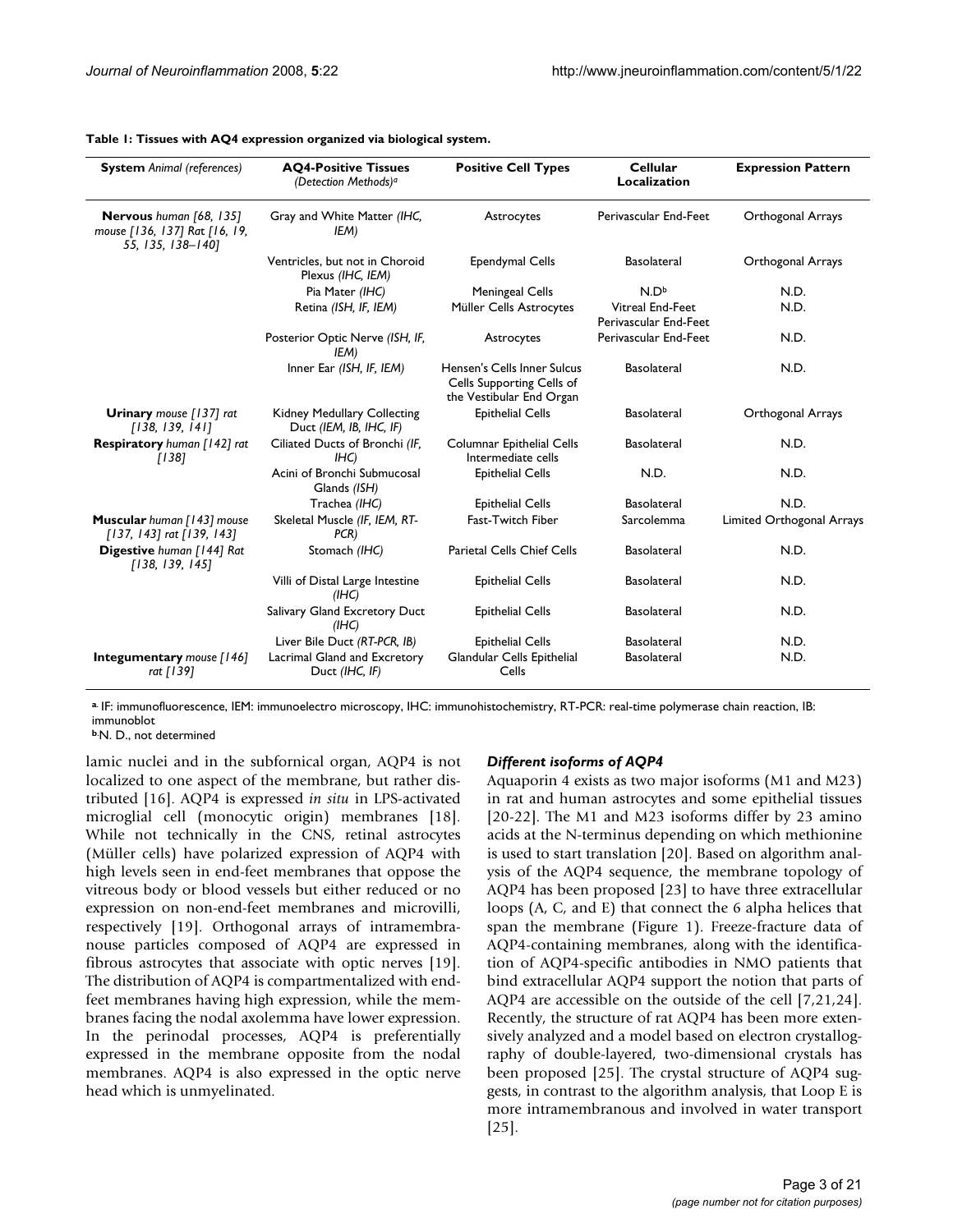

## Aquaporin 4 is a type III water channel regu **Figure 1** lator with limited surface exposed residues

**Aquaporin 4 is a type III water channel regulator with limited surface exposed residues**. AQP4 has been cloned from mice, rats, and humans. Algorithms predicted a type III transmembrane protein with intracellular n- and c-termini (left panel shows topology). Resides predicted in the extracellular loops are shown in one letter code. Residues based on the crystal structure [25] that are predicted to be in the exposed extracellular loops are highlighted in either blue (Loop A) green (Loop C), or orange-red (Loop E). Differences between rat (same as mouse) and human sequences in the exposed loops are noted by single letter code in white.

Depending on the cell type, AQP4 can be expressed on basolateral, apical or at both membrane locations with the AQP4 isoform and protein-protein associations dictating the localization. In CNS astrocytes, AQP4 is associated with transmembrane proteins,  $\alpha$  and  $\beta$  – dystroglycan (αdystroglycan can bind laminin), Dp 71 (a dystrophin isoform), and syntrophin [26]. Deletion of α-dystroglycan did not reduce AQP4 expression in all end-feet membranes, as AQP4 labeling was retained in the end-feet that impinge on the subarachnoidal space and in cells that line the ventricles. These results differ from those obtained using the *mdx* mice (dystrophin-null lacking all splice forms) that do not express AQP4 in subarachnoid endfeet or cells that line the ventricles [27,28]. Deletion of αsyntrophin results in loss of AQP4 expression in astrocyte end-feet but not in AQP4 expressing cells in the kidney or osmosensitive regions of the brain [26]. α-dystroglycan and laminin interactions are proposed to anchor the astrocytic end-feet (Müller cells) to their perivascular location in retina [29]. Laminin interacts with dystroglycan, a component of the multi-protein complex which, in rat astrocytes, is localized at the same membrane regions as aggregates of the membrane channel protein Kir4.1 (potassium inward rectifying) and AQP4 (M23 isoform) [30].

Complex transmembrane, cytoskeletal and extracellular matrix components (agrin, heparan sulfate proteoglycan; laminin, extracellular matrix protein) regulate access of AQP4 to the apical domain of astrocytes where different lipid species and additional membrane proteins (e.g., K+ leak channels) share the "domain space" with complex arrays of AQP4. These complex associations are considered essential for AQP4 function in astrocytes [31,32]. The genetic ablation of α-syntrophin is not fatal to mice but the loss of expression does influence AQP4 expression in the CNS. AQP4 expression in endothelial cells (not a major pool of AQP4 expression) is maintained while the AQP4 in astrocyte end feet is lost [33].

A recent study indicated AQP4 was internalized following overnight culture at 37°c. with NMO-IGG serum [34]. The significance of this observation to pathogenesis of NMO disease is moderated by the use of only the M1 isoform in HEK cells that do not normally express AQP4. The influence on the architecture of AQP4 complexes by M23 and other protein elements needs to be understood before the role of anti-AQP4 antibody-mediated internalization of M1 AQP4 can be linked to NMO pathogenesis [30,35,36]. It was recently reported that the presence of cysteine residues and thus the potential post translational changes (palmitoylation) in M1 residues 13 and 17 of the N-terminus of AQP4 prevents formation of AQP4 arrays [37].

## *AQP4 homotetramers and arrays*

The homotetramer structure for AQP4 is consistent with the structure of other AQPs [20,25]. While AQP4 cannot associate with other AQPs, it can form heterotetramers of M1 and M23 [20]. The importance of the M1:M23 isoform ratio to function *in situ* is not known, but in cultured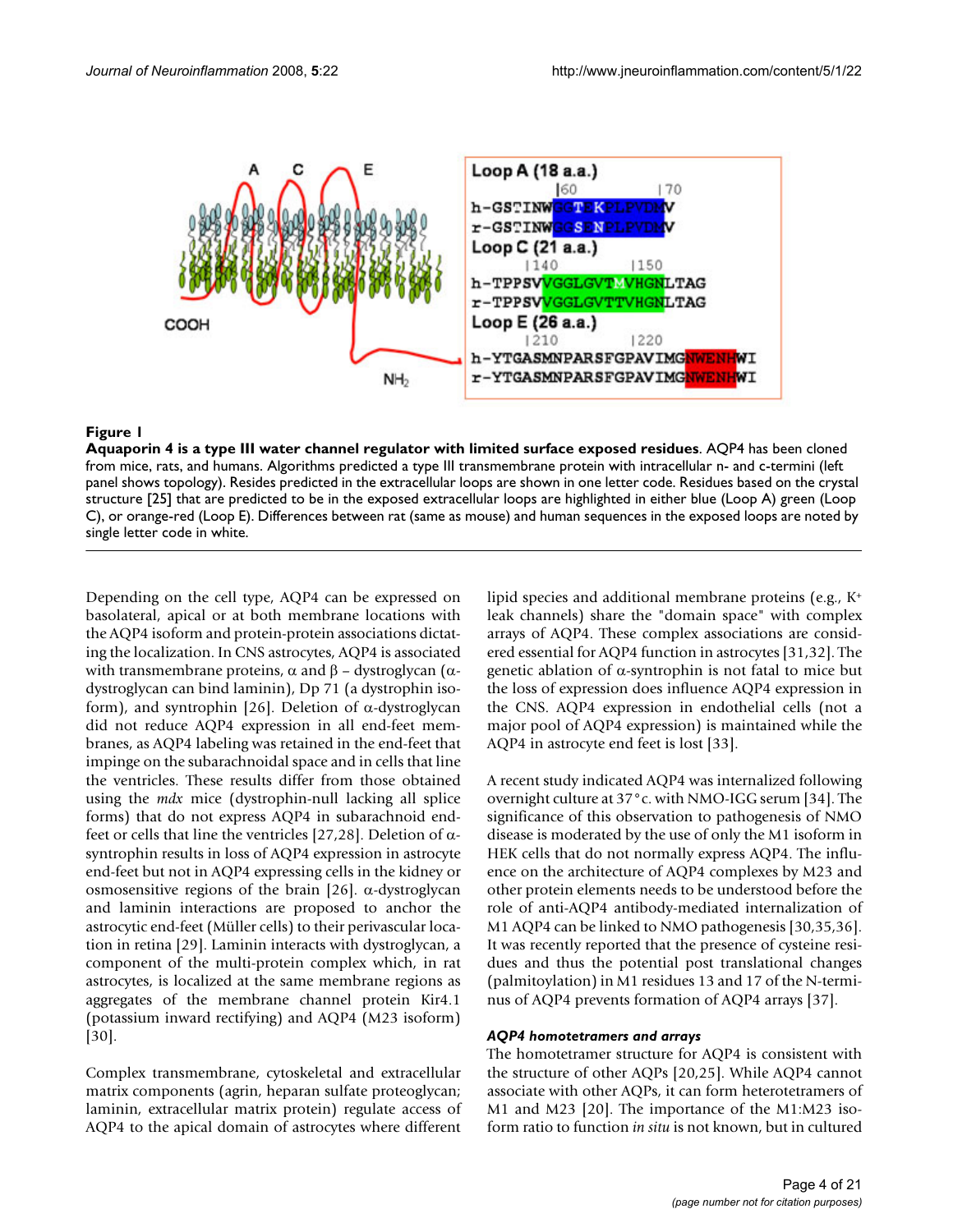epithelial cells, large M23-based arrays were more efficient at water transport than M1 AQP4 [38]. All of the heterotetramers of M1 and M23 are equal in water transporting characteristics when expressed in *Xenopus* oocytes [20]. The isoform ratio of AQP4 greatly influences the orthogonal arrays of the AQP4 tetramers [21,39]. The M23 isoform is associated with 4–6 nM intramembranous particles in arrays as large as 100 particles. In contrast, M1 tetramers, which are the same size as M23, are overwhelmingly (95%) found as single tetramers [39]. In the tetramer model, individual AQP4 subunits are proposed to interact with each other via residues (R108, G157, W231 I239, Y250) in the H4 and H6 helices [25]. Quaternary interactions are possible between AQP4 molecules within tetramers or between AQP4 tetramers on apposing membranes thus potentially limiting access of some AQP4 regions to AQP4-specific antibodies.

## *AQP4 structure, immunogenicity, and B cell epitopes*

The initial HEK transfectants employed to define NMO-IgG binding used "full-length" human AQP4 which is presumably the M1 isoform [7] that does not form arrays in Chinese hamster ovary or epithelial cells [21,39]. Two other studies by Takahashi and colleagues [40,41] also used HEK cells expressing an unidentified human AQP4 isoform and supported the previous report of Lennon and co-workers. This might have been a fortuitous design allowing the identification of anti-AQP4-specific antibodies in NMO patient's sera. Alternatively, the use of M1 might overestimate the ability of anti-AQP4-specific antibodies to bind to structures composed of the M23 AQP4 isoform which is the predominant form found in astrocytic end-foot processes [42]. One study reported the use of human AQP4 M23-transfected HEK cells to assess sera from Japanese MS patients with optic-spinal and longitudinal spinal cord lesions [43]. The AQP4 staining in this study was positive and intense for rat CNS tissue with sera that Tanaka and co-workers considered positive for NMO-IgG, but it was different in intensity and staining pattern compared to the confocal images of Lennon and colleagues [7]. However, images with control sera were not available so the issue of signal to noise could not be assessed. In support of the capability of NMO-IgG to bind arrays of AQP4 *in situ* are the early studies of NMO patient sera that demonstrated positive staining of murine CNS tissue [24] using fluorescence microscopy which does not distinguish between isoforms of AQP4. Based on the quaternary structure of AQP4 *in situ* and its interactions with other membrane structures it is difficult to envision a model whereby all potential B cell epitopes would have equal access to extracellular NMO-IgG. Expression of AQP4 on the basolateral cell membranes versus apical cell membrane could also moderate the availability of AQP4 targets for immune system effectors, especially AQP4-specific antibodies.

## *Optic nerve and AQP4 distribution*

Several studies have reported that in NMO, areas of CNS inflammation correlate with the expression pattern of AQP4 [44,45]. Classically, NMO targets the spinal cord and optic nerves and spares the brain. However, since the development of the NMO-IgG test, case reports of NMO patients with lesions in the brain have expanded the clinical criteria of NMO to include lesions in the brainstem, deep grey matter and cerebellum, areas that have relatively high expression of AQP4 [46,47].

The access of serum components to CNS tissues is generally limited, but there are distinct anatomical locations of the CNS where the BBB has reduced capability to moderate serum access. AQP4 is expressed by astrocytes that surround the optic nerve. The optic nerve head is an area of the CNS where the BBB is more permissive [48]. It has been noted that while patients with NMO can develop ON and LETM simultaneously, they are generally displaced in time with ON being experienced first and LETM presenting weeks to months later [8]. Is there something about the tissue organization of the optic nerve cells that express AQP4, the vascular structures associated with the optic nerves, or the type of astrocytes (fibrous astrocytes) associated with the optic nerves that result in ON as first indicator of AQP4-specific antibody pathology?

The prelaminar region of the optic nerve head is an area of the CNS that has a permeable BBB as evidenced by immunostaining for markers of intact BBB [49]. Tracer studies using rhesus monkeys demonstrated that blood-borne proteins can reach optic nerve axons through the border tissue of Elschnig in the optic nerve head [50]. In this study, access to the optic nerve head was localized at a barrier formed by glial cells in the tissue of Kuhnt at the edge of the optic disc that prevented tracer access to the subretinal space. AQP4 is expressed in fibrous astrocytes that impinge on optic nerves preferentially in the membrane that face away from the nodal membranes. The localization of AQP4 on fibrous astrocytes might function to spare the optic nerve from volume fluctuation under normal physiological conditions. Perhaps one of the reasons that ON with anti-AQP4-specific antibodies might initially be more prevalent than LETM in NMO is that the tissues of the optic nerve are more sensitive to volume changes induced by AQP4 dysfunction than other areas of the CNS [19]. Tso and co-workers [50] also noted that the pia and fibrous septa of the optic nerve showed no leakage. Thus if inflammation in NMO is related to accessibility of serum components across the BBB, the optic nerve head should be preferentially affected compared to other parts of the optic nerve.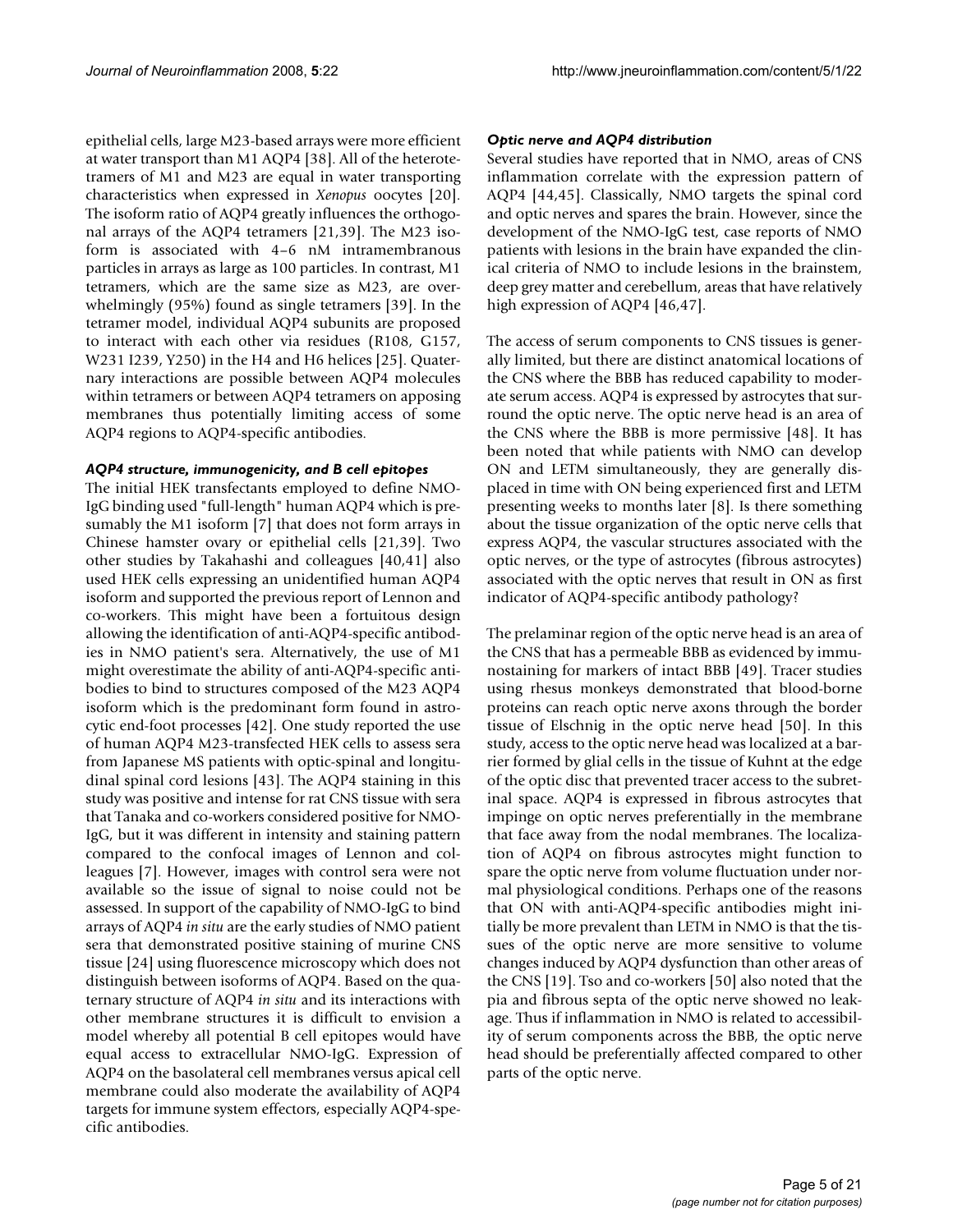#### *Spinal cord and AQP4 distribution*

Analysis of AQP4 distribution in the human and rodent spinal cord has been of major interest since the discovery of the NMO-IgG. Aquaporin 4 (mainly the M23 variant) is expressed in ependyma and astrocytes in association with blood vessels or nerves [20,51] in both the gray and white matter of rat spinal cord [51,52] and in glial cell processes adjacent to the ependymal cells of the central canal. In the white matter, fibrous astrocyte processes that surround blood vessels are also positive for AQP4. The AQP4 expressed in the spinal cord differs from other nervous tissue cells as it is rarely polarized in astrocytes. AQP4 was most strongly present in fibrous astrocytes of the two most superficial lamenae (substantia gelatinosa) of the dorsal horn of the spinal cord, but less noticeable in the intermediate gray matter and in the ventral horn [51,52].

In NMO, the cervical and the upper thoracic spinal cord segments are generally more affected and single longitudinally extensive lesions starting in the cervical spine and reaching into the brainstem are thought to be specific for NMO. The cervical cord is closest to the cervical lymph nodes where priming AQP4-specific responses is likely to occur. One animal model proposes that the cervical lymph nodes play a major role in the transverse myelitis associated with EAE [53]. It is unclear if similar mechanisms play a role in the pathogenesis of NMO.

#### *Ependyma and AQP4 distribution*

The ependyma is another region of the BBB where the diffusion of serum components into the CNS is possible. In rodent and human brain, AQP4 is expressed in basolateral domains of ependymal cells lining the ventricles and central canal of the spinal cord [52]. Ventricular ependyma has been reported to more highly express AQP4 than ependyma lining the central canal of the spinal cord [54]. Ependymal cells have direct access to CSF as they do not have a basement membrane and do not express tight junctions, thus AQP4-specific antibodies in the CSF would have relatively free access to their target [55]. However, when anti-AQP4 antibodies are detected in the CSF of NMO patients, the concentration is less than 1:500 compared to the serum. Astrocytic foot processes along the pial lining also express high levels of AQP4. In a recent review of NMO by Pittock [56], regions in the pia were noted to have pathologic changes in seemingly random areas. It is of interest to understand how the difference in AQP4 expression of ependyma and pia-associated astrocytes contributes to the potential pathogenic role of NMO-IgG.

#### *Potential AQP4 B cell epitopes and relationship to pathogenesis*

B cell epitopes are molecular signatures, structures that fit in the antigen binding site of antibodies. The antigen

binding site of antibodies is composed of structural contributions from the antibody's heavy and light chains. The variable immunoglobulin gene exons with the intrinsic first and second hyper-variable regions along with the third hyper-variable region, formed by the junction of the variable, diversity, and joining sequence, can either be in germ line (baseline binding affinity) configuration or can have undergone somatic mutations that are selected for improved binding to its B cell epitope. Antibody binding sites can vary in their structure and can accommodate small molecules or large protein such that the binding site surface area can range from several hundreds to over a thousand square angstroms. Resolution of the AQP4 structure provides evidence that both small defined B cell epitopes and extended conformation epitopes are possible based on exposed amino acids (Figure 2). The surface area of the top of the AQP4 molecule is on the order of 35  $\times$  30 Å<sup>2</sup>, a size that could represent a conformational epitope with contributions from several exposed loops of AQP4. The extracellular loops that connect the various helices of the AQP4 water channel are thought to be exposed. However, Loop C, the longest loop, contains many non-polar residues and the structure as presented by Hiraoki and coworkers [25] is modeled as being recessed in the center of the complex. The other loops, A and E are smaller and contain several residues that are hydrophilic and typical partners for H-bonding or salt bridge interactions that are important for antibodies binding affinity. At issue is how many of the residues and if their corresponding site chains are exposed "around" the top of AQP4 as potential B cell epitopes required for NMO-IgG binding (Figure 3).

An initial mapping of NMO-IgG may provide some clues as to the AQP4-associated B cell epitopes. Lennon and coworkers used mouse tissue as an antigen source for immunohistochemistry [24]. NMO-IgG binds multiple sites including the abluminal face of microvessels, pia, subpia, and Virchow-Robin sheath of fixed murine CNS sections. This is important as the AQP4 sequence between mice, rats, and humans differs within the exposed residues in the middle of Loop A [25,57]. In mice and rats, Loop A has 62S, 63E, and 64N, whereas in humans the residues are 62T, 63E, and 64K. Thus the binding of human NMO-IgG to murine AQP4 suggests at least three interpretations: 1) that Loop A is not a B cell epitope, 2) the changes between rodents and humans do not affect antibody binding if the loop A sequence is a B cell epitope., or 3) the sequence changes do affect binding of anti-AQP4 antibodies, but other AQP4 epitopes are still available and antibodies in polyclonal sera have enough reactivity to AQP4 to be scored as positive for binding if one AQP4 epitope is compromised. The second interpretation would suggest more defined linear sequences as B cell epitopes that would be expressed in the A or E loop structures.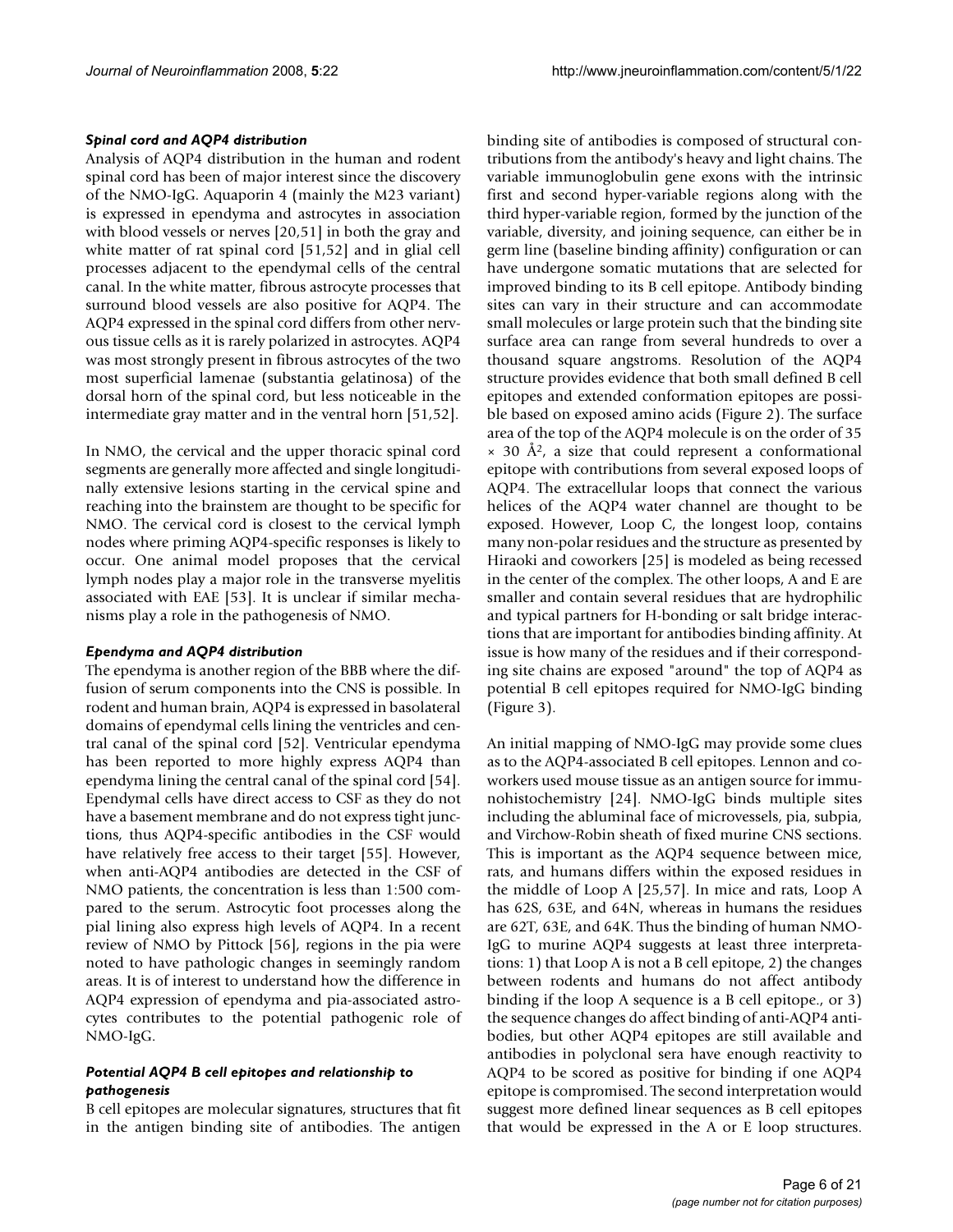

#### **Figure 2**

**Model of rat AQP4**. The RasMol 2.7.2 program is available on the WWW and was used to manipulate the protein data base file, 2D57 [25]. RasMol 2.7.2 is an updated version of RasMol 2.6 developed by Roger Sayle while at the Biomolecular Structures Group, Glaxo Wellcome Research & Development, Stevenage, Hertfordshire, UK. The left image shows both ribbon and space filling motifs. The ribbons are the six alpha helices that span the plasma membrane. The c-terminal and n-terminal domains were not part of the crystal structure but would be projecting downward from the red and blue helices, respectively. The top of the molecule shown in space filling format represents three loops that are thought to be surface exposed: Loop A (blue), Loop C (green) and Loop E (orange-red). The image to the right is the view of the top of AQP4 looking down its central axis.

Other information on possible AQP4 B cell epitopes was reported by Nagy and colleagues [58] who made monoclonal antibodies to rat AQP4 peptides. An IgM of low affinity was made to residues 206–231 (VRGASMNPARS-FGPAVIMGNWENHWI) which form part of the water channel helix and Loop E (Figure 4). The AQP4 crystal model suggests that only the N- and C-termini of the peptide 206–231 are surface exposed and thus residues able to form a B cell epitope might be limiting (Figure 4). This B cell epitope is largely located on the lateral side of the AQP4 model and thus accessibility concerns *in situ* need to be addressed. We have recently demonstrated that antibodies raised in mice to this peptide bind human M1 and rat M23-based arrays of AQP4 in transfected HEK cells (unpublished observations, WF, Wade).

Clonal expansion of higher affinity AQP4-specific B cells and activation or immune deviation due to AQP4-specific T helper (Th) cells might reflect the time interval between ON and LETM. Does affinity maturation of the anti-AQP4 (B cell or T cell) response have to occur for AQP4-specifc antibodies to bind more inaccessible arrays of AQP4 on astrocyte foot processes in the spinal cord? Perhaps ON can be more readily induced by lower levels of effectors, NMO-IgG and AQP4-specific T cells as fibrous astrocytes cell might be more sensitive to anti-AQP4 antibody than astrocytes in the spinal cord.

In the MOG-mouse TCR transgenic model of ON a related question is apparent – why do MOG-specific transgenic TCR mice only developed ON and not EAE. Interestingly, treatments to induce changes in the BBB increase the manifestation of ON, but not of EAE, suggesting that the access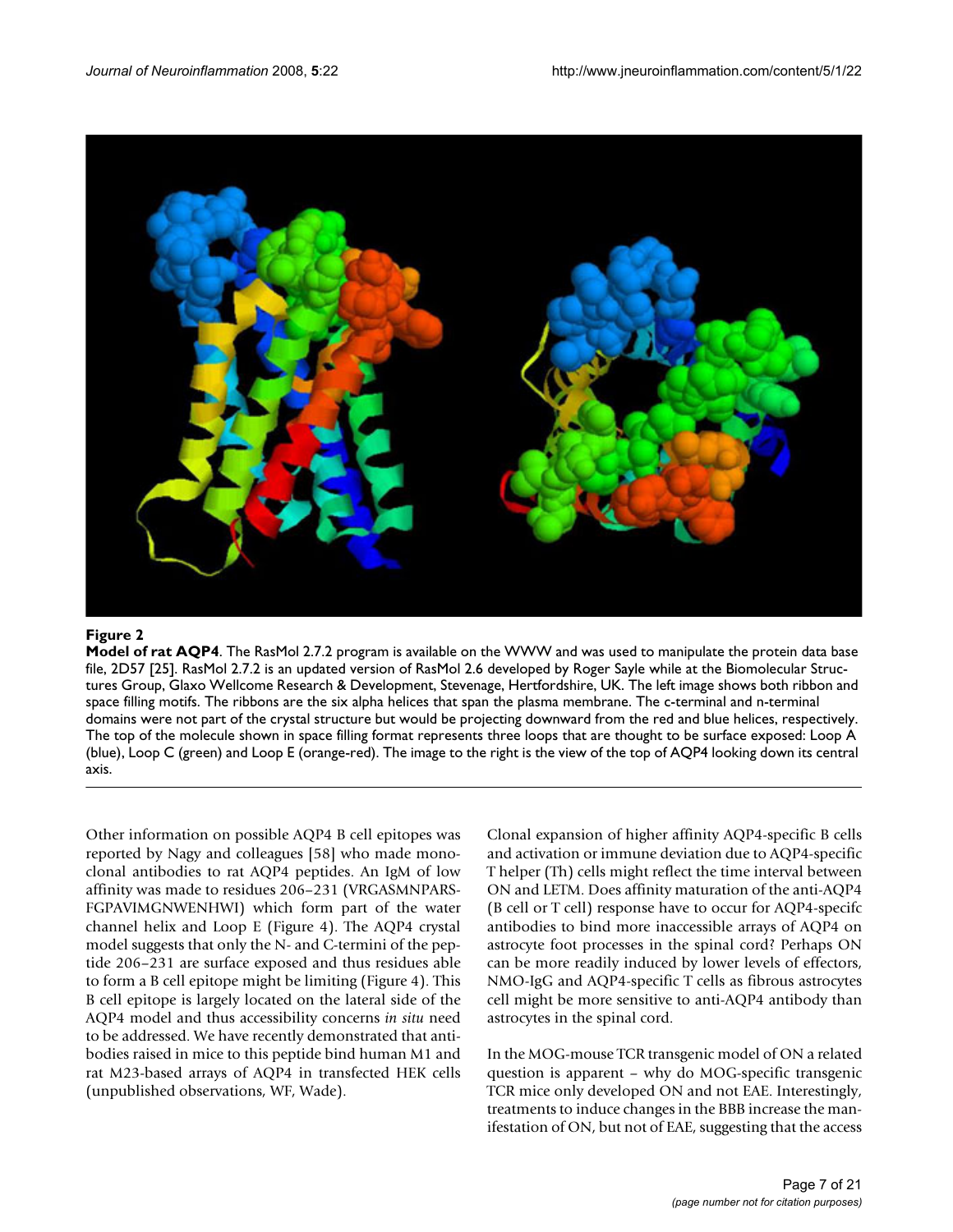

#### **Figure 3**

**Potential B cell epitopes of AQP4**. The top two panels represent a side view (left image, Loop E facing viewer; right image Loop A to the left) of AQP4 with amino acid residues shown in helical, space-filling, or ball and stick format. The space-filling format represents the proposed extracellular loops (Loop A, blue, Loop C green, and Loop E orange-red). Ball and stick motif represent amino acids within the loops that are potential antibody contact residues because of O (red) or N (blue) atoms available for H-bonding or salt-bridge interactions with anti-AQP4-specific IgG1. The middle panel is the top view of AQP4 with formatting the same as described for the top two images. The bottom set of images has been restricted to show only the loops. This view clearly shows the lateral projection rather than upward along the long axis of AQP4 of side-chains of amino acids that could interact with anti-AQP4-specific antibodies (left image, Loop E facing the viewer; right image, Loop A facing viewer). The amino acids in ball and stick representation are: Loop A, S62, E63, N64; Loop C, H151, N153, T155; Loop E, N226, E228, H229.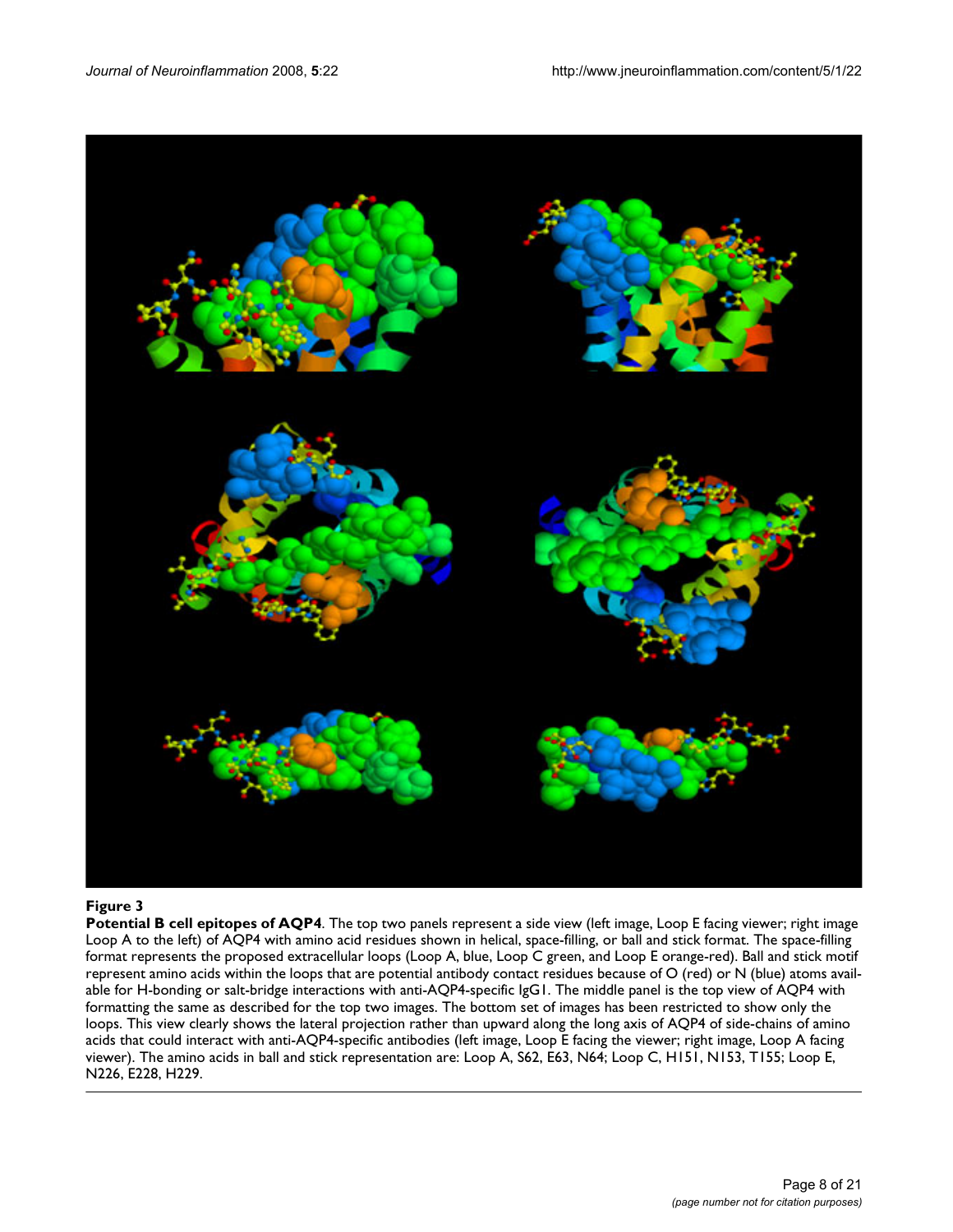

## **Figure 4**

**Immunogenic peptide of AQP4**. The space filling motif on the left shows the helices from the top of the AQP4 molecule. The white residues are amino acids 206–231 with several shown in CPK format that highlights oxygen (red) or nitrogen (blue) atoms that might be available for interactions with antibody combining sites. The residues in white on the bottom of the figure are 207, 208 while those on the top represent 216–231 with 224–229 in CPK format. In residues 224–229, M224, G225, W227, and E228 for a cluster of residues that have multiple atoms available for H-bonding. The image on the right is rotated 90° relative to the image on the left.

of MOG-activated T cell to the spinal cord or brain is not sufficient to cause EAE. Bettelli and coworkers [59], who developed the MOG-ON model, speculated on the role different concentrations of the autoantigen peptide, the type of autoimmune peptide, the background genetics, and tissue localization of the target antigen in explaining the localized inflammation in this model. Other MOGmodels readily induce EAE indicating MOG-specific T cells can be pathogenic.

#### *Pathology of human NMO – then and now*

There are multiple descriptions in the 19<sup>th</sup> century medical literature of the clinical manifestations of patients with a disease characterized by unilateral or bilateral loss of vision and myelitis [1]. Devic and Gault are credited with the development of the criteria for a diagnosis of Devic's disease. The early Devic's diagnostic criteria based on autopsy were as follows: a macroscopically normal brain with severe demyelination in the spinal cord and optic nerves, cavitating lesions in the white or gray matter, necrosis, blood vessel wall thickening, lymphocyte infiltration, but no significant neutrophil or eosinophil infiltration, which were only later observed by recent autopsy of NMO patients [12,60]. One must be careful of over interpreting the early literature because of the potential for multiple causal events that resulted in either a clinical or autopsy diagnosis of Devic's disease. The limited number of reported case studies is also problematic for determining the extent of the clinical picture of Devic's disease in the last two centuries.

Since the discovery of the association between NMO-IgG and Devic's disease, NMO has replaced the name of Devic's disease and the criteria have been refined and extended to include assessment of MRI imaging of the spinal cord and brain [61]. MRI of the brain should be inconsistent with multiple sclerosis and MRI of the spine should show a contiguous extensive lesion more than 3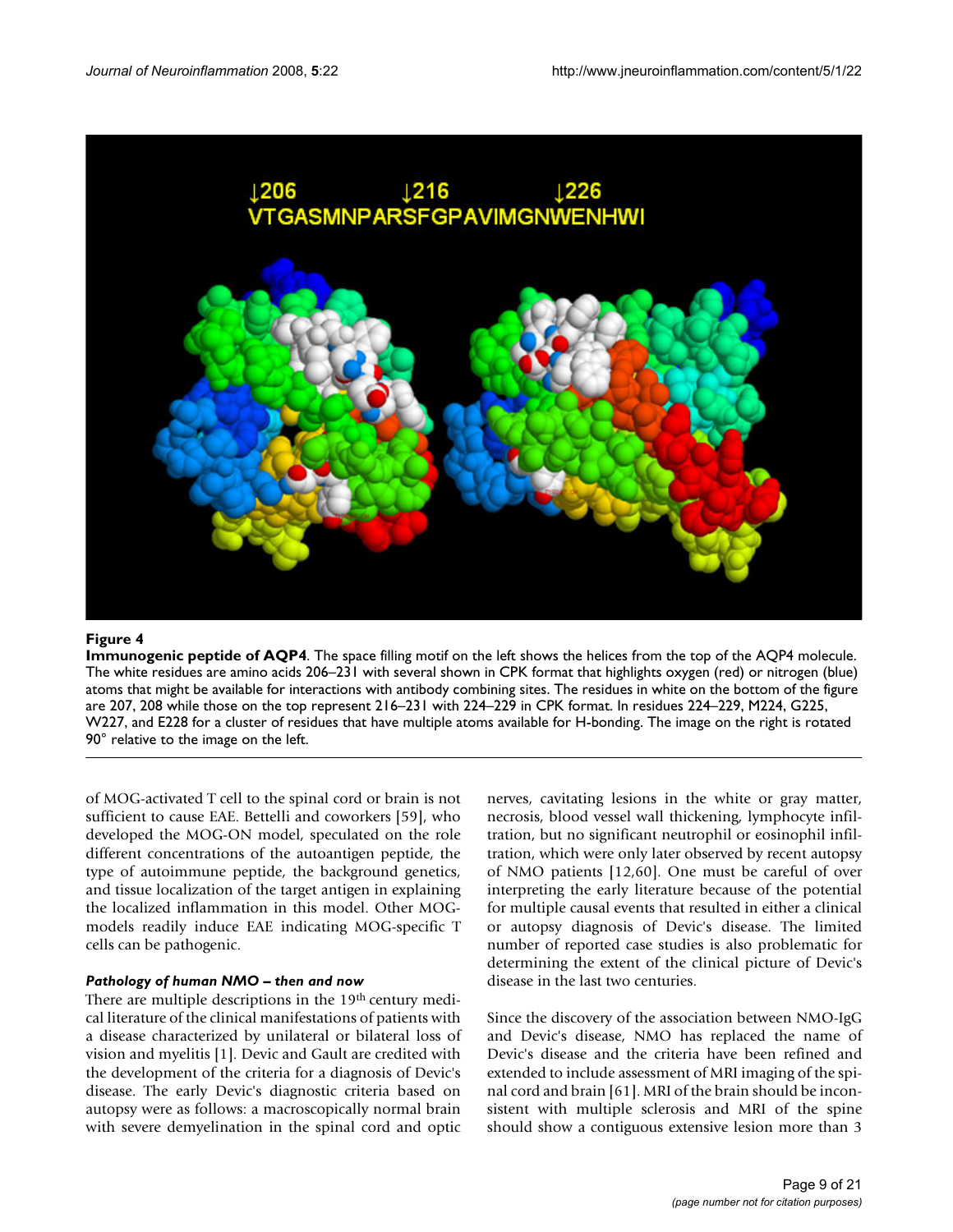vertebral segments in length in the setting of myelitis. In addition, the presence of NMO-IgG was added as an additional supportive criterion for a diagnosis of NMO [62], but is not required for the diagnosis.

The recent NMO literature indicates NMO can be either a fulminating monophasic disease (20%) or more typically one that is polyphasic (80%), with long term survival being related to the number of attacks in the early period after the initial event. Current therapies include glucocorticoids, azathioprine, plasmapheresis, intravenous immunoglobulin, and anti-CD20 monoclonal antibody treatment [63-67]. It is unclear how aggressive modern drug treatments along with plasma exchange and immunosuppression have modified the natural course of disease. Therapies that are effective in NMO patients are those that, modify inflammation (gene activation events), reduce lymphocyte proliferation, remove serum immunoglobulin and other components and in the case of the anti-CD20 monoclonal antibody, kill pre-B cells, mature B cells, and plasmablasts, but not lymphocyte stems cells or plasma cells.

Biopsy and post-mortem autopsy pathology shows a characteristic pattern in CNS tissue of patients with NMO. In addition to demyelination, NMO lesions are necrotic and infiltrated with neutrophils and eosinophils. Complement and immunoglobulin deposits of types IgM and IgG are found in a vasculocentric pattern that mirrors that expression pattern of AQP4 in normal appearing white matter [12]. Unlike MS in which AQP4 expression is upregulated in actively demyelinating plaques, NMO lesions show a defining loss of AQP4 immunoreactivity. Even in patches of so-called normal appearing white matter where there is no other evidence of inflammation, AQP4 expression has been shown to be reduced. These characteristics of NMO lesions are typical of all NMO lesions including spinal cord and optic nerve most commonly, followed by brainstem, cerebellum and cerebral cortex [68].

Another aspect of the modern diagnosis of NMO is the analysis of CSF. Case reports and retrospective studies indicate that oligoclonal banding can be found in NMO patients, but at a much lower frequency than that found in MS patients. The intrathecal IgG also tend to disappear as NMO patients progress in treatment or disease [69,70]. Another feature of intrathecal antibodies of MS patients is the tendency to have polyclonal specific responses to viral antigens which is rarely found in NMO patient CSF [71].

It would be of interest to know if increased pleocytosis noted in the more recent clinical work-ups was also present in patients in the late 1800s and early 1900s [72]. Although detection of NMO-IgG in CSF is rare, CSF of NMO patients, on average 4 years into what was characterized as aggressive disease, were found to contain anti-MOG antibody (IgM and IgG) cells, as well as mononuclear IL-5, IL6 secreting cells [10]. Eotaxin-2 and Eotaxin-3, which are selective chemotactic factors for eosinophils, and eosinophil cationic protein were higher in NMO patient CSF than in normal CSF. The elevation of these molecules was not specific to NMO as other neurologic conditions have elevated eosinophil chemotactic factors in the CSF.

## *NMO pathogenesis*

Wingerchuck and co-workers at the Mayo Clinic proposed a model that featured the anti-AQP4 antibody and how it might be pathogenic [5]. They indicated that the pathogenic anti-AQP4 antibody binds to the extracellular component of the AQP4 protein and induces a reversible internalization of the AQP4-IgG complex. The immunopathology aspect of the model is well-conceived and possible. In this model, the authors leave out the role of AQP4-specific B and T cells which certainly are part of the immune response to AQP4.

The incomplete nature of negative selection of self-reactive B cells in the bone marrow or induction of anergy in the peripheral B cell pool can result in a very high percentage of the B cell in the periphery with the capacity to secrete autoantibodies. It is very likely that the normal human B cell repertoire includes AQP4-specific B cells. B cells can be non-specifically activated by infection or inflammatory conditions that provide the cytokine milieu and membrane proteins which can sustain B cell survival and which can enhance their survival and selection. If these cells enter the germinal center, they can undergo somatic mutation and isotype switching of their low affinity IgM to high affinity IgG. The predisposition toward autoimmunity is also associated with conditions that allow survival of B cells with unwanted specificities [73].

Thus given the multiple means to push an existing B cell repertoire to secrete autoantibodies (including NMO-IgG), it is necessary to have a better understanding of the tissue expression and the regulation of AQP4 in those tissues so that initiating and amplifying events in AQP4-specific T and B cell activation can be followed. The other reason to understand this issue is related to the potential pathogenicity of NMO-IgG antibodies which is probably limited by the isotype, as IgM and IgA have more limited access to tissue parenchyma than IgG. Further, not all cells that express AQP4 exhibit pathologic changes in NMO patients. The reason for this is not known, but may be related to the access of expressed AQP4 in organs and tissues such as in kidney and gut epithelia to serum components or the association of AQP4 with other membrane proteins.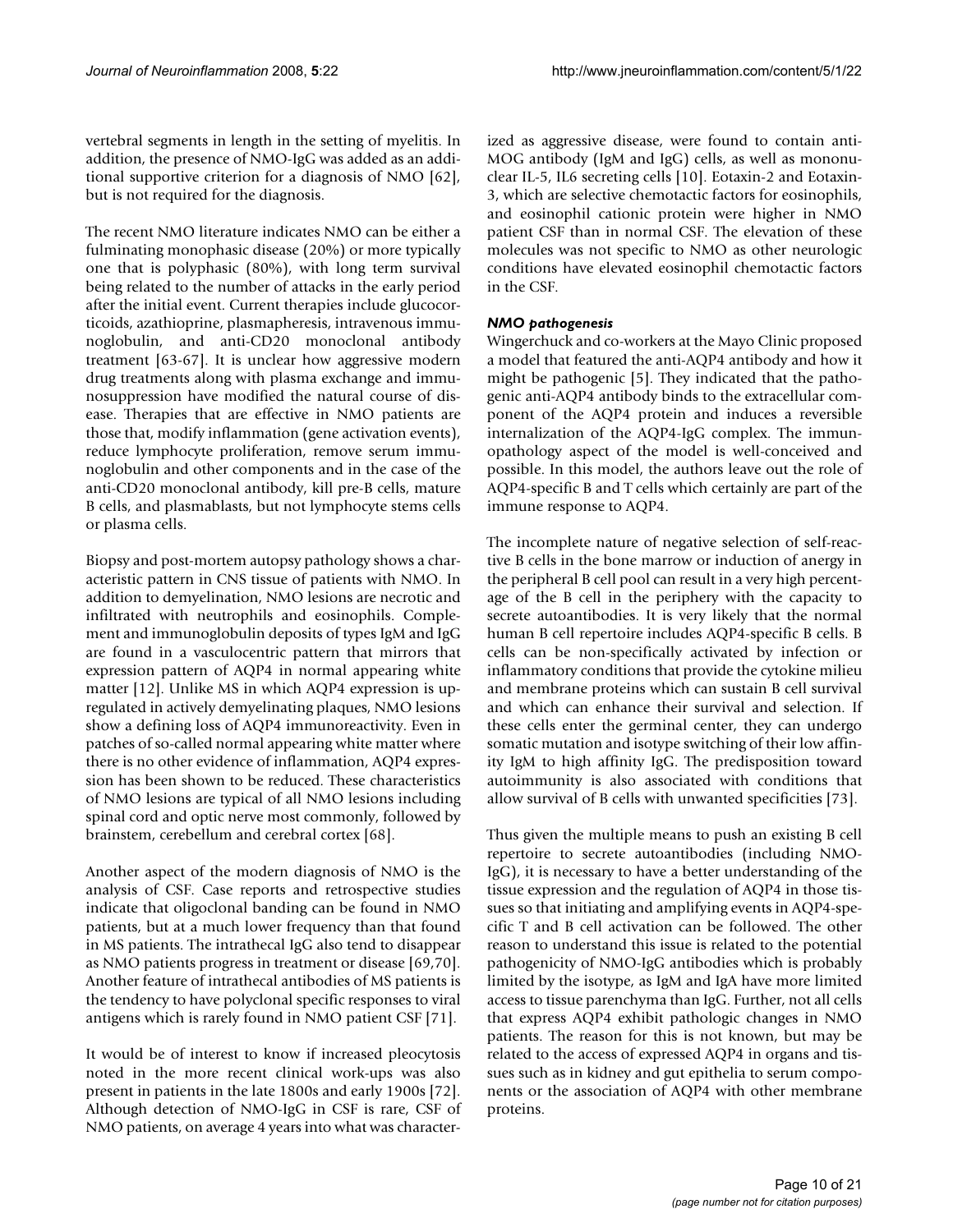#### *HLA-restriction, AQP-4 specific T cells, and NMO*

NMO is not a common (1%) demyelinating disease of Caucasians being more common in East Asians and other non-white populations [74]. There is a current debate as to whether NMO and Asian MS are the same disease. The finding of NMO-IgG in a large percentage of Asian MS patients substantiates this perspective [24,43,75]. The genetic link for these differences is not known but if presentation of self antigen is part of the mechanism leading to NMO, MHC genotype would be important and perhaps a distinguishing feature. This genetic link may be linked to other factors which influence B cell survival, cytokine production, MHC-based antigen presentation, or target antigen regulation.

It seems reasonable to hypothesize that AQP4 specific T cells are present in patients with NMO-IgG as AQP4 is a protein antigen that requires T cell help for induction of AQP4-specific B cells. In addition, the isotype (IgG1) of AQP4 antibodies is associated with germinal center reactions, another component of an immune response that involves T cells. A MHC class II linkage (HLA, DPA1\*0202; DPB1 0501; reactive with myelin basic protein) has been identified in patients (90%) with Asian MS that some consider NMO; however the high expression of this HLA type in Asians tempers the initial interpretation of a causal link between HLA type and disease [76]. The cognate antigen for the Asian MS group was mainly MOG, with some reactivity to other oligodendrocyte antigens. AQP4 T cells were not examined by the screening method. Another group reported the severity of debilitation of NMO patients correlates with the increased frequency of Vβ 7 and Vβ 13 [one of the chains forming the antigen specific T cell receptor (TCR)] expressing T cells in CSF of NMO patients [77]. A close examination of ON and LETM patients for HLA type and AQP4-reactive T cells should be a priority. If they are present, then it is important to know if the T cell effector phenotypes mediate lesion differences (ON and LETM versus NMO). It would be interesting to know if ON and LETM patients who do not go on to develop NMO have a different AQP4-specific TCR and T helper (Th) cell profile than those who develop NMO.

#### *Priming of AQP4-specific B and T cells*

A universal tenet of the immune response to MHC-associated antigen (self or non-self) is that antigen needs to be recognized in the context of co-stimulation, a requirement for priming antigen-specific T cells. Initial recognition and priming of lymphocytes specific for protein antigens is accomplished by professional antigen presenting cells (APC) such as, dendritic cells (DC), B cells, and macrophages. Immune responses are dependent on lymphocytes that express antigen-specific or antigencrossreactive TCR and BCR interacting with the APC they encounter while trafficking in the secondary lymphoid tissue. Priming is the initial recognition that results in clonal expansion of naïve B and T cells and then effector and memory cells. During infection, the type of cell death (apoptosis or necrosis) of AQP4-expressing cells is important for priming AQP4-specific-T cells. If carrier epitopes (TCR epitopes) are provided by pathogen proteins, inflammation with polyclonal conditions could enhance the AQP4 specific B cells entry and maintenance in the memory pool.

The tissue source of AQP4 might be important for the efficiency and frequency of priming of AQP4 specific B and T cells. AQP4 is expressed within and outside the CNS of humans, rats, and mice (Table 1). There is cell death in the CNS and trafficking of DC-like cells within the CNS resulting in tissue debris draining ultimately into cervical lymph nodes [78,79]. Microglial cells are also known to express class II restriction elements and present antigen in a manner that can moderate or enhance a pathogenic immune response. Their role in priming naïve AQP-4-specific T cells in draining lymph nodes is thought to be minimal, but they could clearly interact with AQP4-specific T cells at the site of NMO pathology [80,81]. CNS antigens can enter the periphery by drainage through tissue below the cribriform plate and into the nasal mucosa [82,83]. Alternatively, perivascular CNS macrophages that survey the CSF for soluble and tissue debris from effete membrane and exocytic processes can migrate to CNS draining lymph nodes [81,82]. Migration of CNS macrophages to cervical lymph nodes results in presentation of the peptide components of the gathered CNS species in association with MHC class II molecules resulting in maintenance of peripheral tolerance of T cells if co-stimulation is not provided [83].

The hosts' genetics (HLA selection of T cell repertoire) coupled with infectious disease or inflammatory history, would contribute to events which either favor or not the initiating events of AQP4-specific lymphocyte activation. As AQP4 reactive B and T cells traffic between lymph nodes, the initial priming could occur at either CNSdraining or non-CNS draining lymph nodes, but once activated the normal steady state of presentation of autoantigens by multiple APC (DC and macrophages associated with the perivascular space, leptomeninges or choroids plexus) microglia, or astrocytes could activate T cells as they traffic in the CNS. Previous activation of T cells in CNS draining lymph nodes could amplify the AQP4 reactive lymphocytes and their ability to traffic into the CNS. Activated AQP4-specific T cells would cause disruption of the BBB thus allowing increased concentration of AQP4 antibodies and other immune system effectors to enter the tissues where AQP4 is expressed on astrocyte apical membranes. Further activation of the AQP4-specific T cells even in low numbers could sustain the BBB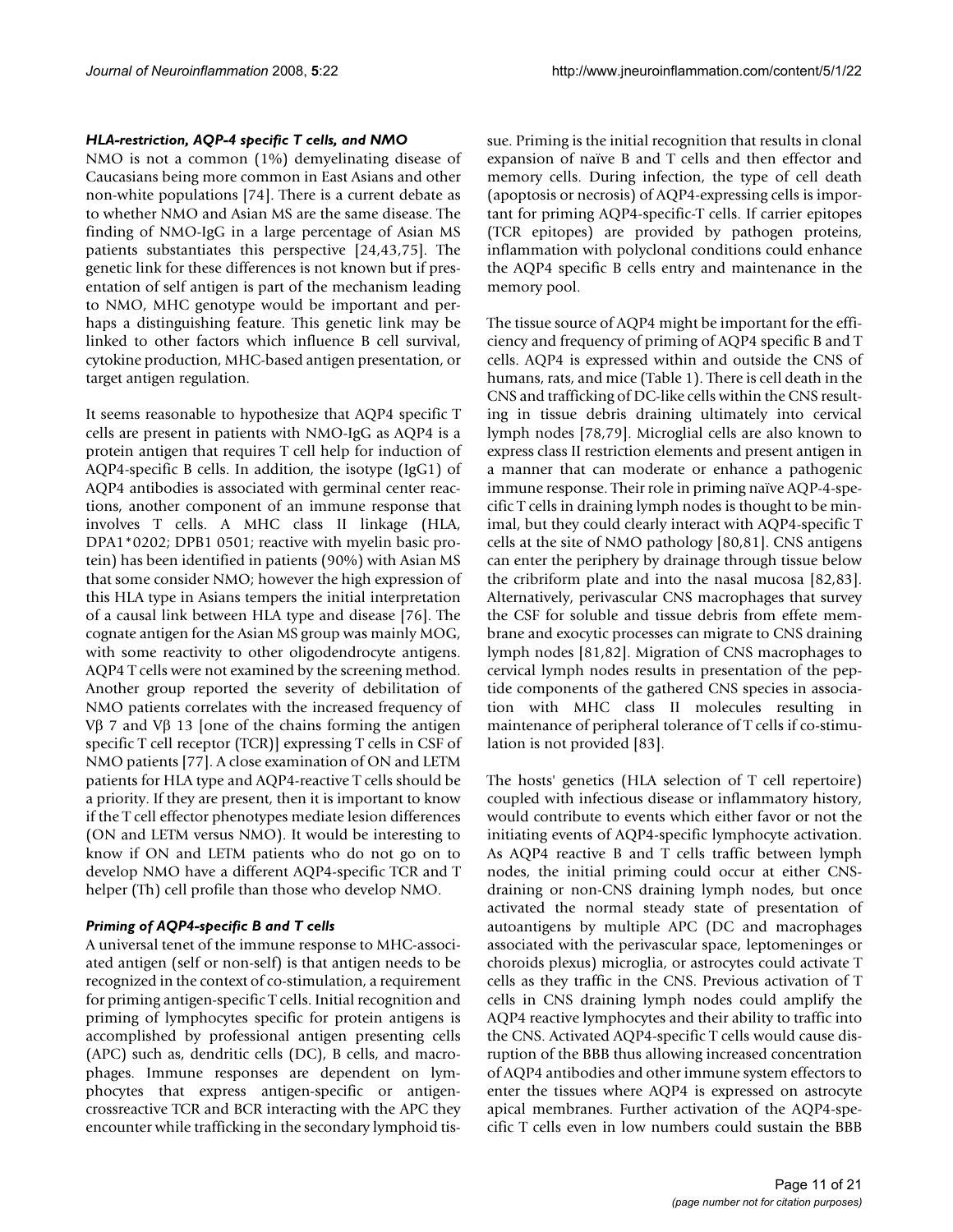breach and recruitment of effectors that cause more pathology with time.

Bacterial and viral infection can damage respiratory epithelial cells which express AQP4, thus providing conditions to enhance antigen presentation by mature dendritic cells as well as obviating the influence of regulator T cells which could otherwise play a role in the typical non-pathogenic responsive to AQP4. Because the potential for simultaneous expression of AQP4 peptides, pathogenassociated peptides, and TLR agonists is possible the T cells that provide help for AQP4-specific B cells, the T cells do not have to be AQP-4 specific and could be pathogenspecific T cells. Another means to activate AQP4-specific B cells is bystander activation of AQP4-reactve B cells by the cytokine milieu and associate membrane changes of dendritic cells during infection or autoimmunity that enhance B cell survival and differentiation. Once activated, AQP4 specific B cells are very effective antigen presenting cells and could be the important step in the subsequent activate of AQP4-specific T cells via BCR-internalized AQP4.

The scenario of AQP4-specific activation of B and T cells is similar in autoimmune diseases. Salivary and lacrimal glands express autoantigens associated with SS and can also be disrupted by infection or autoimmune attack. As salivary glands express AQP4, the initiating autoimmune response to non-AQP4 antigens might liberate AQP4 that because of intrinsic failures in immune regulation in autoimmunity would facilitate AQP4 B cell activation and survival.

Infection and autoimmunity can result in events that alter the BBB and thus permit access of AQP4-specific antibodies and T cells to the CNS. Some cytokines, universal regulators of cells of the immune system, can affect the BBB as well as the expression of glial cell-associated AQP4. Interleukin 1β and interferon β up-regulate AQP on rat astrocytes [84], whereas interferon  $γ$ (IFN- $γ$ ) but not Interleukin 1β or TNF-α increases expression of human astrocyte AQP4 *in vivo* [85]. The interaction between glial and endothelial cells is critical for BBB function [86,87]. Conditions which activate these cells and cause upregulation of AQP4 when the BBB function is compromised would result in higher epitope density for anti-AQP4-specific antibody binding that could disrupt function of any one of the cells and thus lead to changes in water retention which may be part of the initial pathology of NMO. It would be interesting to determine if antibodies to Kir4.1, an inward-rectifying potassium channel co-localized with AQP4 on astrocyte foot processes are able to cause NMOlike disease.

#### *Does the Th cell have to be specific for AQP4 in order to induce AQP4-specific antibodies*

It is generally accepted that activated-antigen specific T cells can enter the brain and cause disruption of the BBB for CNS autoimmune disease. There are at least two antigens for which specific T cells might be relevant for NMO, as both MOG and AQP4 antibodies have been detected in CSF and sera of NMO patients. The CNS cells that express MOG and those that express AQP4 differ. MOG or AQP4 specific T cells enter the CNS and would recognize cognate antigen presented by endogenous by APC in the CNS at multiple locations. Microglial are capable of "cross-presenting" MOG and presenting endogenous AQP4. Macrophages and DC are associated with the perivasculature of the pia which also contains AQP4-expressing astrocytes. Thus there are at least two possible incipient antigens that might be primary in the induction of NMO.

This scenario raises an important point: Is NMO a specific disease (target and type of pathology) due to a specific antigen such as AQP4? Alternatively, is NMO a syndrome with distinct but multiple causes triggered by multiple distinct antigens that induce autoreactive T cells and high affinity antibodies? These immune effectors might react with several exposed CNS antigens and cause tissue damage or disruption of the astrocyte/glial axis that set the stage for long term immune effector access and disease. The answer to whether NMO is a specific disease, a syndrome, or subtype of MS awaits the identification of the insipient autoantigens for both disease phenotypes.

#### *Epigenetic events-major or minor role in NMO*

Is there something special about certain types of neural inflammation and subsequent expression of cellular antigens in the context of co-stimulatory molecules at the astrocyte/endothelial cell interface resulting in anti-AQP4-specific B cells whereby only a limited set of individuals go on to develop NMO? In the syndrome hypothesis above, it is likely that AQP4-specific B cells are readily induced in certain infections but NMO does not result, or is self-limiting as is typical for pediatric NMO patients. Subsequent resolution of the infection and tissue damage limits AQP4 exposure at non-CNS draining lymph nodes and prevents the activation of AQP4-specific autoimmune effector cells. Are recurrent or specific infections near the neck and head where the draining cervical lymph nodes have a higher concentration of AQP4 protein more likely to be the priming event for ON or LETM? Once AQP4-specific B and T cells are activated, how does the constitutive expression of AQP at leaky BBB contribute to pathogenesis? An animal model is required to address these types of questions.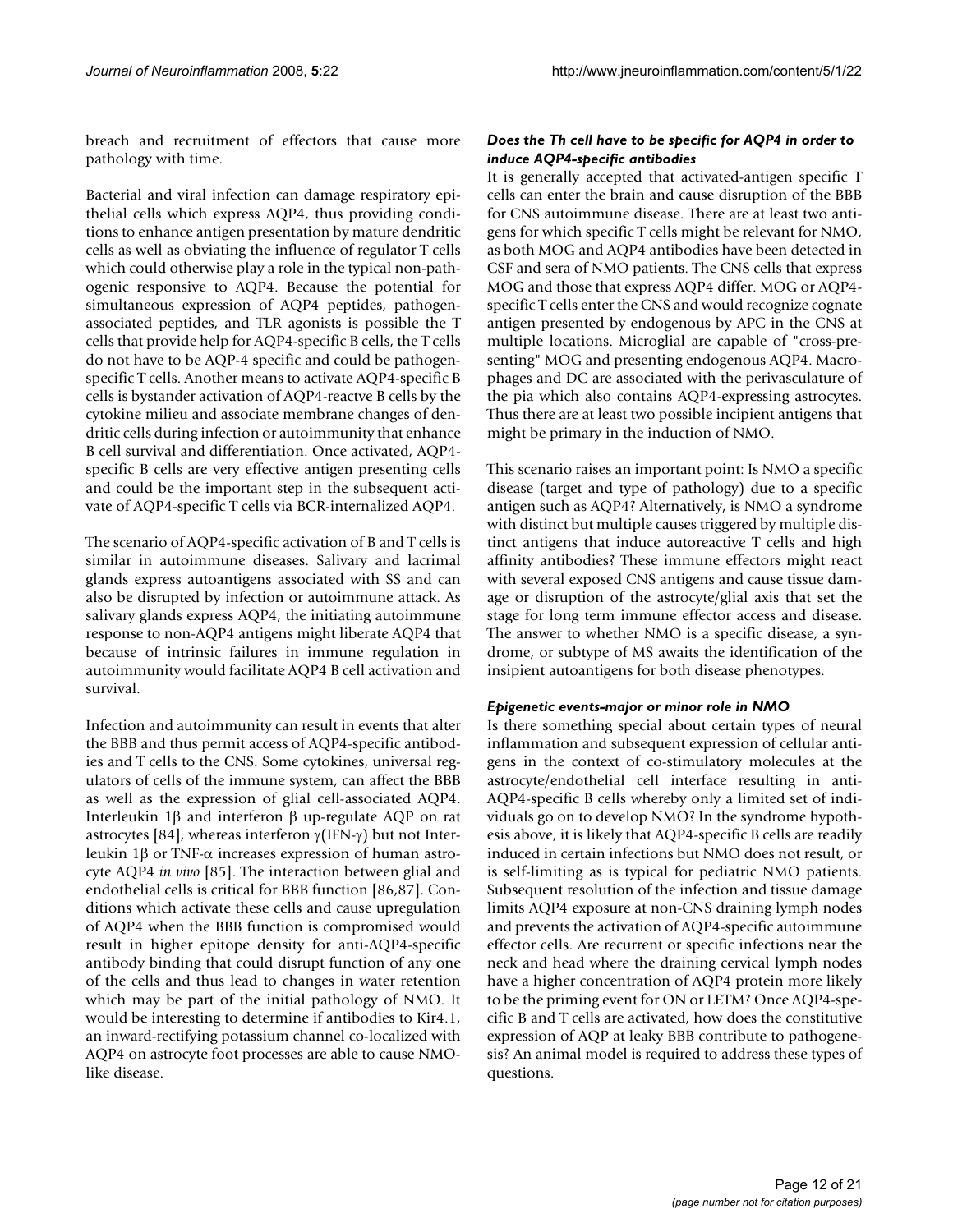#### *Potential pathogenic role of AQP4-specific antibodies*

The presence of myelin basic protein specific antibodies, as well as other autoantibodies, in cord blood suggests that the human immune system has multiple clones of B cells early in life that could contribute to autoimmunity [88]. The human B cell repertoire (germline) has B cell clones that express a BCR reactive to AQP4 either as a *bona fide* antigen or as a cross reactive species. NMO-IgG can be associated with younger individuals [89,90] but is more typically found in older individuals in their fourth decade of life. Pathology associated with bacterial or viral infections can target organs/tissues that express AQP4 and thus prime AQP4-reactive B cells if they are not clonally deleted or anergized during tolerance induction.

Further studies are needed to prove the pathogenic role of anti-AQP4 IgG1, whether it be singular, additive or synergistic with other antigen-specific effectors of the immune system. NMO, ON, and LETM patients' B cells should be positively selected and either immortalized or cloned as a source of cells to screen for anti-AQP4 antibodies. IgM, as well as isotype-switched antibodies specific for naturally expressed AQP4, should be evaluated in more patients with autoimmunity and NMO. The generation of these types of reagents early in the disease presentation and during the progression of the disease would have several benefits. The nature of the Ig locus in human AQP4-specific B cells could be evaluated and it could be determined whether the anti-AQP4 IgG1 have germline sequences or have somatically mutated sequences. If the latter occurs, then the B cells have likely undergone germinal center reactions signifying interaction with antigen-specific T cells. Correlation of the affinity of anti-AQP4 IgG1 and the B cell epitope targets of those antibodies on AQP4 should be useful as a means to further evaluate disease progression or prognosis.

The presence of IgM, IgG, and complement cascade products in the pathology of NMO optic nerve and spinal cord may represent non-specific antibodies as well as anti-AQP4-specific antibodies. Human monoclonal AQP4 specific IgG1 antibodies should be used to generate antiidiotype reagents that could be used to identify AQP4 IgG1 binding *in situ* of autopsy tissue. A practical advantage of the anti-idiotype reagent if they are of high enough affinity would be imaging of patients tissues while they are experiencing clinical symptoms as well as during the period of remittance of the clinical disease. As a complement to determining how or if, anti-AQP4 IgG1 contributes to NMO pathology; anti-AQP4 antibodies need to be evaluated with respect to their affinity, epitope specificity, isotype or subclass, and ultimately pathogenic potential. We need to know if a specific concentration or specificity of anti-AQP4 antibodies is required to manifest NMO. Similarly, we should try to understand the role of AQP4specific T cells in inducing inflammatory disease of the optic nerve and spinal cord.

#### *NMO in association with other diseases*

NMO-IgG has been found in patients with various infections and autoimmune disorders, as well as neoplastic, conditions not typically consistent with induction of the immune system against CNS AQP4. The autoimmune diseases associated with NMO can be either organ specific (Myasthenia Gravis, MG) or systemic (Systemic Lupus Erythematosus, SLE) but have a common characteristic of the involvement of autoantibodies specific for a panel of extracellular and intracellular antigens. Several reports of thymoma (without Herpes simplex virus -2 involvement) related NMO-like disease has been reported. One was associated with anti-CV2/CRMP5 antibodies and another MG [91,92].

#### *Autoimmune disorders and NMO*

Clinical signs of NMO or NMO-like disease have been reported coincident with [93,94] or following symptoms of SS [95,96]. Sjögren's Syndrome is an autoimmune disease characterized by inadequate tear and saliva production and a lymphocyte infiltration of exocrine glands, especially the lacrimal and salivary glands, which express AQP 5 on the apical membrane and AQP4 on lateral membranes [97,98]. Sjögren's Syndrome patients typically have autoantibodies that bind the nuclear antigens and RNA-binding proteins, Ro52, Ro60, and La48. In SLE, immune complexes deposition can affect the skin, joints, kidneys, lungs, nervous system, serous membranes and/or other organs of the body whereby inflammation damages membranes (lungs, kidney, nervous system) which also can contain AQP4. Autoantibodies associated with SLE typically bind ssDNA or dsDNA, DNA-associated proteins (PCNA and histones), snRNAs, ribosomal P, and phospholipids. Clinical signs of NMO have been diagnosed together with SLE [99,100] or years later [101,102]. Most of the reported cases of SLE associated with NMO were prior to the identification and use of NMO-IgG1 as a diagnostic tool. NMO-IgG1 is detected in most sera of patients with concomitant NMO or NMO partial syndromes together with SS or SLE, but not in sera of SLE or SS patients that are not diagnosed with NMO [8,103]. In the study by Pittock and co-workers, the limited patient base who had SS or SLE, or both diseases predated the NMO diagnosis by 1–8 years with a bimodal distribution of 1 year or  $\geq$  7 years [104]. They concluded that patients with other autoimmune disorders who also test positive for the NMO-IgG have manifestations of NMO superimposed on their baseline autoimmune disorder. It will be important to accrue more patients for these types of analyses to see if progression is either fast or slow and if this relates to different types of anti-AQP4 antibody responses.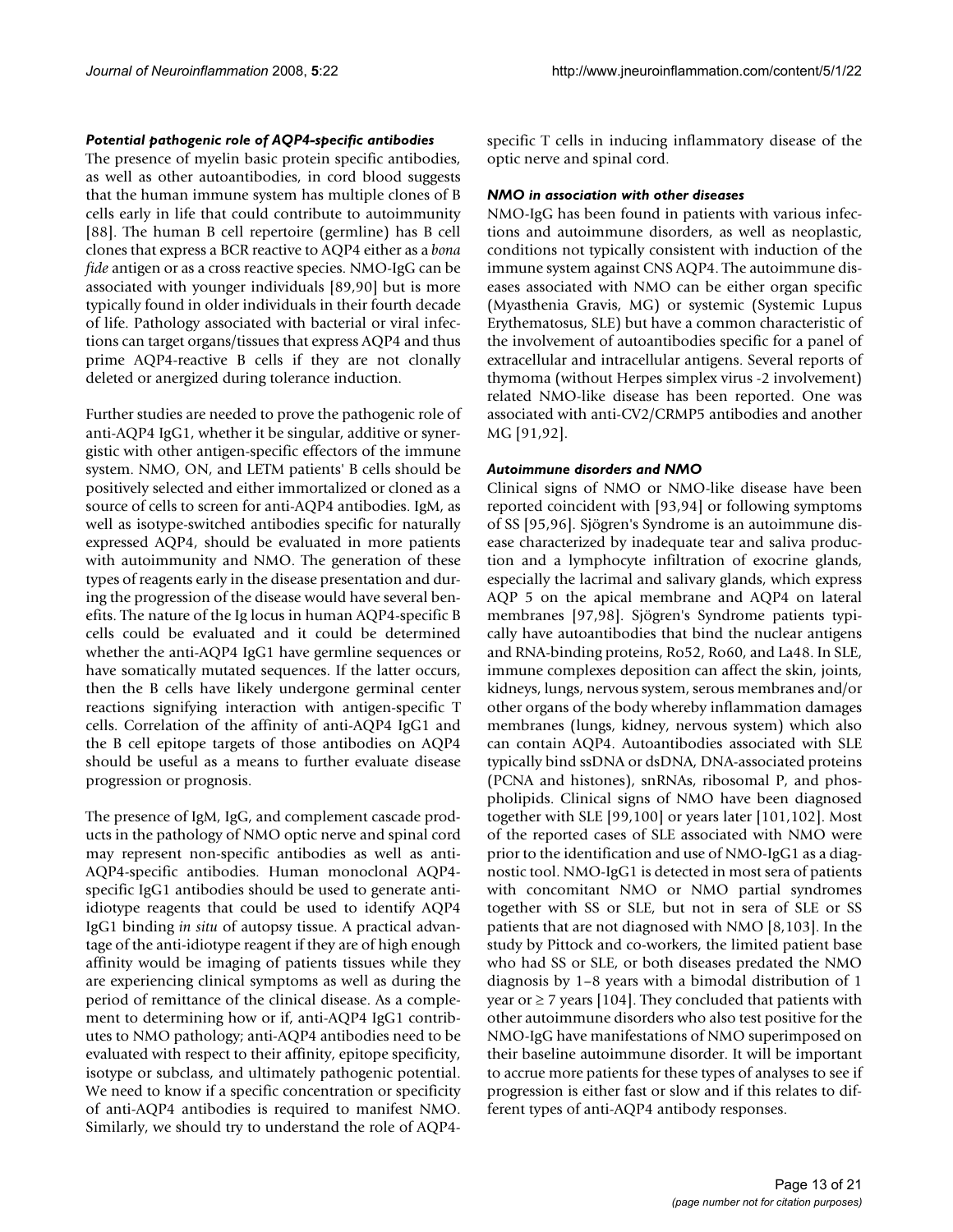Myasthenia gravis is an autoimmune disease that features antibodies that bind the acetylcholine receptor in muscle motor neural endplates thereby causing weakness (ocular, bulbar, limb), and respiratory distress. It is interesting the same multi-protein complex that associates with AQP4 and localized it to the membrane in astrocytes is also involved with aggregation and localization of the acetylcholine receptor at the neuromuscular junction [105,106]. Myasthenia gravis is the prototypic neuroimmunologic disease caused by a pathogenic antibody. Autoimmune autonomic neuropathy is another neurologic disease that is likely to be mediated by a pathogenic antibody [107] and NMO may be the third. An antibody is classified as pathogenic if it meets 5 specific criteria [108]. First, the antibodies should be present in a substantial fraction of patients with the disease. In studies of the incidence of NMO-IgG in NMO, the range varies from 30–75%. Second, the antibody should bind to a specific target. NMO-IgG has been shown to bind to AQP4 and confirmed by several labs. Third, passive transfer of NMO-IgG should reproduce features of the disease. Recall the elegant experiments in MG where passive transfer of human anti-acetylcholine receptor antibody caused disease in mice [109]. This has not been demonstrated in NMO. Fourth, immunization with the relevant autoantigen produces a model disease in animals. This also has not yet been demonstrated in NMO. Fifth, reduction of the antibody should ameliorate disease. To date there has been only a single study demonstrating the relationship of titer to disease activity in an NMO patient [41].

While T cells are likely involved in providing help for production of autoantibodies, T-cell effectors are not associated with the pathology at postsynaptic neuromuscular junctions [110], supporting the prospect that anti-AQP4 specific antibodies could be pathogenic by themselves. Cases of NMO diagnosed after onset of MG often had surgical intervention for thymoma [91] or thymus hyperplagia [111,112]. Forty percent of MG patients who were evaluated for NMO-IgG were positive and two female patients with NMO and MG were of Japanese ancestry [111,112]. There is also a unique case report of an individual diagnosed with MG and NMO together years after onset of SLE in addition to Grave's disease [112].

#### *Infections and NMO-IgG*

Many NMO patients report a preceding bacterial or viral infection of different tissues, especially epithelial tissues, prior to the onset of neurologic symptoms. NMO following pulmonary tuberculosis in patients from Cape Town, South Africa [113-116] or mycoplasma pulmonary infections [117,118] have also been reported. Mycobacterium and Mycoplasma sp. are known to express proteins that have homology to AQPs [119]. A possible link has been suggested between mycoplasma infections and TNFα,

eicosanoids, and nitrous oxide triggered by Mycoplasma sp. stimulated rat glial cells [120].

We searched the protein data base for protein homology of the extracellular loops of AQP4. We found aquaporins that Mycobacterium and Mycoplasma sp. express that have similar residues to human AQP4 (unpublished observations, Wade WF). Syphilis was thought to be causal in a case report of and NMO without anti-AQP-4 specific antibody [121]. In many of the cases of parainfectious NMO the presence of AQP4-specific antibodies is not reported and some CSF profiles are not consistent with NMO. However in some reports, MRI analysis (spinal cord) and clinical presentation are consistent with a diagnosis of NMO.

Viral infections can often lead to ON. While not common, NMO has been associated with HIV-1 infection in an African woman [122]. Another viral disease that can precede NMO is dengue fever, which is prevalent in Brazil. NMO or NMO-like symptoms following within a week or so of viral infection was reported in a young female patient of Japanese ancestry, while a 58-year-old man of Japanese ancestry who also lived in Brazil was admitted to hospital suffering from acute disseminated encephalomyelitis (ADEM) after Dengue virus infection [123,124]. Several different types of herpes infections (Cytomegalovirus, Varicella) have been reported in patients with apparent NMO [125-127]. The Cytomegalovirus patient who was negative for NMO-IgG was a male who switched gender, but it was not reported if hormone therapy was in place. Female sex hormones are known to be able to affect B cell biology and thus enhance the possibility of autoantibody production [128]. Both of the Varicella patients were female, one black and one Bangladeshi whose ethnicity was not reported. With the new criteria for NMO it would be very useful to track such infection related cases with respect to anti-AQP4-specific antibody at the time of presentation after recovery or at autopsy. HLA-tissue typing of the rare cases of infections that lead to NMO would be of value as well.

#### *Animal models of NMO-like diseases*

Currently there are no animal models that feature AQP4 as the autoantigen that induces NMO-like pathology. It is important to initiate development of an AQP4-based animal model of NMO to determine whether AQP4 is the autoantigen required for NMO, either due to AQP4-specific T and B cells, specific AQP4 antibody or both cellular and soluble effectors. We recently induced high titer antiserum in mice to the rat 206–231 sequence of the E Loop of AQP4 (unpublished observation, Wade WF). Pooled sera from the AQP4-peptide immunized mice bind the M1 human isoform and the rat M23 isoform of AQP4 in HEK cells. Similarly, an AQP4 peptide (QTKG-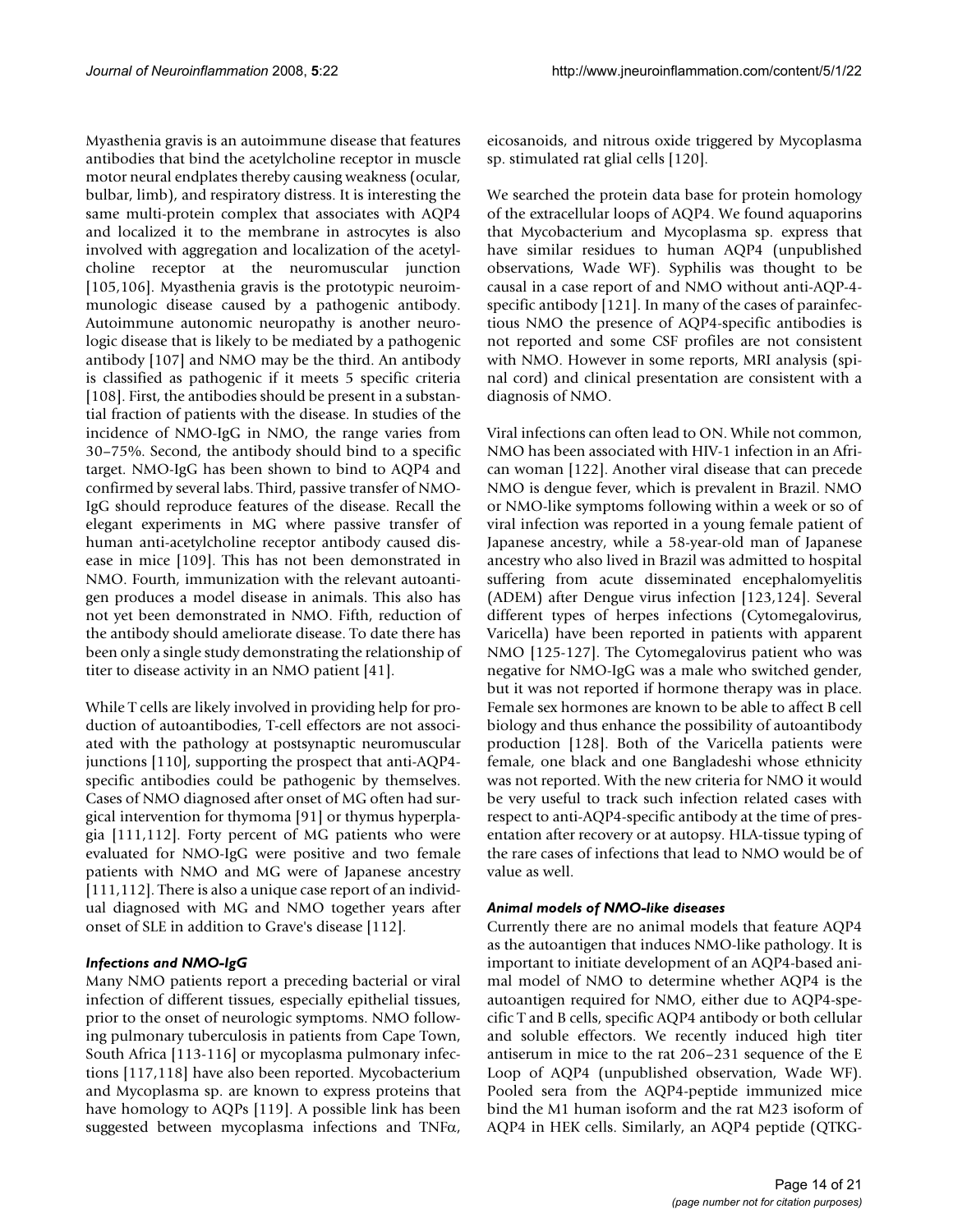SYMEVEDNRSQVETED, amino acids 272–291) from rat AQP4's cytoplasmic domain, that is predicted to be an autoimmune T cell target, was immunogenic in rats (unpublished observation, Graber DJ, Hickey WF). Investigators at Johns Hopkins University have induced high titers of autoantibodies to extra- and intracellular AQP4 peptides in Lewis rats although it has been more difficult in C57 mice (unpublished observation, Levy M, Kerr D). Thus the target sequences within AQP4 with which to investigate NMO are beginning to be realized and thus soon will be available to develop AQP4 animal model based on those enumerated and developed for MOGinduced CNS autoimmunity.

There are multiple rodent (mice or rat) models of EAE which can be induced with myelin antigens. The value of the animal EAE models which are based more on the pathology of MS than NMO is the mechanistic information they can provide. One of these models demonstrates that the presence of spinal cord pathology can be dependent on the presence of CNS antigen-specific autoantibodies [129,130]. The induction of these antibodies can be regulated by the form of the autoantigen or the genetics of the host. Tissues that are the targets of pathology in EAE and NMO can overlap but the details of the immune response and the autoantigen can shape the final effector phases. The differences in EAE and NMO pathology should not be used to eliminate the investigation of an EAE-NMO model system that might highlight common mechanisms relative to antigen-specific T cells and changes in the BBB that can enhance the pathogenic potential of autoantibodies.

In two rodent models of MOG-induced disease, there is NMO-like pathology implying that an AQP4-based system could be developed [129-131]. The similarity of the AQP4 protein sequence between humans and these rodents, and the fact that human NMO-IgG binds murine CNS AQP4 further substantiates the feasibility of developing an AQP4-based rodent model of NMO. In the case of mice, the established method of generating transgenic animals with AQP4-specific BCR and TCR would be a benefit. The availability of various immune mice that have select immune regulators genetically deleted (knockout mice) would help define the parameters that can be enhance the penetrance of the disease as it is only partial in the murine double, transgenic MOG-antigen receptor mice. Rats have long been used as CNS autoimmune models in part because of the size of their target organ, which along with the well-described role of rat AQP4 in rat CNS physiology would be an argument for using rat as an experimental host. The other advantage of the BN strain for the basis of an AQP4 NMO model is the disease manifests (60%) within weeks of inoculation and importantly, NMO-like pathology can be induced by the naive B and T cell repertoire.

#### *Mouse model – MOG-specific BCR transgenic*

There is a murine model wherein the mice spontaneously develop ON [59]. This model is based on transgenic expression of a TCR specific for MOG, peptide 35–55. Transgenic MOG-specific CD4 T cells, without prior antigen activation causes ON in 30% of the mice. Immunization of mice with MOG 35–55 peptide (10 or 100 μgs) in complete Freund's adjuvant without pertussis toxin enhanced the percentage (55% and 78%, respectively) of mice with ON [59]. The MOG peptide can activate CD4 T cells and is long enough to contain B cell epitopes. However, neither the presence of anti-MOG 35–55 antibodies in these mice nor that of Anti-AQP4 antibodies was reported.

A later study that used the MOG 35–55 specific TCR transgenic mice examined the retinal ganglion cell damage induced by spontaneous or pertussis toxin-induced ON [132]. This study extended the first report by showing that pertussis toxin enhanced the development of ON. Further this group showed that inflammation preceded retinal cell loss, suggesting that increased access of T cells to antigen or activation of MOG-specific T cells or both in the optic nerve resulting in lesion development in a larger percentage of mice. An issue that was not addressed by either study was which cell type was the *in situ* APC (microglia, macrophages or dendritic cells) in the optic nerve tissue. CD4 T cells are typically restricted to MHC class II which is not normally expressed on oligodendrocytes, the cell type that expressed MOG.

#### *MOG-specific BCR and TCR double transgenic mice*

Bettelli and coworkers [129] and Krishnamoorthy and colleagues [130] modified the MOG TCR model by crossing these animals to a line of animals with a rearranged B cell receptor (BCR) specific for a conformational epitope of MOG. In human MS, MOG-specific antibodies can be either specific for conformational or linear determinants, but the conformational antibodies are those associated with pathology [133]. Mice that express both a BCR and a TCR specific for MOG epitopes develop inflammation of the spinal cord. BCR MOG-specific transgenic mice or those mice crossed with a non-MOG specific TCR transgenic mouse line that have MOG specific IgM do not have NMO-like pathology [130]. The co-expression of MOGspecific BCR and MOG-TCR transgenic lymphocytes results in isotype switching of the MOG antibodies to IgG1, which in mouse is related to a different Th-profile than that associated with the human AQP4 IgG1 subclass. In the double transgenic, IgG1 and not IgM is correlated with disease. Increased activation of MOG-specific T cells was thought to be due to enhanced antigen presentation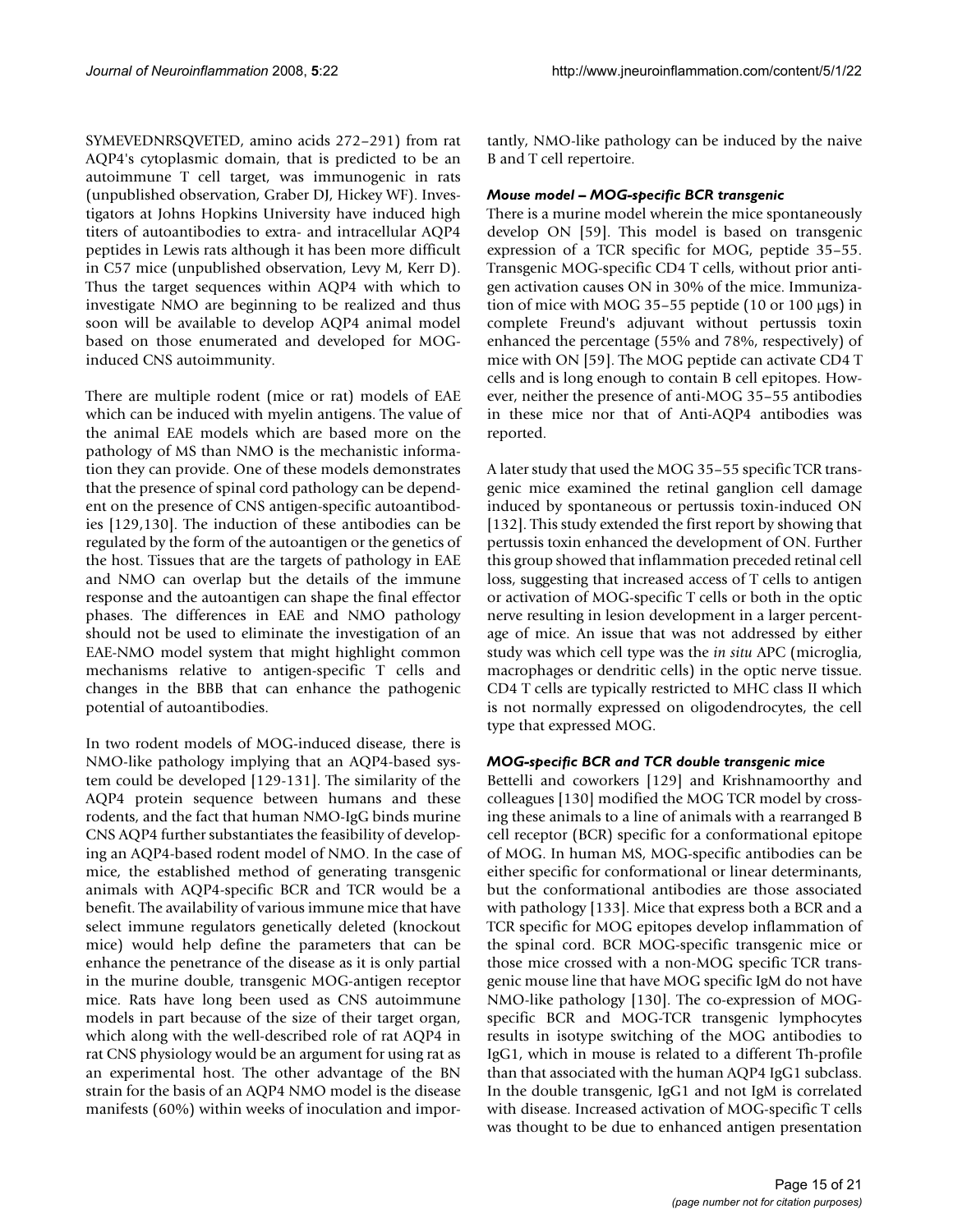by MOG-specific B cells, while the role of isotype-switching was not investigated [130]. The CNS pathology of the double transgenic was proposed to be NMO-like because the lesions were in the optic nerve and spinal cord as seen in NMO patients. However the perivascular IgM, IgG, and complement products associated with human NMO were not present in the double transgenic model, nor were anti-AQP4 antibodies [130]. The inflammatory cell types seen in NMO, mainly eosinophils with some neutrophils, [10,12] were generally absent in the cellular infiltrates reported by Krishnamoorthy and coworkers [130]. Thus the double MOG transgenic mice do not reproduce NMO pathology but do provide a clear link to understanding how antigen specific B cells can play a role in regulating the pathogenicity of autoreactive T cells.

## *Rat model-antibodies to MOG are important*

The Brown Norway (BN) rat EAE model is particularly instructive for thinking about the pathogenesis of NMO. Immunization of BN rats with recombinant MOG protein but not MOG peptides results in EAE [131]. In BN rats anti-MOG specific T cells are not pathogenic compared to Lewis rats. One of the reasons for this is thought to be the type of Th response. A Th 2 response is more likely in BN rats than in Lewis rats, which have fulminate EAE after immunization with MOG peptide and adjuvant [134]. The differences in the genetics that may cause this are beginning to be unraveled and MHC as well as other intragenic MHC or linked genes, may play a role. Of special note is that in BN rats, the manifestation of EAE is dependent on high titers of antibody to MOG. Either by passive or active immunization both T cells and B cells specific for MOG result in immunopathology in the spinal cord and optic nerves characterized by the accumulation of neutrophils and eosinophils.

## *Approachable questions based on a small animal NMO model*

It seems clear that AQP4-specific T cells are activated in NMO. Lymphocyte accumulation in the lesion area of early NMO patients were not characterized, but the fact that activated T cells are a major cause of changes in the BBB and the fact that T cell help is required for isotypeswitching to protein antigens, suggest that AQP4 specific T-cells are present. What they do in NMO is not known and might be only important in isotype switching. Expression of class II molecules is a potential issue that might mediate the choice or rats over mice, as rats express class II on non-professional antigen presenting cells in a similar manner to humans. We do not know how efficient murine and rat MHC class II are at binding AQP4 peptides and activating AQP-specific T cells. The activation of T cells is dependent on the type of APC, the cytokines they can make, and the MHC/peptide density, both of which can be reflected in the Th-profile of the T cells that are selected and expanded. The quality of antigen presentation is also important for selection of most fit (higher affinity for MHC/peptide) antigen-specific T cells. If the rodent MHC molecules are limiting, then transgenic mice expressing human HLA DPA1 0202/DPB1 0501 might be required to induce T cells that respond to AQP4 and thus cause disease. Clearly the types of experiments that investigate the role of both T and B cells AQP4-specific effectors will be important.

Once the AQP4 model is established, investigations into the parameters that can affect disease manifestations will be decisive in understanding events that can contribute to humans developing NMO. Experimental designs to address these questions are not approachable in humans. An AQP4 small animal model will permit investigators to examine the following experimental questions: 1) What peripheral or CNS "event" can lead to anti-AQP4 immune responses, and 2) what AQP4 specific immune responses are shaped by infection or underlying autoimmunity that result in NMO? 3) Has the current therapy for NMO changed the immunophenotype of the pathology? 4) Does anti-CD20 therapy which removes anti-AQP4 specific B cells but does not quantitatively deplete AQP4-specific antibodies work because AQP4-specific T cells are no longer activated?

It would be very interesting to determine if a particular isotype of rodent anti-AQP4 antibody (IgG2a in the mouse is equivalent to human IgG1) is pathogenic. The isotype may not be as relevant for pathogenesis as the antibody's concentration and affinity which could be easily tested in the rats with monoclonal reagents. The role of anti-AQP4 specific antibodies and B cells versus the individual components could be tested with passive transfer experiments. Immunization of AQP4 into mice with underlying immune dysfunction (enhanced B cell activating factor expression, mutations in CD95 or its ligand) might be a useful approach to study enhanced survival of AQP4-specific B cells and thus to determine if NMO disease manifestation is more frequent.

## **Conclusion**

The available data does not show a clearly defined mechanism explaining the association of NMO-IgG and NMO. The current paradigm of CNS autoimmunity includes activated, antigen-specific T cells as the principle means to moderate the BBB. It is critical to determine if there is a pathogenic role for NMO-IgG in NMO. A potentially unique mechanism whereby anti-AQP4 antibodies initiate pathology by themselves is that they have access to certain areas of the BBB that are considered more permeable and thus can initiate damage to a critical 'gatekeeper" (astrocytes) that normally preclude access of other immune components to the CNS. AQP4 expression is ele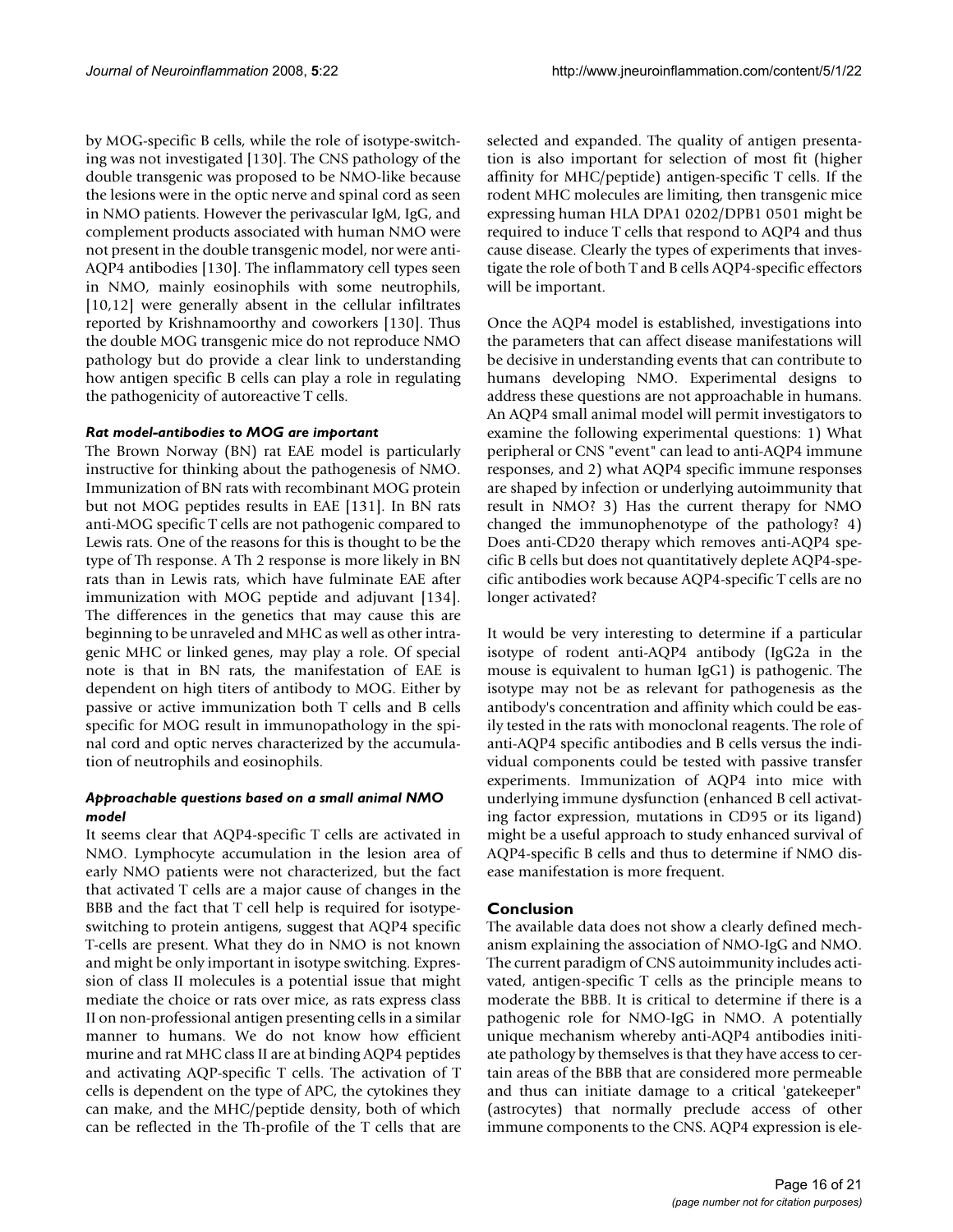vated in many conditions of CNS inflammation and diseases such as spongiform encephalopathy, Alzheimer's, stroke and others which do not have an infection or autoimmune component. Perhaps the importance of AQP4 for regulating brain edema suggests that when its function is interrupted and the BBB is compromised, immunopathology ensues. Several different but perhaps limited specificities of autoantibodies targeting antigens at specific sites (optic nerve and spinal cord) high in AQP4 expression and a structural BBB that is intrinsically more permissive to serum proteins may be required for NMO. If the autoantibodies are not pathogenic *per se*, it may be that the ability of self-reactive B cells to capture their cognate antigen and, in the case of AQP4 or MOG, present antigen to normally non-reactive MOG or AQP4 specific T cells, instigates NMO. There are multiple pathways whereby AQP4 from peripheral and CNS sources can induce AQP4-specific T and B cells. Inflammation and underlying autoimmune dysfunction can enhance AQP4 expression, prime antigen-specific lymphocytes, and establish conditions to sustain autoimmune responses. An AQP4-based animal model needs to be developed to address these issues and determine if AQP4-specific antibodies represent a novel means to cause CNS immunopathology similar to NMO disease in humans. We need to know if AQP4-specific T cells are dispensable or if they are part of a more complex scheme of pathogenesis that includes anti-AQP4-specific antibody which is consistent with the general paradigm of antigen-specific T cells being important to CNS autoimmunity.

#### **List of abbreviations**

APC: antigen presenting cell; AQP4: aquaporin 4; BBB: blood brain barrier; BN rat: Brown Norway rat; BCR: B cell receptor; CNS: central nervous system; CSF: cerebral spinal fluid; DC: dendritic cell; EAE: experimental allergic encephalomyelitis; HLA: human leukocyte antigen; IgG, IgM: immunoglobulin G, M; Kiv: potassium inward rectifying channel; NMO: neuromyelitis optica; ON: optical neuritis; MOG: myelin oligodendrocyte glycoprotein; MS: multiple sclerosis; MG: Myasthenia Gravis; LETM: lateral extensive transverse myelitis; PDZ domain: post synaptic density protein, Drosophila disc large tumor suppressor, and zonula occludens-1 protein; SS: Sjögren syndrome; SLE: Systemic Lupus Erythematosus; TCR: T cell receptor; Th: T helper.

#### **Competing interests**

The authors declare that they have no competing interests.

#### **Authors' contributions**

WFW drafted the manuscript and helped edit and revise it, DJG generated the table and drafted the initial infectious disease section, ML made major contributions to the first rewrite and in particular the pathology section, DK made major contributions to the editing in particular, the overview of the pathology and pathogenesis of NMO. He also did the extensive proofing of the manuscript. All the authors read and approved the final version of the manuscript.

#### **Acknowledgements**

WFW was supported in part by the National Multiple Sclerosis Society (PP1360) which approved the experimental design of the grant proposal and designated NMO pathogenesis as a topic of interest. The Society did not have a direct role in the writing of this review.; DK and ML are supported in part by the Johns Hopkins Project RESTORE and Stewart Reid. We extend a special thanks to Stewart Reid for his support and generosity. The support received by DK and ML is used to understand the pathogenesis of NMO – the focus of this review. RESTORE, nor Stewart Reid were directly involved in the generation of this review.

#### **References**

- 1. Cree BAC, Goodin DS, Hauser SL: **[Neuromyelitis Optica.](http://www.ncbi.nlm.nih.gov/entrez/query.fcgi?cmd=Retrieve&db=PubMed&dopt=Abstract&list_uids=12524556)** *Semin Neurol* 2002, **22:**105-22.
- 2. Mandler RN: **[Neuromyelitis optica Devic's syndrome,](http://www.ncbi.nlm.nih.gov/entrez/query.fcgi?cmd=Retrieve&db=PubMed&dopt=Abstract&list_uids=17027889) [update.](http://www.ncbi.nlm.nih.gov/entrez/query.fcgi?cmd=Retrieve&db=PubMed&dopt=Abstract&list_uids=17027889)** *Autoimmun Rev* 2006, **5:**537-43.
- 3. Jacob A, Matiello M, Wingerchuk DM, Lucchinetti CF, Pittock SJ, Weinshenker BG: **[Neuromyelitis optica: changing concepts.](http://www.ncbi.nlm.nih.gov/entrez/query.fcgi?cmd=Retrieve&db=PubMed&dopt=Abstract&list_uids=17512987)** *J Neuroimmunol* 2007, **187:**126-38.
- 4. Wingerchuk DM: **[Neuromyelitis optica.](http://www.ncbi.nlm.nih.gov/entrez/query.fcgi?cmd=Retrieve&db=PubMed&dopt=Abstract&list_uids=16635421)** *International Ms Journal* 2006, **13:**42-50.
- 5. Wingerchuk DM: **[Neuromyelitis optica: new findings on patho](http://www.ncbi.nlm.nih.gov/entrez/query.fcgi?cmd=Retrieve&db=PubMed&dopt=Abstract&list_uids=17531863)[genesis.](http://www.ncbi.nlm.nih.gov/entrez/query.fcgi?cmd=Retrieve&db=PubMed&dopt=Abstract&list_uids=17531863)** *Int Rev Neurobiol* 2007, **79:**665-88.
- 6. Wingerchuk DM, Lucchinetti CF: **[Comparative immunopatho](http://www.ncbi.nlm.nih.gov/entrez/query.fcgi?cmd=Retrieve&db=PubMed&dopt=Abstract&list_uids=17495631)[genesis of acute disseminated encephalomyelitis, neuromy](http://www.ncbi.nlm.nih.gov/entrez/query.fcgi?cmd=Retrieve&db=PubMed&dopt=Abstract&list_uids=17495631)[elitis optica, and multiple sclerosis.](http://www.ncbi.nlm.nih.gov/entrez/query.fcgi?cmd=Retrieve&db=PubMed&dopt=Abstract&list_uids=17495631)** *Curr Opin Neurol* 2007, **20:**343-50.
- 7. Lennon VA, Kryzer TJ, Pittock SJ, Verkman AS, Hinson SR: **[IgG](http://www.ncbi.nlm.nih.gov/entrez/query.fcgi?cmd=Retrieve&db=PubMed&dopt=Abstract&list_uids=16087714) [marker of optic-spinal multiple sclerosis binds to the](http://www.ncbi.nlm.nih.gov/entrez/query.fcgi?cmd=Retrieve&db=PubMed&dopt=Abstract&list_uids=16087714) [aquaporin-4 water channel.](http://www.ncbi.nlm.nih.gov/entrez/query.fcgi?cmd=Retrieve&db=PubMed&dopt=Abstract&list_uids=16087714)** *J Exp Med* 2005, **202:**473-7.
- 8. Pittock SJ, Lennon VA, de Seze J, Vermersch P, Homburger HA, Wingerchuk DM, Lucchinetti CF, Zephir H, Moder K, Weinshenker BG: **[Neuromyelitis optica and non organ-specific autoimmu](http://www.ncbi.nlm.nih.gov/entrez/query.fcgi?cmd=Retrieve&db=PubMed&dopt=Abstract&list_uids=18195142)[nity.](http://www.ncbi.nlm.nih.gov/entrez/query.fcgi?cmd=Retrieve&db=PubMed&dopt=Abstract&list_uids=18195142)** *Arch Neurol* 2008, **65:**78-83.
- 9. Haase CG, Schmidt S: **[Detection of brain-specific autoantibod](http://www.ncbi.nlm.nih.gov/entrez/query.fcgi?cmd=Retrieve&db=PubMed&dopt=Abstract&list_uids=11427318)[ies to myelin oligodendrocyte glycoprotein, S100beta and](http://www.ncbi.nlm.nih.gov/entrez/query.fcgi?cmd=Retrieve&db=PubMed&dopt=Abstract&list_uids=11427318) myelin basic protein in patients with Devic's neuromyelitis [optica.](http://www.ncbi.nlm.nih.gov/entrez/query.fcgi?cmd=Retrieve&db=PubMed&dopt=Abstract&list_uids=11427318)** *Neurosci Lett* 2001, **307:**131-3.
- 10. Correale J, Fiol M: **[Activation of humoral immunity and eosi](http://www.ncbi.nlm.nih.gov/entrez/query.fcgi?cmd=Retrieve&db=PubMed&dopt=Abstract&list_uids=15623701)[nophils in neuromyelitis optica.](http://www.ncbi.nlm.nih.gov/entrez/query.fcgi?cmd=Retrieve&db=PubMed&dopt=Abstract&list_uids=15623701)** *Neurology* 2004, **63:**2363-70.
- 11. Lalive PH, Menge T, Barman I, Cree BA, Genain CP: **[Identification](http://www.ncbi.nlm.nih.gov/entrez/query.fcgi?cmd=Retrieve&db=PubMed&dopt=Abstract&list_uids=16832107) [of new serum autoantibodies in neuromyelitis optica using](http://www.ncbi.nlm.nih.gov/entrez/query.fcgi?cmd=Retrieve&db=PubMed&dopt=Abstract&list_uids=16832107) [protein microarrays.](http://www.ncbi.nlm.nih.gov/entrez/query.fcgi?cmd=Retrieve&db=PubMed&dopt=Abstract&list_uids=16832107)** *Neurology* 2006, **67:**176-7.
- 12. Lucchinetti CF, Mandler RN, McGavern D, Bruck W, Gleich G, Ransohoff RM, Trebst C, Weinshenker B, Wingerchuk D, Parisi JE, Lassmann H: **[A role for humoral mechanisms in the pathogenesis](http://www.ncbi.nlm.nih.gov/entrez/query.fcgi?cmd=Retrieve&db=PubMed&dopt=Abstract&list_uids=12076996) [of Devic's neuromyelitis optica.](http://www.ncbi.nlm.nih.gov/entrez/query.fcgi?cmd=Retrieve&db=PubMed&dopt=Abstract&list_uids=12076996)** *Brain* 2002, **125:**1450-61.
- 13. King LS, Kozono D, Agre P: **[From structure to disease: the](http://www.ncbi.nlm.nih.gov/entrez/query.fcgi?cmd=Retrieve&db=PubMed&dopt=Abstract&list_uids=15340377) [evolving tale of aquaporin biology.](http://www.ncbi.nlm.nih.gov/entrez/query.fcgi?cmd=Retrieve&db=PubMed&dopt=Abstract&list_uids=15340377)** *Nat Rev Mol Cell Biol* 2004, **5:**687-98.
- 14. Agre P, King LS, Yasui M, Guggino WB, Ottersen OP, Fujiyoshi Y, Engel A, Nielsen S: **[Aquaporin water channels – from atomic](http://www.ncbi.nlm.nih.gov/entrez/query.fcgi?cmd=Retrieve&db=PubMed&dopt=Abstract&list_uids=12096044) [structure to clinical medicine.](http://www.ncbi.nlm.nih.gov/entrez/query.fcgi?cmd=Retrieve&db=PubMed&dopt=Abstract&list_uids=12096044)** *J Physiol* 2002, **542:**3-16.
- 15. Rapoport SI: **Sites and functions of the blood-aqueous and blood-vitreous barriers of the eye.** In *Blood-brain barrier in physiology and medicie* Edited by: New York: Raven Press. Rapoport SI; 1976:207-232.
- 16. Nielsen S, Nagelhus EA, Amiry-Moghaddam M, Bourque C, Agre P, Ottersen OP: **[Specialized membrane domains for water trans](http://www.ncbi.nlm.nih.gov/entrez/query.fcgi?cmd=Retrieve&db=PubMed&dopt=Abstract&list_uids=8987746)[port in glial cells: high-resolution immunogold cytochemis](http://www.ncbi.nlm.nih.gov/entrez/query.fcgi?cmd=Retrieve&db=PubMed&dopt=Abstract&list_uids=8987746)[try of aquaporin-4 in rat brain.](http://www.ncbi.nlm.nih.gov/entrez/query.fcgi?cmd=Retrieve&db=PubMed&dopt=Abstract&list_uids=8987746)** *J Neurosci* 1997, **17:**171-80.
- 17. Bouchaud C, Le Bert M, Dupouey P: **[Are close contacts between](http://www.ncbi.nlm.nih.gov/entrez/query.fcgi?cmd=Retrieve&db=PubMed&dopt=Abstract&list_uids=2698759) [astrocytes and endothelial cells a prerequisite condition of a](http://www.ncbi.nlm.nih.gov/entrez/query.fcgi?cmd=Retrieve&db=PubMed&dopt=Abstract&list_uids=2698759) blood-brain barrier? The rat subfornical organ as an exam[ple.](http://www.ncbi.nlm.nih.gov/entrez/query.fcgi?cmd=Retrieve&db=PubMed&dopt=Abstract&list_uids=2698759)** *Biol Cell* 1989, **67:**159-65.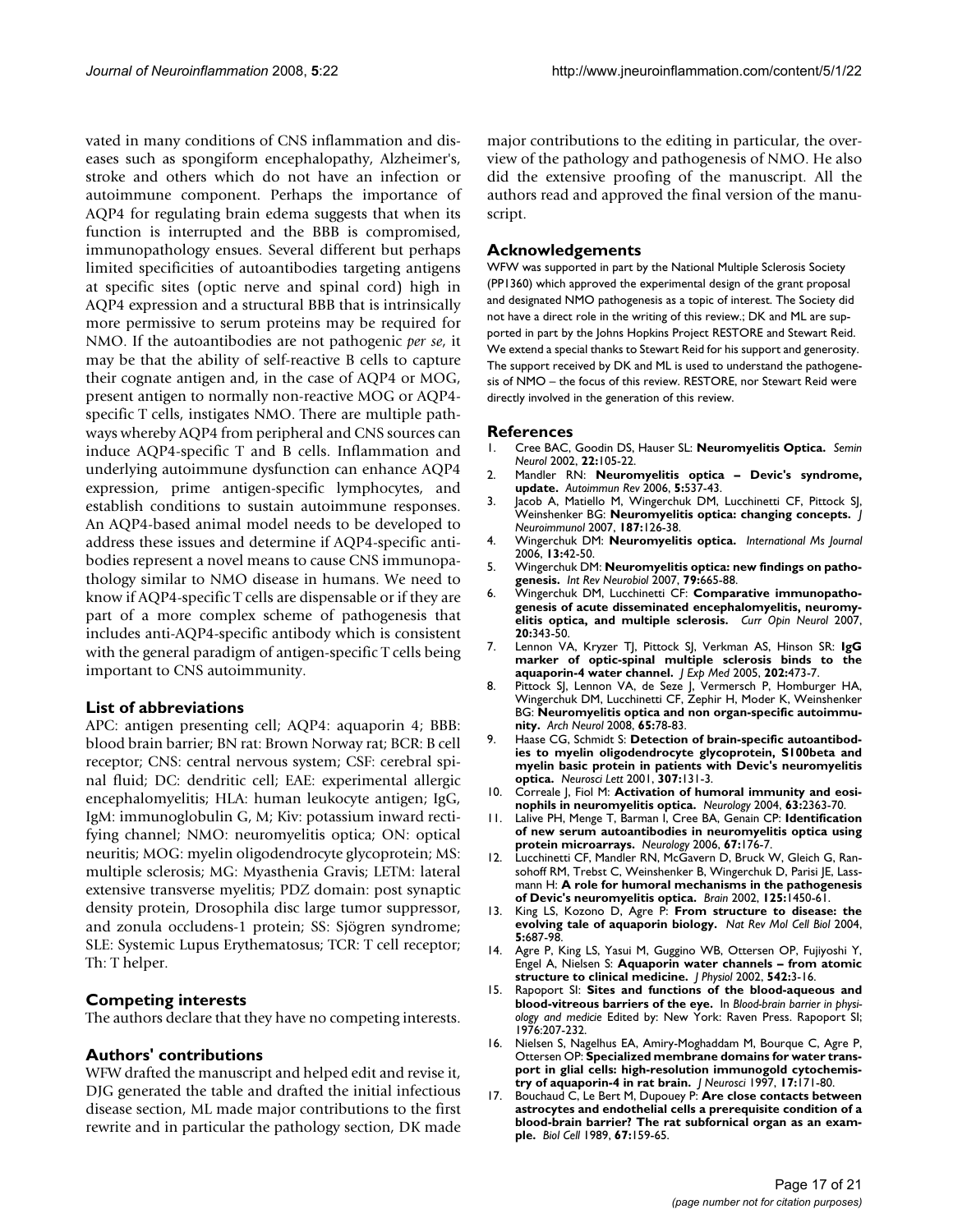- 18. TomasCamardiel M, Venero JL, de Pablos RM, Rite I, Machado A, Cano J: **[In vivo expression of aquaporin-4 by reactive micro](http://www.ncbi.nlm.nih.gov/entrez/query.fcgi?cmd=Retrieve&db=PubMed&dopt=Abstract&list_uids=15525343)[glia.](http://www.ncbi.nlm.nih.gov/entrez/query.fcgi?cmd=Retrieve&db=PubMed&dopt=Abstract&list_uids=15525343)** *J Neurochem* 2004, **91:**891-9.
- 19. Nagelhus EA, Veruki ML, Torp R, Haug FM, Laake JH, Nielsen S, Agre P, Ottersen OP: **[Aquaporin-4 water channel protein in the rat](http://www.ncbi.nlm.nih.gov/entrez/query.fcgi?cmd=Retrieve&db=PubMed&dopt=Abstract&list_uids=9502811) [retina and optic nerve: polarized expression in Muller cells](http://www.ncbi.nlm.nih.gov/entrez/query.fcgi?cmd=Retrieve&db=PubMed&dopt=Abstract&list_uids=9502811) [and fibrous astrocytes.](http://www.ncbi.nlm.nih.gov/entrez/query.fcgi?cmd=Retrieve&db=PubMed&dopt=Abstract&list_uids=9502811)** *J Neurosci* 1998, **18:**2506-19.
- 20. Neely JD, Christensen BM, Nielsen S, Agre P: **[Heterotetrameric](http://www.ncbi.nlm.nih.gov/entrez/query.fcgi?cmd=Retrieve&db=PubMed&dopt=Abstract&list_uids=10460172) [composition of aquaporin-4 water channels.](http://www.ncbi.nlm.nih.gov/entrez/query.fcgi?cmd=Retrieve&db=PubMed&dopt=Abstract&list_uids=10460172)** *Biochemistry* 1999, **38:**11156-63.
- 21. Rash JE, Davidson KG, Yasumura T, Furman CS: **[Freeze-fracture](http://www.ncbi.nlm.nih.gov/entrez/query.fcgi?cmd=Retrieve&db=PubMed&dopt=Abstract&list_uids=15561408) [and immunogold analysis of aquaporin-4 \(AQP4\) square](http://www.ncbi.nlm.nih.gov/entrez/query.fcgi?cmd=Retrieve&db=PubMed&dopt=Abstract&list_uids=15561408) [arrays, with models of AQP4 lattice assembly.](http://www.ncbi.nlm.nih.gov/entrez/query.fcgi?cmd=Retrieve&db=PubMed&dopt=Abstract&list_uids=15561408)** *Neuroscience* 2004, **129:**915-34.
- 22. Moe SE, Sorbo JG, Sogaard R, Zeuthen T, Petter Ottersen O, Holen T: **[New isoforms of rat Aquaporin-4.](http://www.ncbi.nlm.nih.gov/entrez/query.fcgi?cmd=Retrieve&db=PubMed&dopt=Abstract&list_uids=18255256)** *Genomics* 2008, **91:**367-77.
- 23. Jung JS, Preston GM, Smith BL, Guggino WB, Agre P: **[Molecular](http://www.ncbi.nlm.nih.gov/entrez/query.fcgi?cmd=Retrieve&db=PubMed&dopt=Abstract&list_uids=7514176) [structure of the water channel through aquaporin CHIP.](http://www.ncbi.nlm.nih.gov/entrez/query.fcgi?cmd=Retrieve&db=PubMed&dopt=Abstract&list_uids=7514176) [The hourglass model.](http://www.ncbi.nlm.nih.gov/entrez/query.fcgi?cmd=Retrieve&db=PubMed&dopt=Abstract&list_uids=7514176)** *J Biol Chem* 1994, **269:**14648-54.
- 24. Lennon VA, Wingerchuk DM, Kryzer TJ, Pittock SJ, Lucchinetti CF, Fujihara K, Nakashima I, Weinshenker BG: **[A serum autoantibody](http://www.ncbi.nlm.nih.gov/entrez/query.fcgi?cmd=Retrieve&db=PubMed&dopt=Abstract&list_uids=15589308) [marker of neuromyelitis optica: distinction from multiple](http://www.ncbi.nlm.nih.gov/entrez/query.fcgi?cmd=Retrieve&db=PubMed&dopt=Abstract&list_uids=15589308) [sclerosis.](http://www.ncbi.nlm.nih.gov/entrez/query.fcgi?cmd=Retrieve&db=PubMed&dopt=Abstract&list_uids=15589308)** *Lancet* 2004, **364:**2106-12.
- 25. Hiroaki Y, Tani K, Kamegawa A, Gyobu N, Nishikawa K, Suzuki H, Walz T, Sasaki S, Mitsuoka K, Kimura K, Mizoguchi A, Fujiyoshi Y: **[Implications of the aquaporin-4 structure on array forma](http://www.ncbi.nlm.nih.gov/entrez/query.fcgi?cmd=Retrieve&db=PubMed&dopt=Abstract&list_uids=16325200)[tion and cell adhesion.](http://www.ncbi.nlm.nih.gov/entrez/query.fcgi?cmd=Retrieve&db=PubMed&dopt=Abstract&list_uids=16325200)** *J Mol Biol* 2006, **355:**628-39.
- 26. Neely JD, Amiry-Moghaddam M, Ottersen OP, Froehner SC, Agre P, Adams ME: **[Syntrophin-dependent expression and localization](http://www.ncbi.nlm.nih.gov/entrez/query.fcgi?cmd=Retrieve&db=PubMed&dopt=Abstract&list_uids=11717465) [of Aquaporin-4 water channel protein.](http://www.ncbi.nlm.nih.gov/entrez/query.fcgi?cmd=Retrieve&db=PubMed&dopt=Abstract&list_uids=11717465)** *Proc Natl Acad Sci USA* 2001, **98:**14108-13.
- 27. Vajda Z, Pedersen M, Fuchtbauer EM, Wertz K, Stodkilde-Jorgensen H, Sulyok E, Doczi T, Neely JD, Agre P, Frokiaer J, Nielsen S: **[Delayed onset of brain edema and mislocalization of](http://www.ncbi.nlm.nih.gov/entrez/query.fcgi?cmd=Retrieve&db=PubMed&dopt=Abstract&list_uids=12232046) [aquaporin-4 in dystrophin-null transgenic mice.](http://www.ncbi.nlm.nih.gov/entrez/query.fcgi?cmd=Retrieve&db=PubMed&dopt=Abstract&list_uids=12232046)** *Proc Natl Acad Sci USA* 2002, **99:**13131-6.
- 28. Frigeri A, Nicchia GP, Nico B, Quondamatteo F, Herken R, Roncali L, Svelto M: **[Aquaporin-4 deficiency in skeletal muscle and brain](http://www.ncbi.nlm.nih.gov/entrez/query.fcgi?cmd=Retrieve&db=PubMed&dopt=Abstract&list_uids=11149896) [of dystrophic mdx mice.](http://www.ncbi.nlm.nih.gov/entrez/query.fcgi?cmd=Retrieve&db=PubMed&dopt=Abstract&list_uids=11149896)** *FASEB Journal* 2001, **15:**90-8.
- 29. Montanaro F, Carbonetto S, Campbell KP, Lindenbaum M: **[Dystro](http://www.ncbi.nlm.nih.gov/entrez/query.fcgi?cmd=Retrieve&db=PubMed&dopt=Abstract&list_uids=8568939)[glycan expression in the wild type and mdx mouse neural](http://www.ncbi.nlm.nih.gov/entrez/query.fcgi?cmd=Retrieve&db=PubMed&dopt=Abstract&list_uids=8568939) retina: synaptic colocalization with dystrophin, dystrophin[related protein but not laminin.](http://www.ncbi.nlm.nih.gov/entrez/query.fcgi?cmd=Retrieve&db=PubMed&dopt=Abstract&list_uids=8568939)** *J Neurosci Res* 1995, **42:**528-38.
- 30. Guadagno E, Moukhles H: **[Laminin-induced aggregation of the](http://www.ncbi.nlm.nih.gov/entrez/query.fcgi?cmd=Retrieve&db=PubMed&dopt=Abstract&list_uids=15185393) [inwardly rectifying potassium channel, Kir4.1, and the water](http://www.ncbi.nlm.nih.gov/entrez/query.fcgi?cmd=Retrieve&db=PubMed&dopt=Abstract&list_uids=15185393)permeable channel, AQP4, via a dystroglycan-containing [complex in astrocytes.](http://www.ncbi.nlm.nih.gov/entrez/query.fcgi?cmd=Retrieve&db=PubMed&dopt=Abstract&list_uids=15185393)** *Glia* 2004, **47:**138-49.
- 31. Amiry-Moghaddam M, Williamson A, Palomba M, Eid T, de Lanerolle NC, Nagelhus EA, Adams ME, Froehner SC, Agre P, Ottersen OP: **[Delayed K+ clearance associated with aquaporin-4 mislocal](http://www.ncbi.nlm.nih.gov/entrez/query.fcgi?cmd=Retrieve&db=PubMed&dopt=Abstract&list_uids=14597704)ization: phenotypic defects in brains of alpha-syntrophin-null [mice.](http://www.ncbi.nlm.nih.gov/entrez/query.fcgi?cmd=Retrieve&db=PubMed&dopt=Abstract&list_uids=14597704)** *Proc Natl Acad Sci USA* 2003, **100:**13615-20.
- 32. Lichter-Konecki U, Mangin JM, Gordish-Dressman H, Hoffman EP, Gallo V: **[Gene expression profiling of astrocytes from hyper](http://www.ncbi.nlm.nih.gov/entrez/query.fcgi?cmd=Retrieve&db=PubMed&dopt=Abstract&list_uids=18186079)[ammonemic mice reveals altered pathways for water and](http://www.ncbi.nlm.nih.gov/entrez/query.fcgi?cmd=Retrieve&db=PubMed&dopt=Abstract&list_uids=18186079) [potassium homeostasis in vivo.](http://www.ncbi.nlm.nih.gov/entrez/query.fcgi?cmd=Retrieve&db=PubMed&dopt=Abstract&list_uids=18186079)** *Glia* 2008, **56:**365-77.
- 33. Amiry-Moghaddam M, Xue R, Haug FM, Neely JD, Bhardwaj A, Agre P, Adams ME, Froehner SC, Mori S, Ottersen OP: **[Alpha-syn](http://www.ncbi.nlm.nih.gov/entrez/query.fcgi?cmd=Retrieve&db=PubMed&dopt=Abstract&list_uids=14734638)[trophin deletion removes the perivascular but not endothe](http://www.ncbi.nlm.nih.gov/entrez/query.fcgi?cmd=Retrieve&db=PubMed&dopt=Abstract&list_uids=14734638)lial pool of aquaporin-4 at the blood-brain barrier and delays the development of brain edema in an experimental model [of acute hyponatremia.](http://www.ncbi.nlm.nih.gov/entrez/query.fcgi?cmd=Retrieve&db=PubMed&dopt=Abstract&list_uids=14734638)** *FASEB Journal* 2004, **18:**542-4.
- 34. Hinson SR, Pittock SJ, Lucchinetti CF, Roemer SF, Fryer JP, Kryzer TJ, Lennon VA: **[Pathogenic potential of IgG binding to water](http://www.ncbi.nlm.nih.gov/entrez/query.fcgi?cmd=Retrieve&db=PubMed&dopt=Abstract&list_uids=17928579) [channel extracellular domain in neuromyelitis optica.](http://www.ncbi.nlm.nih.gov/entrez/query.fcgi?cmd=Retrieve&db=PubMed&dopt=Abstract&list_uids=17928579)** *Neurology* 2007, **69:**2221-31.
- 35. Nicchia GP, Srinivas M, Li W, Brosnan CF, Frigeri A, Spray DC: **[New](http://www.ncbi.nlm.nih.gov/entrez/query.fcgi?cmd=Retrieve&db=PubMed&dopt=Abstract&list_uids=16103109) [possible roles for aquaporin-4 in astrocytes: cell cytoskeleton](http://www.ncbi.nlm.nih.gov/entrez/query.fcgi?cmd=Retrieve&db=PubMed&dopt=Abstract&list_uids=16103109) [and functional relationship with connexin43.](http://www.ncbi.nlm.nih.gov/entrez/query.fcgi?cmd=Retrieve&db=PubMed&dopt=Abstract&list_uids=16103109)** *FASEB Journal* 2005, **19:**1674-6.
- 36. Noell S, FallierBecker P, Beyer C, Kroger S, Mack AF, Wolburg H: **[Effects of agrin on the expression and distribution of the](http://www.ncbi.nlm.nih.gov/entrez/query.fcgi?cmd=Retrieve&db=PubMed&dopt=Abstract&list_uids=17927773) water channel protein aquaporin-4 and volume regulation in [cultured astrocytes.](http://www.ncbi.nlm.nih.gov/entrez/query.fcgi?cmd=Retrieve&db=PubMed&dopt=Abstract&list_uids=17927773)** *Eur J Neurosci* 2007, **26:**2109-18.
- 37. Suzuki H, Nishikawa K, Hiroaki Y, Fujiyoshi Y: **[Formation of](http://www.ncbi.nlm.nih.gov/entrez/query.fcgi?cmd=Retrieve&db=PubMed&dopt=Abstract&list_uids=18179769) [aquaporin-4 arrays is inhibited by palmitoylation of N-termi](http://www.ncbi.nlm.nih.gov/entrez/query.fcgi?cmd=Retrieve&db=PubMed&dopt=Abstract&list_uids=18179769)[nal cysteine residues.](http://www.ncbi.nlm.nih.gov/entrez/query.fcgi?cmd=Retrieve&db=PubMed&dopt=Abstract&list_uids=18179769)** *BBA-Biomembranes* 2007, **1778:**1181-98.
- 38. Silberstein C, Bouley R, Huang Y, Fang P, Pastor-Soler N, Brown D, Van Hoek AN: **[Membrane organization and function of M1 and](http://www.ncbi.nlm.nih.gov/entrez/query.fcgi?cmd=Retrieve&db=PubMed&dopt=Abstract&list_uids=15149973) [M23 isoforms of aquaporin-4 in epithelial cells.](http://www.ncbi.nlm.nih.gov/entrez/query.fcgi?cmd=Retrieve&db=PubMed&dopt=Abstract&list_uids=15149973)** *Am J Physiol Renal Physiol* 2004, **287:**F501-11.
- 39. Furman CS, Gorelick-Feldman DA, Davidson KG, Yasumura T, Neely JD, Agre P, Rash JE: **[Aquaporin-4 square array assembly: oppos](http://www.ncbi.nlm.nih.gov/entrez/query.fcgi?cmd=Retrieve&db=PubMed&dopt=Abstract&list_uids=14597700)[ing actions of M1 and M23 isoforms.](http://www.ncbi.nlm.nih.gov/entrez/query.fcgi?cmd=Retrieve&db=PubMed&dopt=Abstract&list_uids=14597700)** *Proc Natl Acad Sci USA* 2003, **100:**13609-14.
- 40. Takahashi T, Fujihara K, Nakashima I, Misu T, Miyazawa I, Nakamura M, Watanabe S, Ishii N, Itoyama Y: **[Establishment of a new sensi](http://www.ncbi.nlm.nih.gov/entrez/query.fcgi?cmd=Retrieve&db=PubMed&dopt=Abstract&list_uids=17146196)[tive assay for anti-human aquaporin-4 antibody in neuromy](http://www.ncbi.nlm.nih.gov/entrez/query.fcgi?cmd=Retrieve&db=PubMed&dopt=Abstract&list_uids=17146196)[elitis optica.](http://www.ncbi.nlm.nih.gov/entrez/query.fcgi?cmd=Retrieve&db=PubMed&dopt=Abstract&list_uids=17146196)** *Tohoku J Exp Med* 2006, **210:**307-13.
- 41. Takahashi T, Fujihara K, Nakashima I, Misu T, Miyazawa I, Nakamura M, Watanabe S, Shiga Y, Kanaoka C, Fujimori J, Sato S, Itoyama Y: **[Anti-aquaporin-4 antibody is involved in the pathogenesis of](http://www.ncbi.nlm.nih.gov/entrez/query.fcgi?cmd=Retrieve&db=PubMed&dopt=Abstract&list_uids=17449477) [NMO: a study on antibody titre.](http://www.ncbi.nlm.nih.gov/entrez/query.fcgi?cmd=Retrieve&db=PubMed&dopt=Abstract&list_uids=17449477)** *Brain* 2007, **130:**1235-43.
- 42. Papadopoulos MC, Krishna S, Verkman AS: **Aquaporin water channels and brain edema.** *Mount Sinai J Med* 2002.
- 43. Tanaka K, Tani T, Tanaka M, Saida T, Idezuka J, Yamazaki M, Tsujita M, Nakada T, Sakimura K, Nishizawa M: **[Anti-aquaporin 4 anti](http://www.ncbi.nlm.nih.gov/entrez/query.fcgi?cmd=Retrieve&db=PubMed&dopt=Abstract&list_uids=17468440)[body in selected Japanese multiple sclerosis patients with](http://www.ncbi.nlm.nih.gov/entrez/query.fcgi?cmd=Retrieve&db=PubMed&dopt=Abstract&list_uids=17468440) [long spinal cord lesions.](http://www.ncbi.nlm.nih.gov/entrez/query.fcgi?cmd=Retrieve&db=PubMed&dopt=Abstract&list_uids=17468440)** *Multiple Sclerosis* 2007, **13:**850-5.
- 44. Misu T, Fujihara K, Kakita A, Konno H, Nakamura M, Watanabe S, Takahashi T, Nakashima I, Takahashi H, Itoyama Y: **[Loss of](http://www.ncbi.nlm.nih.gov/entrez/query.fcgi?cmd=Retrieve&db=PubMed&dopt=Abstract&list_uids=17405762) [aquaporin 4 in lesions of neuromyelitis optica: distinction](http://www.ncbi.nlm.nih.gov/entrez/query.fcgi?cmd=Retrieve&db=PubMed&dopt=Abstract&list_uids=17405762) [from multiple sclerosis.](http://www.ncbi.nlm.nih.gov/entrez/query.fcgi?cmd=Retrieve&db=PubMed&dopt=Abstract&list_uids=17405762)** *Brain* 2007, **130:**1224-34.
- 45. Sinclair C, Kirk J, Herron B, Fitzgerald U, McQuaid S: **[Absence of](http://www.ncbi.nlm.nih.gov/entrez/query.fcgi?cmd=Retrieve&db=PubMed&dopt=Abstract&list_uids=17143632) [aquaporin-4 expression in lesions of neuromyelitis optica but](http://www.ncbi.nlm.nih.gov/entrez/query.fcgi?cmd=Retrieve&db=PubMed&dopt=Abstract&list_uids=17143632)** increased expression in multiple sclerosis lesions and nor-<br>mal-appearing white matter. Acta Neuropathol 2007. [mal-appearing white matter.](http://www.ncbi.nlm.nih.gov/entrez/query.fcgi?cmd=Retrieve&db=PubMed&dopt=Abstract&list_uids=17143632) **113:**187-94.
- 46. Pittock SJ, Lennon VA, Krecke K, Wingerchuk DM, Lucchinetti CF, Weinshenker BG: **[Brain abnormalities in neuromyelitis optica.](http://www.ncbi.nlm.nih.gov/entrez/query.fcgi?cmd=Retrieve&db=PubMed&dopt=Abstract&list_uids=16533966)** *Arch Neurol* 2006, **63:**390-6.
- 47. Chalumeau-Lemoine L, Chretien F, Gaelle Si Larbi A, Brugieres P, Gray F, Brun-Buisson C, Creange A: **[Devic disease with brain](http://www.ncbi.nlm.nih.gov/entrez/query.fcgi?cmd=Retrieve&db=PubMed&dopt=Abstract&list_uids=16606774)[stem lesions.](http://www.ncbi.nlm.nih.gov/entrez/query.fcgi?cmd=Retrieve&db=PubMed&dopt=Abstract&list_uids=16606774)** *Arch Neurol* 2006, **63:**591-3.
- 48. Guy J, Rao NA: **[Acute and chronic experimental optic neuritis.](http://www.ncbi.nlm.nih.gov/entrez/query.fcgi?cmd=Retrieve&db=PubMed&dopt=Abstract&list_uids=6703995) [Alteration in the blood-optic nerve barrier.](http://www.ncbi.nlm.nih.gov/entrez/query.fcgi?cmd=Retrieve&db=PubMed&dopt=Abstract&list_uids=6703995)** *Arch Ophthalmol* 1984, **102:**450-4.
- 49. Hofman P, Hoyng P, vanderWerf F, Vrensen GF, Schlingemann RO: **[Lack of blood-brain barrier properties in microvessels of the](http://www.ncbi.nlm.nih.gov/entrez/query.fcgi?cmd=Retrieve&db=PubMed&dopt=Abstract&list_uids=11274064) [prelaminar optic nerve head.](http://www.ncbi.nlm.nih.gov/entrez/query.fcgi?cmd=Retrieve&db=PubMed&dopt=Abstract&list_uids=11274064)** *Invest Ophthalmol Vis Sci* 2001, **42:**895-901.
- 50. Tso MO, Shih CY, McLean IW: **[Is there a blood-brain barrier at](http://www.ncbi.nlm.nih.gov/entrez/query.fcgi?cmd=Retrieve&db=PubMed&dopt=Abstract&list_uids=828849) [the optic nerve head?](http://www.ncbi.nlm.nih.gov/entrez/query.fcgi?cmd=Retrieve&db=PubMed&dopt=Abstract&list_uids=828849)** *Arch Ophthalmol* 1975, **93:**815-25.
- 51. Vitellaro-Zuccarello L, Mazzetti S, Bosisio P, Monti C, De Biasi S: **[Dis](http://www.ncbi.nlm.nih.gov/entrez/query.fcgi?cmd=Retrieve&db=PubMed&dopt=Abstract&list_uids=15789430)[tribution of Aquaporin 4 in rodent spinal cord: relationship](http://www.ncbi.nlm.nih.gov/entrez/query.fcgi?cmd=Retrieve&db=PubMed&dopt=Abstract&list_uids=15789430) with astrocyte markers and chondroitin sulfate proteogly[cans.](http://www.ncbi.nlm.nih.gov/entrez/query.fcgi?cmd=Retrieve&db=PubMed&dopt=Abstract&list_uids=15789430)** *Glia* 2005, **51:**148-59.
- Oshio K, Binder DK, Yang B, Schecter S, Verkman AS, Manley GT: **[Expression of aquaporin water channels in mouse spinal](http://www.ncbi.nlm.nih.gov/entrez/query.fcgi?cmd=Retrieve&db=PubMed&dopt=Abstract&list_uids=15283967) [cord.](http://www.ncbi.nlm.nih.gov/entrez/query.fcgi?cmd=Retrieve&db=PubMed&dopt=Abstract&list_uids=15283967)** *Neuroscience* 2004, **127:**685-93.
- 53. Phillips MJ, Needham M, Weller RO: **[Role of cervical lymph nodes](http://www.ncbi.nlm.nih.gov/entrez/query.fcgi?cmd=Retrieve&db=PubMed&dopt=Abstract&list_uids=9306968) [in autoimmune encephalomyelitis in the Lewis rat.](http://www.ncbi.nlm.nih.gov/entrez/query.fcgi?cmd=Retrieve&db=PubMed&dopt=Abstract&list_uids=9306968)** *J Pathol* 1997, **182:**457-64.
- 54. Goren O, Adorjan I, Kalman M: **[Heterogeneous occurrence of](http://www.ncbi.nlm.nih.gov/entrez/query.fcgi?cmd=Retrieve&db=PubMed&dopt=Abstract&list_uids=16416308) [aquaporin-4 in the ependyma and in the circumventricular](http://www.ncbi.nlm.nih.gov/entrez/query.fcgi?cmd=Retrieve&db=PubMed&dopt=Abstract&list_uids=16416308) [organs in rat and chicken.](http://www.ncbi.nlm.nih.gov/entrez/query.fcgi?cmd=Retrieve&db=PubMed&dopt=Abstract&list_uids=16416308)** *Anat Embryol* 2006, **211:**155-72.
- 55. Rash JE, Yasumura T, Hudson CS, Agre P, Nielsen S: **[Direct immu](http://www.ncbi.nlm.nih.gov/entrez/query.fcgi?cmd=Retrieve&db=PubMed&dopt=Abstract&list_uids=9751776)[nogold labeling of aquaporin-4 in square arrays of astrocyte](http://www.ncbi.nlm.nih.gov/entrez/query.fcgi?cmd=Retrieve&db=PubMed&dopt=Abstract&list_uids=9751776) and ependymocyte plasma membranes in rat brain and spi[nal cord.](http://www.ncbi.nlm.nih.gov/entrez/query.fcgi?cmd=Retrieve&db=PubMed&dopt=Abstract&list_uids=9751776)** *Proc Natl Acad Sci USA* 1998, **95:**11981-6.
- 56. Pittock SJ: **[Neuromyelitis optica: a new perspective.](http://www.ncbi.nlm.nih.gov/entrez/query.fcgi?cmd=Retrieve&db=PubMed&dopt=Abstract&list_uids=18256990)** *Semin Neurol* 2008, **28:**95-104.
- 57. Lu M, Lee MD, Smith BL, Jung JS, Agre P, Verdijk MA, Merkx G, Rijss JP, Deen PM: **[The human AQP4 gene: definition of the locus](http://www.ncbi.nlm.nih.gov/entrez/query.fcgi?cmd=Retrieve&db=PubMed&dopt=Abstract&list_uids=8855281) [encoding two water channel polypeptides in brain.](http://www.ncbi.nlm.nih.gov/entrez/query.fcgi?cmd=Retrieve&db=PubMed&dopt=Abstract&list_uids=8855281)** *Proc Natl Acad Sci USA* 1996, **93:**10908-12.
- 58. Nagy G, Szekeres G, Kvell K, Berki T, Nemeth P: **[Development and](http://www.ncbi.nlm.nih.gov/entrez/query.fcgi?cmd=Retrieve&db=PubMed&dopt=Abstract&list_uids=12172575) [characterisation of a monoclonal antibody family against](http://www.ncbi.nlm.nih.gov/entrez/query.fcgi?cmd=Retrieve&db=PubMed&dopt=Abstract&list_uids=12172575) [aquaporin 1 \(AQP1\) and aquaporin 4 \(AQP4\).](http://www.ncbi.nlm.nih.gov/entrez/query.fcgi?cmd=Retrieve&db=PubMed&dopt=Abstract&list_uids=12172575)** *Pathol Oncol Res* 2002, **8:**115-24.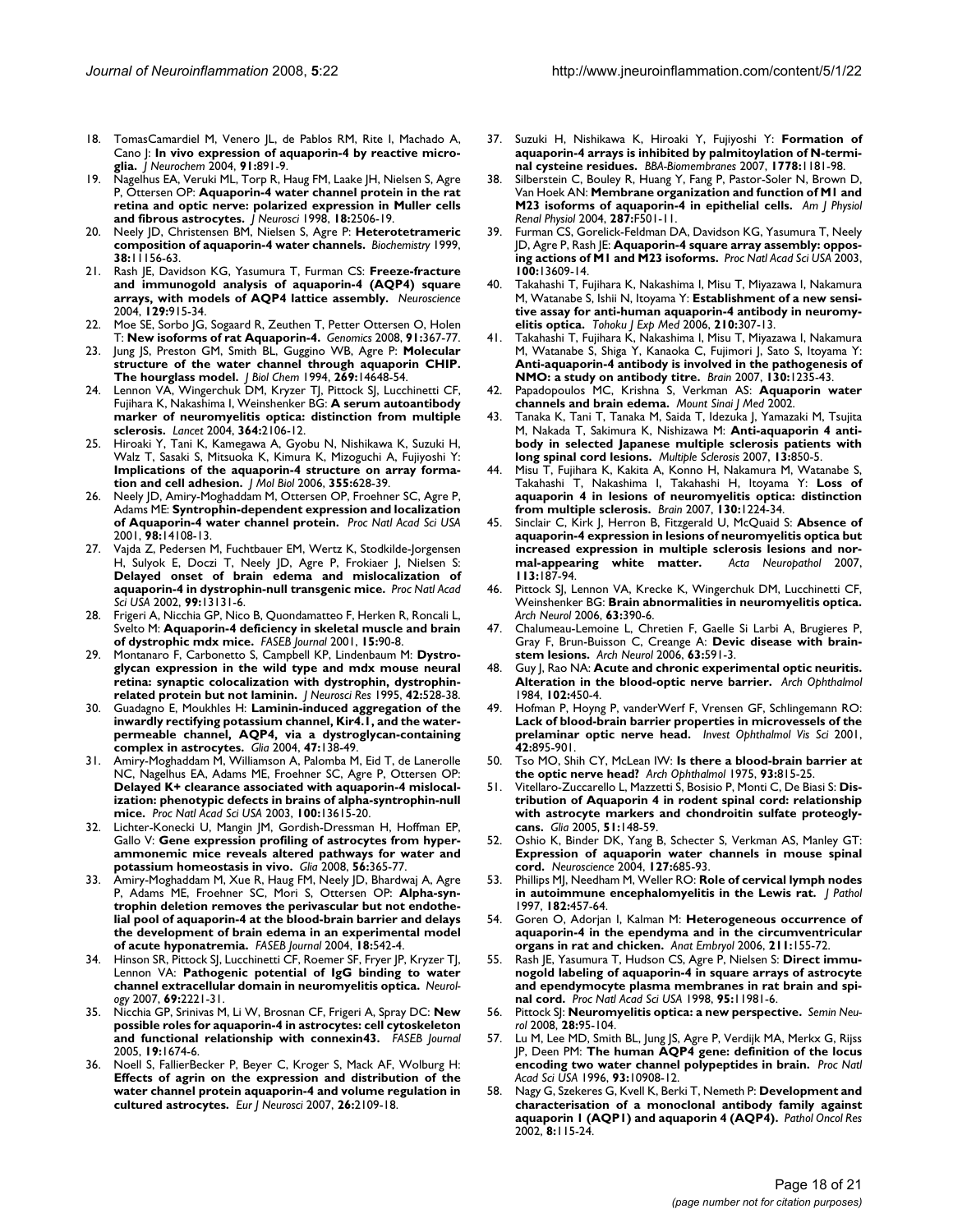- 59. Bettelli E, Pagany M, Weiner HL, Linington C, Sobel RA, Kuchroo VK: **[Myelin oligodendrocyte glycoprotein-specific T cell receptor](http://www.ncbi.nlm.nih.gov/entrez/query.fcgi?cmd=Retrieve&db=PubMed&dopt=Abstract&list_uids=12732654) transgenic mice develop spontaneous autoimmune optic [neuritis.](http://www.ncbi.nlm.nih.gov/entrez/query.fcgi?cmd=Retrieve&db=PubMed&dopt=Abstract&list_uids=12732654)** *J Exp Med* 2003, **197:**1073-81.
- 60. Hengstman GJ, Wesseling P, Frenken CW, Jongen PJ: **[Neuromyeli](http://www.ncbi.nlm.nih.gov/entrez/query.fcgi?cmd=Retrieve&db=PubMed&dopt=Abstract&list_uids=17548452)[tis optica with clinical and histopathological involvement of](http://www.ncbi.nlm.nih.gov/entrez/query.fcgi?cmd=Retrieve&db=PubMed&dopt=Abstract&list_uids=17548452) [the brain.](http://www.ncbi.nlm.nih.gov/entrez/query.fcgi?cmd=Retrieve&db=PubMed&dopt=Abstract&list_uids=17548452)** *Multiple Sclerosis* 2007, **13:**679-82.
- 61. Filippi M, Rocca MA: **[MR imaging of Devic's neuromyelitis](http://www.ncbi.nlm.nih.gov/entrez/query.fcgi?cmd=Retrieve&db=PubMed&dopt=Abstract&list_uids=15727237) [optica.](http://www.ncbi.nlm.nih.gov/entrez/query.fcgi?cmd=Retrieve&db=PubMed&dopt=Abstract&list_uids=15727237)** *Neurol Sci* 2004, **25:**S371-3.
- 62. Wingerchuk DM, Lennon VA, Pittock SJ, Lucchinetti CF, Weinshenker BG: **[Revised diagnostic criteria for neuromyelitis](http://www.ncbi.nlm.nih.gov/entrez/query.fcgi?cmd=Retrieve&db=PubMed&dopt=Abstract&list_uids=16717206) [optica.](http://www.ncbi.nlm.nih.gov/entrez/query.fcgi?cmd=Retrieve&db=PubMed&dopt=Abstract&list_uids=16717206)** *Neurology* 2006, **66:**1485-9.
- 63. Mandler RN, Ahmed W, Dencoff JE: **[Devic's neuromyelitis optica:](http://www.ncbi.nlm.nih.gov/entrez/query.fcgi?cmd=Retrieve&db=PubMed&dopt=Abstract&list_uids=9781568) [a prospective study of seven patients treated with pred](http://www.ncbi.nlm.nih.gov/entrez/query.fcgi?cmd=Retrieve&db=PubMed&dopt=Abstract&list_uids=9781568)[nisone and azathioprine.](http://www.ncbi.nlm.nih.gov/entrez/query.fcgi?cmd=Retrieve&db=PubMed&dopt=Abstract&list_uids=9781568)** *Neurology* 1998, **51:**1219-20.
- 64. Cree BA, Lamb S, Morgan K, Chen A, Waubant E, Genain C: **[An](http://www.ncbi.nlm.nih.gov/entrez/query.fcgi?cmd=Retrieve&db=PubMed&dopt=Abstract&list_uids=15824362) [open label study of the effects of rituximab in neuromyelitis](http://www.ncbi.nlm.nih.gov/entrez/query.fcgi?cmd=Retrieve&db=PubMed&dopt=Abstract&list_uids=15824362) [optica.](http://www.ncbi.nlm.nih.gov/entrez/query.fcgi?cmd=Retrieve&db=PubMed&dopt=Abstract&list_uids=15824362)** *Neurology* 2005, **64:**1270-2.
- 65. Bakker J, Metz L: **[Devic's neuromyelitis optica treated with](http://www.ncbi.nlm.nih.gov/entrez/query.fcgi?cmd=Retrieve&db=PubMed&dopt=Abstract&list_uids=15198456) [intravenous gamma globulin \(IVIG\).](http://www.ncbi.nlm.nih.gov/entrez/query.fcgi?cmd=Retrieve&db=PubMed&dopt=Abstract&list_uids=15198456)** *Can J Neurol Sci* 2004, **31:**265-7.
- 66. Watanabe S, Nakashima I, Misu T, Miyazawa I, Shiga Y, Fujihara K, Itoyama Y: **[Therapeutic efficacy of plasma exchange in NMO-](http://www.ncbi.nlm.nih.gov/entrez/query.fcgi?cmd=Retrieve&db=PubMed&dopt=Abstract&list_uids=17294622)[IgG-positive patients with neuromyelitis optica.](http://www.ncbi.nlm.nih.gov/entrez/query.fcgi?cmd=Retrieve&db=PubMed&dopt=Abstract&list_uids=17294622)** *Mult Scler* 2007, **13:**128-32.
- 67. Okada K, Tsuji S, Tanaka K: **[Intermittent intravenous immu](http://www.ncbi.nlm.nih.gov/entrez/query.fcgi?cmd=Retrieve&db=PubMed&dopt=Abstract&list_uids=17917332)[noglobulin successfully prevents relapses of neuromyelitis](http://www.ncbi.nlm.nih.gov/entrez/query.fcgi?cmd=Retrieve&db=PubMed&dopt=Abstract&list_uids=17917332) [optica.](http://www.ncbi.nlm.nih.gov/entrez/query.fcgi?cmd=Retrieve&db=PubMed&dopt=Abstract&list_uids=17917332)** *Intern Med* 2007, **46:**1671-2.
- 68. Roemer SF, Parisi JE, Lennon VA, Benarroch EE, Lassmann H, Bruck W, Mandler RN, Weinshenker BG, Pittock SJ, Wingerchuk DM, Lucchinetti CF: **[Pattern-specific loss of aquaporin-4 immuno](http://www.ncbi.nlm.nih.gov/entrez/query.fcgi?cmd=Retrieve&db=PubMed&dopt=Abstract&list_uids=17282996)[reactivity distinguishes neuromyelitis optica from multiple](http://www.ncbi.nlm.nih.gov/entrez/query.fcgi?cmd=Retrieve&db=PubMed&dopt=Abstract&list_uids=17282996) [sclerosis.](http://www.ncbi.nlm.nih.gov/entrez/query.fcgi?cmd=Retrieve&db=PubMed&dopt=Abstract&list_uids=17282996)** *Brain* 2007, **130:**1194-205.
- 69. de Seze J, Lebrun C, Stojkovic T, Ferriby D, Chatel M, Vermersch P: **[Is Devic's neuromyelitis optica a separate disease? A com](http://www.ncbi.nlm.nih.gov/entrez/query.fcgi?cmd=Retrieve&db=PubMed&dopt=Abstract&list_uids=14582780)[parative study with multiple sclerosis.](http://www.ncbi.nlm.nih.gov/entrez/query.fcgi?cmd=Retrieve&db=PubMed&dopt=Abstract&list_uids=14582780)** *Mult Scler* 2003, **9:**521-5.
- Bergamaschi R, Tonietti S, Franciotta D, Candeloro E, Tavazzi E, Piccolo G, Romani A, Cosi V: **[Oligoclonal bands in Devic's neuro](http://www.ncbi.nlm.nih.gov/entrez/query.fcgi?cmd=Retrieve&db=PubMed&dopt=Abstract&list_uids=14760945)[myelitis optica and multiple sclerosis: differences in](http://www.ncbi.nlm.nih.gov/entrez/query.fcgi?cmd=Retrieve&db=PubMed&dopt=Abstract&list_uids=14760945) [repeated cerebrospinal fluid examinations.](http://www.ncbi.nlm.nih.gov/entrez/query.fcgi?cmd=Retrieve&db=PubMed&dopt=Abstract&list_uids=14760945)** *Mult Scler* 2004, **10:**2-4.
- 71. Jarius S, Franciotta D, Bergamaschi R, Rauer S, Wandinger KP, Petereit HF, Maurer M, Tumani H, Vincent A, Eichhorn P, Wildemann B, Wick M, Voltz R: **[Polyspecific, antiviral immune response](http://www.ncbi.nlm.nih.gov/entrez/query.fcgi?cmd=Retrieve&db=PubMed&dopt=Abstract&list_uids=18223018) [distinguishes multiple sclerosis and neuromyelitis optica.](http://www.ncbi.nlm.nih.gov/entrez/query.fcgi?cmd=Retrieve&db=PubMed&dopt=Abstract&list_uids=18223018)** *J Neurol Neurosurg Psychiatry* 2008.
- 72. Bergamaschi R: **[Importance of cerebrospinal fluid examination](http://www.ncbi.nlm.nih.gov/entrez/query.fcgi?cmd=Retrieve&db=PubMed&dopt=Abstract&list_uids=14600818) [in differential diagnosis of Devic's neuromyelitis optica by](http://www.ncbi.nlm.nih.gov/entrez/query.fcgi?cmd=Retrieve&db=PubMed&dopt=Abstract&list_uids=14600818) [multiple sclerosis.](http://www.ncbi.nlm.nih.gov/entrez/query.fcgi?cmd=Retrieve&db=PubMed&dopt=Abstract&list_uids=14600818)** *Neurol Sci* 2003, **24:**95-6.
- 73. Goodnow CC: **[Multistep pathogenesis of autoimmune dis](http://www.ncbi.nlm.nih.gov/entrez/query.fcgi?cmd=Retrieve&db=PubMed&dopt=Abstract&list_uids=17632054)[ease.](http://www.ncbi.nlm.nih.gov/entrez/query.fcgi?cmd=Retrieve&db=PubMed&dopt=Abstract&list_uids=17632054)** *Cell* 2007, **130:**25-35.
- 74. Cree BA, Khan O, Bourdette D, Goodin DS, Cohen JA, Marrie RA, Glidden D, Weinstock-Guttman B, Reich D, Patterson N, Haines JL, Pericak-Vance M, DeLoa C, Oksenberg JR, Hauser SL: **[Clinical char](http://www.ncbi.nlm.nih.gov/entrez/query.fcgi?cmd=Retrieve&db=PubMed&dopt=Abstract&list_uids=15596747)[acteristics of African Americans vs Caucasian Americans](http://www.ncbi.nlm.nih.gov/entrez/query.fcgi?cmd=Retrieve&db=PubMed&dopt=Abstract&list_uids=15596747) [with multiple sclerosis.](http://www.ncbi.nlm.nih.gov/entrez/query.fcgi?cmd=Retrieve&db=PubMed&dopt=Abstract&list_uids=15596747)** *Neurology* 2004, **63:**2039-45.
- 75. Tanaka M, Tanaka K, Komori M, Saida T: **[Anti-aquaporin 4 anti](http://www.ncbi.nlm.nih.gov/entrez/query.fcgi?cmd=Retrieve&db=PubMed&dopt=Abstract&list_uids=17702782)[body in Japanese multiple sclerosis: the presence of optic](http://www.ncbi.nlm.nih.gov/entrez/query.fcgi?cmd=Retrieve&db=PubMed&dopt=Abstract&list_uids=17702782)spinal multiple sclerosis without long spinal cord lesions and [anti-aquaporin 4 antibody.](http://www.ncbi.nlm.nih.gov/entrez/query.fcgi?cmd=Retrieve&db=PubMed&dopt=Abstract&list_uids=17702782)** *J Neurol Neurosurg Psychiatr* 2007, **78:**990-2.
- 76. Minohara M, Kira J: **[\[Genetic susceptibility to opticospinal form](http://www.ncbi.nlm.nih.gov/entrez/query.fcgi?cmd=Retrieve&db=PubMed&dopt=Abstract&list_uids=11725501) [of multiple sclerosis\].](http://www.ncbi.nlm.nih.gov/entrez/query.fcgi?cmd=Retrieve&db=PubMed&dopt=Abstract&list_uids=11725501)** *No To Shinkei* 2001, **53:**919-26.
- 77. Warabi Y, Yagi K, Hayashi H, Matsumoto Y: **[Characterization of](http://www.ncbi.nlm.nih.gov/entrez/query.fcgi?cmd=Retrieve&db=PubMed&dopt=Abstract&list_uids=16860825) [the T cell receptor repertoire in the Japanese neuromyelitis](http://www.ncbi.nlm.nih.gov/entrez/query.fcgi?cmd=Retrieve&db=PubMed&dopt=Abstract&list_uids=16860825) optica: T cell activity is up-regulated compared to multiple [sclerosis.](http://www.ncbi.nlm.nih.gov/entrez/query.fcgi?cmd=Retrieve&db=PubMed&dopt=Abstract&list_uids=16860825)** *J Neurol Sci* 2006, **249:**145-52.
- 78. Cserr HF, Knopf PM: **[Cervical lymphatics, the blood-brain bar](http://www.ncbi.nlm.nih.gov/entrez/query.fcgi?cmd=Retrieve&db=PubMed&dopt=Abstract&list_uids=1463583)[rier and the immunoreactivity of the brain: a new view.](http://www.ncbi.nlm.nih.gov/entrez/query.fcgi?cmd=Retrieve&db=PubMed&dopt=Abstract&list_uids=1463583)** *Immunol Today* 1992, **13:**507-12.
- 79. Fabriek BO, Zwemmer JN, Teunissen CE, Dijkstra CD, Polman CH, Laman JD, Castelijns JA: **[In vivo detection of myelin proteins in](http://www.ncbi.nlm.nih.gov/entrez/query.fcgi?cmd=Retrieve&db=PubMed&dopt=Abstract&list_uids=15748959) [cervical lymph nodes of MS patients using ultrasound-guided](http://www.ncbi.nlm.nih.gov/entrez/query.fcgi?cmd=Retrieve&db=PubMed&dopt=Abstract&list_uids=15748959) [fine-needle aspiration cytology.](http://www.ncbi.nlm.nih.gov/entrez/query.fcgi?cmd=Retrieve&db=PubMed&dopt=Abstract&list_uids=15748959)** *J Neuroimmunol* 2005, **161:**190-4.
- 80. Carson MJ: **[Microglia as liaisons between the immune and cen](http://www.ncbi.nlm.nih.gov/entrez/query.fcgi?cmd=Retrieve&db=PubMed&dopt=Abstract&list_uids=12379909)[tral nervous systems: functional implications for multiple](http://www.ncbi.nlm.nih.gov/entrez/query.fcgi?cmd=Retrieve&db=PubMed&dopt=Abstract&list_uids=12379909) [sclerosis.](http://www.ncbi.nlm.nih.gov/entrez/query.fcgi?cmd=Retrieve&db=PubMed&dopt=Abstract&list_uids=12379909)** *Glia* 2002, **40:**218-31.
- 81. Becher B, Bechmann I, Greter M: **[Antigen presentation in](http://www.ncbi.nlm.nih.gov/entrez/query.fcgi?cmd=Retrieve&db=PubMed&dopt=Abstract&list_uids=16773356) [autoimmunity and CNS inflammation: how T lymphocytes](http://www.ncbi.nlm.nih.gov/entrez/query.fcgi?cmd=Retrieve&db=PubMed&dopt=Abstract&list_uids=16773356) [recognize the brain.](http://www.ncbi.nlm.nih.gov/entrez/query.fcgi?cmd=Retrieve&db=PubMed&dopt=Abstract&list_uids=16773356)** *J Mol Med* 2006, **84:**532-43.
- 82. Hickey WF: **[Basic principles of immunological surveillance of](http://www.ncbi.nlm.nih.gov/entrez/query.fcgi?cmd=Retrieve&db=PubMed&dopt=Abstract&list_uids=11596120) [the normal central nervous system.](http://www.ncbi.nlm.nih.gov/entrez/query.fcgi?cmd=Retrieve&db=PubMed&dopt=Abstract&list_uids=11596120)** *Glia* 2001, **36:**118-24.
- 83. Carson MJ, Doose JM, Melchior B, Schmid CD, Ploix CC: **[CNS](http://www.ncbi.nlm.nih.gov/entrez/query.fcgi?cmd=Retrieve&db=PubMed&dopt=Abstract&list_uids=16972896) [immune privilege: hiding in plain sight.](http://www.ncbi.nlm.nih.gov/entrez/query.fcgi?cmd=Retrieve&db=PubMed&dopt=Abstract&list_uids=16972896)** *Immunol Rev* 2006, **213:**48-65.
- 84. Ito H, Yamamoto N, Arima H, Hirate H, Morishima T, Umenishi F, Tada T, Asai K, Katsuya H, Sobue K: **[Interleukin-1\[beta\] induces](http://www.ncbi.nlm.nih.gov/entrez/query.fcgi?cmd=Retrieve&db=PubMed&dopt=Abstract&list_uids=16987239) [the expression of aquaporin-4 through a nuclear factor-](http://www.ncbi.nlm.nih.gov/entrez/query.fcgi?cmd=Retrieve&db=PubMed&dopt=Abstract&list_uids=16987239) [\[kappa\]B pathway in rat astrocytes.](http://www.ncbi.nlm.nih.gov/entrez/query.fcgi?cmd=Retrieve&db=PubMed&dopt=Abstract&list_uids=16987239)** *J Neurochem* 2006, **99:**107-18.
- 85. Satoh J, Tabunoki H, Yamamura T, Arima K, Konno H: **[Human](http://www.ncbi.nlm.nih.gov/entrez/query.fcgi?cmd=Retrieve&db=PubMed&dopt=Abstract&list_uids=17645239) [astrocytes express aquaporin-1 and aquaporin-4 in vitro and](http://www.ncbi.nlm.nih.gov/entrez/query.fcgi?cmd=Retrieve&db=PubMed&dopt=Abstract&list_uids=17645239) [in vivo.](http://www.ncbi.nlm.nih.gov/entrez/query.fcgi?cmd=Retrieve&db=PubMed&dopt=Abstract&list_uids=17645239)** *Neuropathology* 2007, **27:**245-56.
- 86. Abbott NJ: **[Dynamics of CNS barriers: evolution, differentia](http://www.ncbi.nlm.nih.gov/entrez/query.fcgi?cmd=Retrieve&db=PubMed&dopt=Abstract&list_uids=15962506)[tion, and modulation.](http://www.ncbi.nlm.nih.gov/entrez/query.fcgi?cmd=Retrieve&db=PubMed&dopt=Abstract&list_uids=15962506)** *Cell Mol Neurobiol* 2005, **25:**5-23.
- 87. Abbott NJ, Ronnback L, Hansson E: **[Astrocyte-endothelial inter](http://www.ncbi.nlm.nih.gov/entrez/query.fcgi?cmd=Retrieve&db=PubMed&dopt=Abstract&list_uids=16371949)[actions at the blood-brain barrier.](http://www.ncbi.nlm.nih.gov/entrez/query.fcgi?cmd=Retrieve&db=PubMed&dopt=Abstract&list_uids=16371949)** *Nat Rev Neurosci* 2006, **7:**41-53.
- 88. Fredrikson S, Sun J, Xiao BG, Link H: **[Cord blood contains cells](http://www.ncbi.nlm.nih.gov/entrez/query.fcgi?cmd=Retrieve&db=PubMed&dopt=Abstract&list_uids=1709072) [secreting antibodies to nervous system components.](http://www.ncbi.nlm.nih.gov/entrez/query.fcgi?cmd=Retrieve&db=PubMed&dopt=Abstract&list_uids=1709072)** *Clin Exp Immunol* 1991, **84:**353-8.
- 89. Levy M, Birnbaum J, Kerr D: **[Finding NMO: Neuromyelitis optica](http://www.ncbi.nlm.nih.gov/entrez/query.fcgi?cmd=Retrieve&db=PubMed&dopt=Abstract&list_uids=18227415) [in children.](http://www.ncbi.nlm.nih.gov/entrez/query.fcgi?cmd=Retrieve&db=PubMed&dopt=Abstract&list_uids=18227415)** *Neurology* 2008, **70:**334.
- 90. Banwell B, Tenembaum S, Lennon VA, Ursell E, Kennedy J, Bar-Or A, Weinshenker BG, Lucchinetti CF, Pittock SJ: **[Neuromyelitis](http://www.ncbi.nlm.nih.gov/entrez/query.fcgi?cmd=Retrieve&db=PubMed&dopt=Abstract&list_uids=18094334) [optica-IgG in childhood inflammatory demyelinating CNS](http://www.ncbi.nlm.nih.gov/entrez/query.fcgi?cmd=Retrieve&db=PubMed&dopt=Abstract&list_uids=18094334) [disorders.](http://www.ncbi.nlm.nih.gov/entrez/query.fcgi?cmd=Retrieve&db=PubMed&dopt=Abstract&list_uids=18094334)** *Neurology* 2008, **70:**344.
- 91. Antoine JC, Camdessanche JP, Absi L, Lassabliere F, Feasson L: **[Devic](http://www.ncbi.nlm.nih.gov/entrez/query.fcgi?cmd=Retrieve&db=PubMed&dopt=Abstract&list_uids=15037705) [disease and thymoma with anti-central nervous system and](http://www.ncbi.nlm.nih.gov/entrez/query.fcgi?cmd=Retrieve&db=PubMed&dopt=Abstract&list_uids=15037705) [antithymus antibodies.](http://www.ncbi.nlm.nih.gov/entrez/query.fcgi?cmd=Retrieve&db=PubMed&dopt=Abstract&list_uids=15037705)** *Neurology* 2004, **62:**978-80.
- 92. Ducray F, Roos-Weil R, Garcia PY, Slesari J, Heinzlef O, Chatelain D, Toussaint P, Roullet E, Honnorat J: **[Devic's syndrome-like pheno](http://www.ncbi.nlm.nih.gov/entrez/query.fcgi?cmd=Retrieve&db=PubMed&dopt=Abstract&list_uids=17308295)[type associated with thymoma and anti-CV2/CRMP5 anti](http://www.ncbi.nlm.nih.gov/entrez/query.fcgi?cmd=Retrieve&db=PubMed&dopt=Abstract&list_uids=17308295)[bodies.](http://www.ncbi.nlm.nih.gov/entrez/query.fcgi?cmd=Retrieve&db=PubMed&dopt=Abstract&list_uids=17308295)** *J Neurol Neurosurg Psychiatr* 2007, **78:**325-7.
- 93. Arabshahi B, Pollock AN, Sherry DD, Albert DA, Kreiger PA, Pessler F: **[Devic disease in a child with primary Sjogren syndrome.](http://www.ncbi.nlm.nih.gov/entrez/query.fcgi?cmd=Retrieve&db=PubMed&dopt=Abstract&list_uids=16900921)** *J Child Neurol* 2006, **21:**285-6.
- 94. Gokcay F, Celebisoy N, Gokcay A, Kabasakal Y, Oder G: **[Primary](http://www.ncbi.nlm.nih.gov/entrez/query.fcgi?cmd=Retrieve&db=PubMed&dopt=Abstract&list_uids=17162200) [Sjogrens syndrome presenting as neuromyelitis optica.](http://www.ncbi.nlm.nih.gov/entrez/query.fcgi?cmd=Retrieve&db=PubMed&dopt=Abstract&list_uids=17162200)** *Pediatr Neurol* 2007, **36:**58-60.
- 95. Wright RA, O'Duffy JD, Rodriguez M: **[Improvement of myelopa](http://www.ncbi.nlm.nih.gov/entrez/query.fcgi?cmd=Retrieve&db=PubMed&dopt=Abstract&list_uids=9932962)[thy in Sjogren's syndrome with chlorambucil and prednisone](http://www.ncbi.nlm.nih.gov/entrez/query.fcgi?cmd=Retrieve&db=PubMed&dopt=Abstract&list_uids=9932962) [therapy.](http://www.ncbi.nlm.nih.gov/entrez/query.fcgi?cmd=Retrieve&db=PubMed&dopt=Abstract&list_uids=9932962)** *Neurology* 1999, **52:**386-8.
- Mochizuki , Akihide H, Akito H, Shin S, Shin'ichi : **[Steroid-respon](http://www.ncbi.nlm.nih.gov/entrez/query.fcgi?cmd=Retrieve&db=PubMed&dopt=Abstract&list_uids=10746622)[sive Devic's variant in Sjogren's syndrome.](http://www.ncbi.nlm.nih.gov/entrez/query.fcgi?cmd=Retrieve&db=PubMed&dopt=Abstract&list_uids=10746622)** *Neurology* 2000, **54:**1391-2.
- 97. Nielsen S, King LS, Christensen BM, Agre P: **Aquaporins in complex tissues. II. Subcellular distribution in respiratory and glandular tissues of rat.** *Am J Physiol* 1997, **273(Pt 1):**1549-61.
- 98. Agre P: **[The aquaporin water channels.](http://www.ncbi.nlm.nih.gov/entrez/query.fcgi?cmd=Retrieve&db=PubMed&dopt=Abstract&list_uids=16493146)** *Proc Am Thorac Soc* 2006, **3:**5-13.
- 99. April RS, Vansonnenberg E: **[A case of neuromyelitis optica](http://www.ncbi.nlm.nih.gov/entrez/query.fcgi?cmd=Retrieve&db=PubMed&dopt=Abstract&list_uids=988514) [\(Devic's syndrome\) in systemic lupus erythematosus. Clin](http://www.ncbi.nlm.nih.gov/entrez/query.fcgi?cmd=Retrieve&db=PubMed&dopt=Abstract&list_uids=988514)[icopathologic report and review of the literature.](http://www.ncbi.nlm.nih.gov/entrez/query.fcgi?cmd=Retrieve&db=PubMed&dopt=Abstract&list_uids=988514)** *Neurology* 1976, **26:**1066-70.
- 100. Jacobi C, Stingele K, Kretz R, Hartmann M, Storch-Hagenlocher B, Breitbart A, Wildemann B: **[Neuromyelitis optica \(Devic's syn](http://www.ncbi.nlm.nih.gov/entrez/query.fcgi?cmd=Retrieve&db=PubMed&dopt=Abstract&list_uids=16539283)[drome\) as first manifestation of systemic lupus erythemato](http://www.ncbi.nlm.nih.gov/entrez/query.fcgi?cmd=Retrieve&db=PubMed&dopt=Abstract&list_uids=16539283)[sus.](http://www.ncbi.nlm.nih.gov/entrez/query.fcgi?cmd=Retrieve&db=PubMed&dopt=Abstract&list_uids=16539283)** *Lupus* 2006, **15:**107-9.
- 101. Ferreira S, Marques P, Carneiro E, D'Cruz D, Gama G: **[Devic's syn](http://www.ncbi.nlm.nih.gov/entrez/query.fcgi?cmd=Retrieve&db=PubMed&dopt=Abstract&list_uids=15695293)[drome in systemic lupus erythematosus and probable](http://www.ncbi.nlm.nih.gov/entrez/query.fcgi?cmd=Retrieve&db=PubMed&dopt=Abstract&list_uids=15695293) [antiphospholipid syndrome.](http://www.ncbi.nlm.nih.gov/entrez/query.fcgi?cmd=Retrieve&db=PubMed&dopt=Abstract&list_uids=15695293)** *Rheumatology* 2005, **44:**693-5.
- 102. Hagiwara N, Toyoda K, Uwatoko T, Yasumori K, Ibayashi S, Okada Y: **[Successful high dose glucocorticoid treatment for subacute](http://www.ncbi.nlm.nih.gov/entrez/query.fcgi?cmd=Retrieve&db=PubMed&dopt=Abstract&list_uids=16258221) neuromyelitis optica with systemic lupus erythematosus.** *Intern Med* 2005, **44:**998-1001.
- 103. Weinshenker B, Seze J, Vermersch P, Pittock S, Lennon V: **The Relationship between Neuromyelitis Optica and Systemic Autoimmune Disease: S52.003: 4:15 PM.** *Neurology* 2006, **66:**A380-1.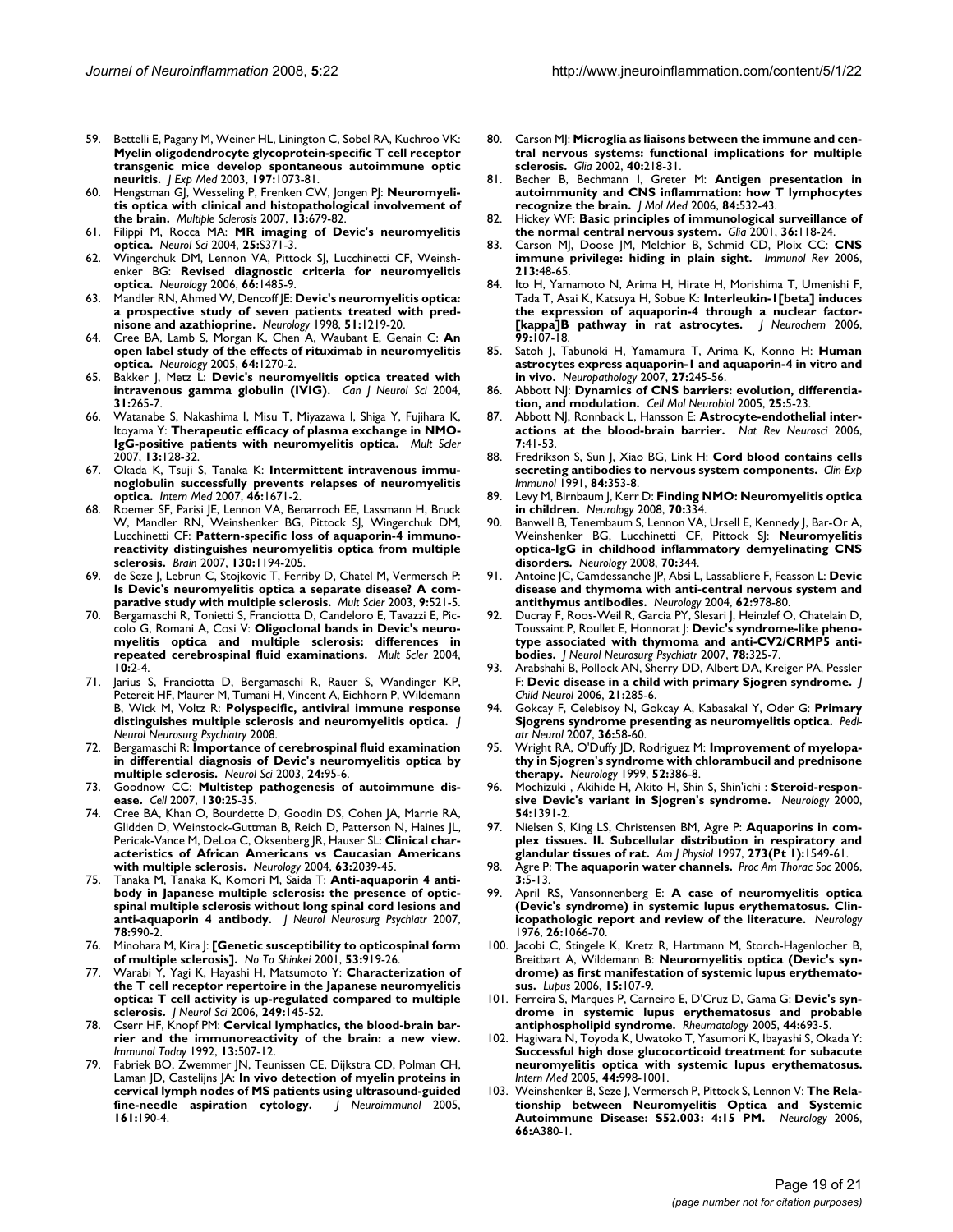- 104. Pittock SJ, Lennon VA, de Seze J, Vermersch P, Homburger HA, Wingerchuk DM, Lucchinetti CF, Zephir H, Moder K, Weinshenker BG: **[Neuromyelitis Optica and Non Organ-Specific Autoim](http://www.ncbi.nlm.nih.gov/entrez/query.fcgi?cmd=Retrieve&db=PubMed&dopt=Abstract&list_uids=18195142)[munity.](http://www.ncbi.nlm.nih.gov/entrez/query.fcgi?cmd=Retrieve&db=PubMed&dopt=Abstract&list_uids=18195142)** *Arch Neurol* 2008, **65:**78.
- 105. Jacobson C, Cote PD, Rossi SG, Rotundo RL, Carbonetto S: **[The](http://www.ncbi.nlm.nih.gov/entrez/query.fcgi?cmd=Retrieve&db=PubMed&dopt=Abstract&list_uids=11157973) [dystroglycan complex is necessary for stabilization of acetyl](http://www.ncbi.nlm.nih.gov/entrez/query.fcgi?cmd=Retrieve&db=PubMed&dopt=Abstract&list_uids=11157973)choline receptor clusters at neuromuscular junctions and [formation of the synaptic basement membrane.](http://www.ncbi.nlm.nih.gov/entrez/query.fcgi?cmd=Retrieve&db=PubMed&dopt=Abstract&list_uids=11157973)** *J Cell Biol* 2001, **152:**435-50.
- 106. Jacobson C, Montanaro F, Lindenbaum M, Carbonetto S, Ferns M: **[alpha-Dystroglycan functions in acetylcholine receptor](http://www.ncbi.nlm.nih.gov/entrez/query.fcgi?cmd=Retrieve&db=PubMed&dopt=Abstract&list_uids=9698325) aggregation but is not a coreceptor for agrin-MuSK signal[ing.](http://www.ncbi.nlm.nih.gov/entrez/query.fcgi?cmd=Retrieve&db=PubMed&dopt=Abstract&list_uids=9698325)** *J Neurosci* 1998, **18:**6340-8.
- 107. Klein CM, Vernino S, Lennon VA, Sandroni P, Fealey RD, Benrud-Larson L, Sletten D, Low PA: **[The spectrum of autoimmune auto](http://www.ncbi.nlm.nih.gov/entrez/query.fcgi?cmd=Retrieve&db=PubMed&dopt=Abstract&list_uids=12783421)[nomic neuropathies.](http://www.ncbi.nlm.nih.gov/entrez/query.fcgi?cmd=Retrieve&db=PubMed&dopt=Abstract&list_uids=12783421)** *Ann Neurol* 2003, **53:**752-8.
- 108. Drachman DB: **[Autonomic "myasthenia": the case for an](http://www.ncbi.nlm.nih.gov/entrez/query.fcgi?cmd=Retrieve&db=PubMed&dopt=Abstract&list_uids=12639983) [autoimmune pathogenesis.](http://www.ncbi.nlm.nih.gov/entrez/query.fcgi?cmd=Retrieve&db=PubMed&dopt=Abstract&list_uids=12639983)** *J Clin Invest* 2003, **111:**797-9.
- 109. Toyka KV, Brachman DB, Pestronk A, Kao I: **[Myasthenia gravis:](http://www.ncbi.nlm.nih.gov/entrez/query.fcgi?cmd=Retrieve&db=PubMed&dopt=Abstract&list_uids=1179220) [passive transfer from man to mouse.](http://www.ncbi.nlm.nih.gov/entrez/query.fcgi?cmd=Retrieve&db=PubMed&dopt=Abstract&list_uids=1179220)** *Science* 1975, **190:**397-9.
- 110. Drachman DB: **[Myasthenia gravis.](http://www.ncbi.nlm.nih.gov/entrez/query.fcgi?cmd=Retrieve&db=PubMed&dopt=Abstract&list_uids=8190158)** *N Engl J Med* 1994, **330:**1797-810.
- 111. Kister I, Gulati S, Boz C, Bergamaschi R, Piccolo G, Oger J, Swerdlow ML: **[Neuromyelitis optica in patients with myasthenia gravis](http://www.ncbi.nlm.nih.gov/entrez/query.fcgi?cmd=Retrieve&db=PubMed&dopt=Abstract&list_uids=16769866) [who underwent thymectomy.](http://www.ncbi.nlm.nih.gov/entrez/query.fcgi?cmd=Retrieve&db=PubMed&dopt=Abstract&list_uids=16769866)** *Arch Neurol* 2006, **63:**851-6.
- 112. Furukawa Y, Yoshikawa H, Yachie A, Yamada M: **[Neuromyelitis](http://www.ncbi.nlm.nih.gov/entrez/query.fcgi?cmd=Retrieve&db=PubMed&dopt=Abstract&list_uids=16796591) [optica associated with myasthenia gravis: characteristic phe](http://www.ncbi.nlm.nih.gov/entrez/query.fcgi?cmd=Retrieve&db=PubMed&dopt=Abstract&list_uids=16796591)[notype in Japanese population.](http://www.ncbi.nlm.nih.gov/entrez/query.fcgi?cmd=Retrieve&db=PubMed&dopt=Abstract&list_uids=16796591)** *Eur J Neurol* 2006, **13:**655-8.
- 113. Brzecki A, Sosnowski K, Krzyszton Z, Mazurek S: **[\[Devic's syn](http://www.ncbi.nlm.nih.gov/entrez/query.fcgi?cmd=Retrieve&db=PubMed&dopt=Abstract&list_uids=1123170)[drome \(neuromyelitis optica\) in the course of infiltrative pul](http://www.ncbi.nlm.nih.gov/entrez/query.fcgi?cmd=Retrieve&db=PubMed&dopt=Abstract&list_uids=1123170)[monary tuberculosis\].](http://www.ncbi.nlm.nih.gov/entrez/query.fcgi?cmd=Retrieve&db=PubMed&dopt=Abstract&list_uids=1123170)** *Gruzlica* 1975, **43:**397-403.
- 114. El Otmani H, Rafai MA, Moutaouakil F, El Moutawakkil B, Gam I, El Meziane A, Slassi I: **[\[Devic's optic neuromyelitis and pulmonary](http://www.ncbi.nlm.nih.gov/entrez/query.fcgi?cmd=Retrieve&db=PubMed&dopt=Abstract&list_uids=15968767) [tuberculosis\].](http://www.ncbi.nlm.nih.gov/entrez/query.fcgi?cmd=Retrieve&db=PubMed&dopt=Abstract&list_uids=15968767)** *Rev Mal Respir* 2005, **22:**143-6.
- 115. Papais-Alvarenga RM, Miranda-Santos CM, Puccioni-Sohler M, de Almeida AM, Oliveira S, Basilio De Oliveira CA, Alvarenga H, Poser CM: **[Optic neuromyelitis syndrome in Brazilian patients.](http://www.ncbi.nlm.nih.gov/entrez/query.fcgi?cmd=Retrieve&db=PubMed&dopt=Abstract&list_uids=12235313)** *J Neurol Neurosurg Psychiatr* 2002, **73:**429-35.
- 116. Silber MH, Willcox PA, Bowen RM, Unger A: **[Neuromyelitis optica](http://www.ncbi.nlm.nih.gov/entrez/query.fcgi?cmd=Retrieve&db=PubMed&dopt=Abstract&list_uids=2345617) [\(Devic's syndrome\) and pulmonary tuberculosis.](http://www.ncbi.nlm.nih.gov/entrez/query.fcgi?cmd=Retrieve&db=PubMed&dopt=Abstract&list_uids=2345617)** *Neurology* 1990, **40:**934-8.
- 117. Hawley RJ, Madrid R: **[Post-infectious central and peripheral](http://www.ncbi.nlm.nih.gov/entrez/query.fcgi?cmd=Retrieve&db=PubMed&dopt=Abstract&list_uids=12940848) [nervous system diseases in patient with Devic's disease and](http://www.ncbi.nlm.nih.gov/entrez/query.fcgi?cmd=Retrieve&db=PubMed&dopt=Abstract&list_uids=12940848) [Guillain-Barre syndrome.](http://www.ncbi.nlm.nih.gov/entrez/query.fcgi?cmd=Retrieve&db=PubMed&dopt=Abstract&list_uids=12940848)** *Eur J Neurol* 2003, **10:**600.
- 118. Pfausler B, Engelhardt K, Kampfl A, Spiss H, Taferner E, Schmutzhard E: **[Post-infectious central and peripheral nervous system dis](http://www.ncbi.nlm.nih.gov/entrez/query.fcgi?cmd=Retrieve&db=PubMed&dopt=Abstract&list_uids=11784383)[eases complicating Mycoplasma pneumoniae infection.](http://www.ncbi.nlm.nih.gov/entrez/query.fcgi?cmd=Retrieve&db=PubMed&dopt=Abstract&list_uids=11784383) [Report of three cases and review of the literature.](http://www.ncbi.nlm.nih.gov/entrez/query.fcgi?cmd=Retrieve&db=PubMed&dopt=Abstract&list_uids=11784383)** *Eur J Neurol* 2002, **9:**93-6.
- 119. Papazisi L, Gorton TS, Kutish G, Markham PF, Browning GF, Nguyen DK, Swartzell S, Madan A, Mahairas G, Geary SJ: **[The complete](http://www.ncbi.nlm.nih.gov/entrez/query.fcgi?cmd=Retrieve&db=PubMed&dopt=Abstract&list_uids=12949158) [genome sequence of the avian pathogen Mycoplasma galli](http://www.ncbi.nlm.nih.gov/entrez/query.fcgi?cmd=Retrieve&db=PubMed&dopt=Abstract&list_uids=12949158)[septicum strain R\(low\).](http://www.ncbi.nlm.nih.gov/entrez/query.fcgi?cmd=Retrieve&db=PubMed&dopt=Abstract&list_uids=12949158)** *Microbiology* 2003, **149:**2307-16.
- 120. Brenner T, Yamin A, Abramsky O, Gallily R: **[Stimulation of tumor](http://www.ncbi.nlm.nih.gov/entrez/query.fcgi?cmd=Retrieve&db=PubMed&dopt=Abstract&list_uids=8495362) [necrosis factor-alpha production by mycoplasmas and inhibi](http://www.ncbi.nlm.nih.gov/entrez/query.fcgi?cmd=Retrieve&db=PubMed&dopt=Abstract&list_uids=8495362)[tion by dexamethasone in cultured astrocytes.](http://www.ncbi.nlm.nih.gov/entrez/query.fcgi?cmd=Retrieve&db=PubMed&dopt=Abstract&list_uids=8495362)** *Brain Res* 1993, **608:**273-9.
- 121. Wilcox RA, Burrow J, Slee M, Craig J, Thyagarajan D: **[Neuromyelitis](http://www.ncbi.nlm.nih.gov/entrez/query.fcgi?cmd=Retrieve&db=PubMed&dopt=Abstract&list_uids=17986508) [optica \(Devic's disease\) in a patient with syphilis.](http://www.ncbi.nlm.nih.gov/entrez/query.fcgi?cmd=Retrieve&db=PubMed&dopt=Abstract&list_uids=17986508)** *Multiple Sclerosis* 2008, **14:**268-71.
- 122. Blanche P, Diaz E, Goert B, Sicard D, Rivoal O, Brezin A: **[Devic's](http://www.ncbi.nlm.nih.gov/entrez/query.fcgi?cmd=Retrieve&db=PubMed&dopt=Abstract&list_uids=10877625) [neuromyelitis optica and HIV-1 infection.](http://www.ncbi.nlm.nih.gov/entrez/query.fcgi?cmd=Retrieve&db=PubMed&dopt=Abstract&list_uids=10877625)** *J Neurol Neurosurg Psychiatry* 2000, **68:**795-6.
- 123. Miranda de Sousa A, Puccioni-Sohler M, Dias Borges A, Fernandes Adorno L, Papais Alvarenga M, Papais Alvarenga RM: **[Post-dengue](http://www.ncbi.nlm.nih.gov/entrez/query.fcgi?cmd=Retrieve&db=PubMed&dopt=Abstract&list_uids=17235647) [neuromyelitis optica: case report of a Japanese-descendent](http://www.ncbi.nlm.nih.gov/entrez/query.fcgi?cmd=Retrieve&db=PubMed&dopt=Abstract&list_uids=17235647) [Brazilian child.](http://www.ncbi.nlm.nih.gov/entrez/query.fcgi?cmd=Retrieve&db=PubMed&dopt=Abstract&list_uids=17235647)** *J Infect Chemother* 2006, **12:**396-8.
- 124. Yamamoto Y, Takasaki T, Yamada K, Kimura M, Washizaki K, Yoshikawa K, Hitani A, Nakamura T, Iwamoto A: **[Acute dissemi](http://www.ncbi.nlm.nih.gov/entrez/query.fcgi?cmd=Retrieve&db=PubMed&dopt=Abstract&list_uids=12111572)[nated encephalomyelitis following dengue fever.](http://www.ncbi.nlm.nih.gov/entrez/query.fcgi?cmd=Retrieve&db=PubMed&dopt=Abstract&list_uids=12111572)** *J Infect Chemother* 2002, **8:**175-7.
- 125. Tran C, Du Pasquier RA, Cavassini M, GuexCrosier Y, Meuli R, Ciuffreda D, Waeber G: **[Neuromyelitis optica following CMV](http://www.ncbi.nlm.nih.gov/entrez/query.fcgi?cmd=Retrieve&db=PubMed&dopt=Abstract&list_uids=17444889) [primo-infection.](http://www.ncbi.nlm.nih.gov/entrez/query.fcgi?cmd=Retrieve&db=PubMed&dopt=Abstract&list_uids=17444889)** *J Intern Med* 2007, **261:**500-3.
- 126. Ahasan HA, Rafiqueuddin AK, Chowdhury MA, Azhar MA, Kabir F: **[Neuromyelitis optica \(Devic's disease\) following chicken](http://www.ncbi.nlm.nih.gov/entrez/query.fcgi?cmd=Retrieve&db=PubMed&dopt=Abstract&list_uids=8009621) [pox.](http://www.ncbi.nlm.nih.gov/entrez/query.fcgi?cmd=Retrieve&db=PubMed&dopt=Abstract&list_uids=8009621)** *Trop Doct* 1994, **24:**75-6.
- 127. al-Deeb SM, Yaqub BA, Khoja WO: **[Devic's neuromyelitis optica](http://www.ncbi.nlm.nih.gov/entrez/query.fcgi?cmd=Retrieve&db=PubMed&dopt=Abstract&list_uids=8410090) [and varicella.](http://www.ncbi.nlm.nih.gov/entrez/query.fcgi?cmd=Retrieve&db=PubMed&dopt=Abstract&list_uids=8410090)** *J Neurol* 1993, **240:**450-1.
- 128. Grimaldi CM: **[Sex and systemic lupus erythematosus: the role](http://www.ncbi.nlm.nih.gov/entrez/query.fcgi?cmd=Retrieve&db=PubMed&dopt=Abstract&list_uids=16896282) [of the sex hormones estrogen and prolactin on the regula](http://www.ncbi.nlm.nih.gov/entrez/query.fcgi?cmd=Retrieve&db=PubMed&dopt=Abstract&list_uids=16896282)[tion of autoreactive B cells.](http://www.ncbi.nlm.nih.gov/entrez/query.fcgi?cmd=Retrieve&db=PubMed&dopt=Abstract&list_uids=16896282)** *Curr Opin Rheumatol* 2006, **18:**456-61.
- 129. Bettelli E, Baeten D, Jager A, Sobel RA, Kuchroo VK: **[Myelin oli](http://www.ncbi.nlm.nih.gov/entrez/query.fcgi?cmd=Retrieve&db=PubMed&dopt=Abstract&list_uids=16955141)[godendrocyte glycoprotein-specific T and B cells cooperate](http://www.ncbi.nlm.nih.gov/entrez/query.fcgi?cmd=Retrieve&db=PubMed&dopt=Abstract&list_uids=16955141) [to induce a Devic-like disease in mice.](http://www.ncbi.nlm.nih.gov/entrez/query.fcgi?cmd=Retrieve&db=PubMed&dopt=Abstract&list_uids=16955141)** *J Clin Invest* 2006, **116:**2393-402.
- 130. Krishnamoorthy G, Lassmann H, Wekerle H, Holz A: **[Spontaneous](http://www.ncbi.nlm.nih.gov/entrez/query.fcgi?cmd=Retrieve&db=PubMed&dopt=Abstract&list_uids=16955140) [opticospinal encephalomyelitis in a double-transgenic](http://www.ncbi.nlm.nih.gov/entrez/query.fcgi?cmd=Retrieve&db=PubMed&dopt=Abstract&list_uids=16955140) [mouse model of autoimmune T cell/B cell cooperation.](http://www.ncbi.nlm.nih.gov/entrez/query.fcgi?cmd=Retrieve&db=PubMed&dopt=Abstract&list_uids=16955140)** *J Clin Invest* 2006, **116:**2385-92.
- 131. Stefferl A, Brehm U, Storch M, Lambracht-Washington D, Bourquin C, Wonigeit K, Lassmann H, Linington C: **[Myelin oligodendrocyte](http://www.ncbi.nlm.nih.gov/entrez/query.fcgi?cmd=Retrieve&db=PubMed&dopt=Abstract&list_uids=10384097) [glycoprotein induces experimental autoimmune encephalo](http://www.ncbi.nlm.nih.gov/entrez/query.fcgi?cmd=Retrieve&db=PubMed&dopt=Abstract&list_uids=10384097)myelitis in the "resistant" Brown Norway rat: disease susceptibility is determined by MHC and MHC-linked effects on [the B cell response.](http://www.ncbi.nlm.nih.gov/entrez/query.fcgi?cmd=Retrieve&db=PubMed&dopt=Abstract&list_uids=10384097)** *J Immunol* 1999, **163:**40-9.
- 132. Guan Y, Shindler KS, Tabuena P, Rostami AM: **[Retinal ganglion cell](http://www.ncbi.nlm.nih.gov/entrez/query.fcgi?cmd=Retrieve&db=PubMed&dopt=Abstract&list_uids=16828169) [damage induced by spontaneous autoimmune optic neuritis](http://www.ncbi.nlm.nih.gov/entrez/query.fcgi?cmd=Retrieve&db=PubMed&dopt=Abstract&list_uids=16828169) [in MOG-specific TCR transgenic mice.](http://www.ncbi.nlm.nih.gov/entrez/query.fcgi?cmd=Retrieve&db=PubMed&dopt=Abstract&list_uids=16828169)** *J Neuroimmunol* 2006, **178:**40-8.
- 133. von Budingen HC, Hauser SL, Ouallet JC, Tanuma N, Menge T, Genain CP: **[Frontline: Epitope recognition on the myelin/oli](http://www.ncbi.nlm.nih.gov/entrez/query.fcgi?cmd=Retrieve&db=PubMed&dopt=Abstract&list_uids=15259004)[godendrocyte glycoprotein differentially influences disease](http://www.ncbi.nlm.nih.gov/entrez/query.fcgi?cmd=Retrieve&db=PubMed&dopt=Abstract&list_uids=15259004) phenotype and antibody effector functions in autoimmune [demyelination.](http://www.ncbi.nlm.nih.gov/entrez/query.fcgi?cmd=Retrieve&db=PubMed&dopt=Abstract&list_uids=15259004)** *Eur J Immunol* 2004, **34:**2072-83.
- 134. Fournie GJ, Cautain B, Xystrakis E, Damoiseaux J, Mas M, Lagrange D, Bernard I, Subra JF, Pelletier L, Druet P, Saoudi A: **[Cellular and](http://www.ncbi.nlm.nih.gov/entrez/query.fcgi?cmd=Retrieve&db=PubMed&dopt=Abstract&list_uids=12086309) [genetic factors involved in the difference between Brown](http://www.ncbi.nlm.nih.gov/entrez/query.fcgi?cmd=Retrieve&db=PubMed&dopt=Abstract&list_uids=12086309) Norway and Lewis rats to develop respectively type-2 and [type-1 immune-mediated diseases.](http://www.ncbi.nlm.nih.gov/entrez/query.fcgi?cmd=Retrieve&db=PubMed&dopt=Abstract&list_uids=12086309)** *Immunol Rev* 2001, **184:**145-60.
- 135. Hamann S, Zeuthen T, La Cour M, Nagelhus EA, Ottersen OP, Agre P, Nielsen S: **Aquaporins in complex tissues: distribution of aquaporins 1–5 in human and rat eye.** *Am J Physiol* 1998, **274(Pt 1):**1332-45.
- 136. Amiry-Moghaddam M, Otsuka T, Hurn PD, Traystman RJ, Haug FM, Froehner SC, Adams ME, Neely JD, Agre P, Ottersen OP, Bhardwaj A: **[An alpha-syntrophin-dependent pool of AQP4 in astroglial](http://www.ncbi.nlm.nih.gov/entrez/query.fcgi?cmd=Retrieve&db=PubMed&dopt=Abstract&list_uids=12578959) [end-feet confers bidirectional water flow between blood and](http://www.ncbi.nlm.nih.gov/entrez/query.fcgi?cmd=Retrieve&db=PubMed&dopt=Abstract&list_uids=12578959) [brain.](http://www.ncbi.nlm.nih.gov/entrez/query.fcgi?cmd=Retrieve&db=PubMed&dopt=Abstract&list_uids=12578959)** *Proc Natl Acad Sci USA* 2003, **100:**2106-11.
- 137. Verbavatz JM, Ma T, Gobin R, Verkman AS: **[Absence of orthogonal](http://www.ncbi.nlm.nih.gov/entrez/query.fcgi?cmd=Retrieve&db=PubMed&dopt=Abstract&list_uids=9427293) [arrays in kidney, brain and muscle from transgenic knockout](http://www.ncbi.nlm.nih.gov/entrez/query.fcgi?cmd=Retrieve&db=PubMed&dopt=Abstract&list_uids=9427293) [mice lacking water channel aquaporin-4.](http://www.ncbi.nlm.nih.gov/entrez/query.fcgi?cmd=Retrieve&db=PubMed&dopt=Abstract&list_uids=9427293)** *J Cell Sci* 1997, **110:**2855-60.
- 138. Frigeri A, Gropper MA, Turck CW, Verkman AS: **[Immunolocaliza](http://www.ncbi.nlm.nih.gov/entrez/query.fcgi?cmd=Retrieve&db=PubMed&dopt=Abstract&list_uids=7538665)[tion of the mercurial-insensitive water channel and glycerol](http://www.ncbi.nlm.nih.gov/entrez/query.fcgi?cmd=Retrieve&db=PubMed&dopt=Abstract&list_uids=7538665) [intrinsic protein in epithelial cell plasma membranes.](http://www.ncbi.nlm.nih.gov/entrez/query.fcgi?cmd=Retrieve&db=PubMed&dopt=Abstract&list_uids=7538665)** *Proc Natl Acad Sci USA* 1995, **92:**4328-31.
- 139. Frigeri A, Gropper MA, Umenishi F, Kawashima M, Brown D, Verkman AS: **[Localization of MIWC and GLIP water channel](http://www.ncbi.nlm.nih.gov/entrez/query.fcgi?cmd=Retrieve&db=PubMed&dopt=Abstract&list_uids=8537439) [homologs in neuromuscular, epithelial and glandular tissues.](http://www.ncbi.nlm.nih.gov/entrez/query.fcgi?cmd=Retrieve&db=PubMed&dopt=Abstract&list_uids=8537439)** *J Cell Sci* 1995, **108:**2993-3002.
- 140. Takumi Y, Nagelhus EA, Eidet J, Matsubara A, Usami S, Shinkawa H, Nielsen S, Ottersen OP: **[Select types of supporting cell in the](http://www.ncbi.nlm.nih.gov/entrez/query.fcgi?cmd=Retrieve&db=PubMed&dopt=Abstract&list_uids=9875338) [inner ear express aquaporin-4 water channel protein.](http://www.ncbi.nlm.nih.gov/entrez/query.fcgi?cmd=Retrieve&db=PubMed&dopt=Abstract&list_uids=9875338)** *Eur J Neurosci* 1998, **10:**3584-95.
- 141. Terris J, Ecelbarger CA, Marples D, Knepper MA, Nielsen S: [Distri](http://www.ncbi.nlm.nih.gov/entrez/query.fcgi?cmd=Retrieve&db=PubMed&dopt=Abstract&list_uids=8594871)**[bution of aquaporin-4 water channel expression within rat](http://www.ncbi.nlm.nih.gov/entrez/query.fcgi?cmd=Retrieve&db=PubMed&dopt=Abstract&list_uids=8594871) [kidney.](http://www.ncbi.nlm.nih.gov/entrez/query.fcgi?cmd=Retrieve&db=PubMed&dopt=Abstract&list_uids=8594871)** *Am J Physiol* 1995, **269:**F775-85.
- 142. Kreda SM, Gynn MC, Fenstermacher DA, Boucher RC, Gabriel SE: **[Expression and localization of epithelial aquaporins in the](http://www.ncbi.nlm.nih.gov/entrez/query.fcgi?cmd=Retrieve&db=PubMed&dopt=Abstract&list_uids=11245621) [adult human lung.](http://www.ncbi.nlm.nih.gov/entrez/query.fcgi?cmd=Retrieve&db=PubMed&dopt=Abstract&list_uids=11245621)** *Am J Respir Cell Mol Biol* 2001, **24:**224-34.
- 143. Frigeri A, Nicchia GP, Verbavatz JM, Valenti G, Svelto M: **[Expression](http://www.ncbi.nlm.nih.gov/entrez/query.fcgi?cmd=Retrieve&db=PubMed&dopt=Abstract&list_uids=9710437) [of Aquaporin-4 in Fast-Twitch Fibers of Mammalian Skeletal](http://www.ncbi.nlm.nih.gov/entrez/query.fcgi?cmd=Retrieve&db=PubMed&dopt=Abstract&list_uids=9710437) [Muscle.](http://www.ncbi.nlm.nih.gov/entrez/query.fcgi?cmd=Retrieve&db=PubMed&dopt=Abstract&list_uids=9710437)** *J Clin Invest* 1998, **102:**695-703.
- 144. Misaka T, Abe K, Iwabuchi K, Kusakabe Y, Ichinose M, Miki K, Emori Y, Arai S: **[A water channel closely related to rat brain](http://www.ncbi.nlm.nih.gov/entrez/query.fcgi?cmd=Retrieve&db=PubMed&dopt=Abstract&list_uids=8601457) [aquaporin 4 is expressed in acid- and pepsinogen-secretory](http://www.ncbi.nlm.nih.gov/entrez/query.fcgi?cmd=Retrieve&db=PubMed&dopt=Abstract&list_uids=8601457) [cells of human stomach.](http://www.ncbi.nlm.nih.gov/entrez/query.fcgi?cmd=Retrieve&db=PubMed&dopt=Abstract&list_uids=8601457)** *FEBS Lett* 1996, **381:**208-12.